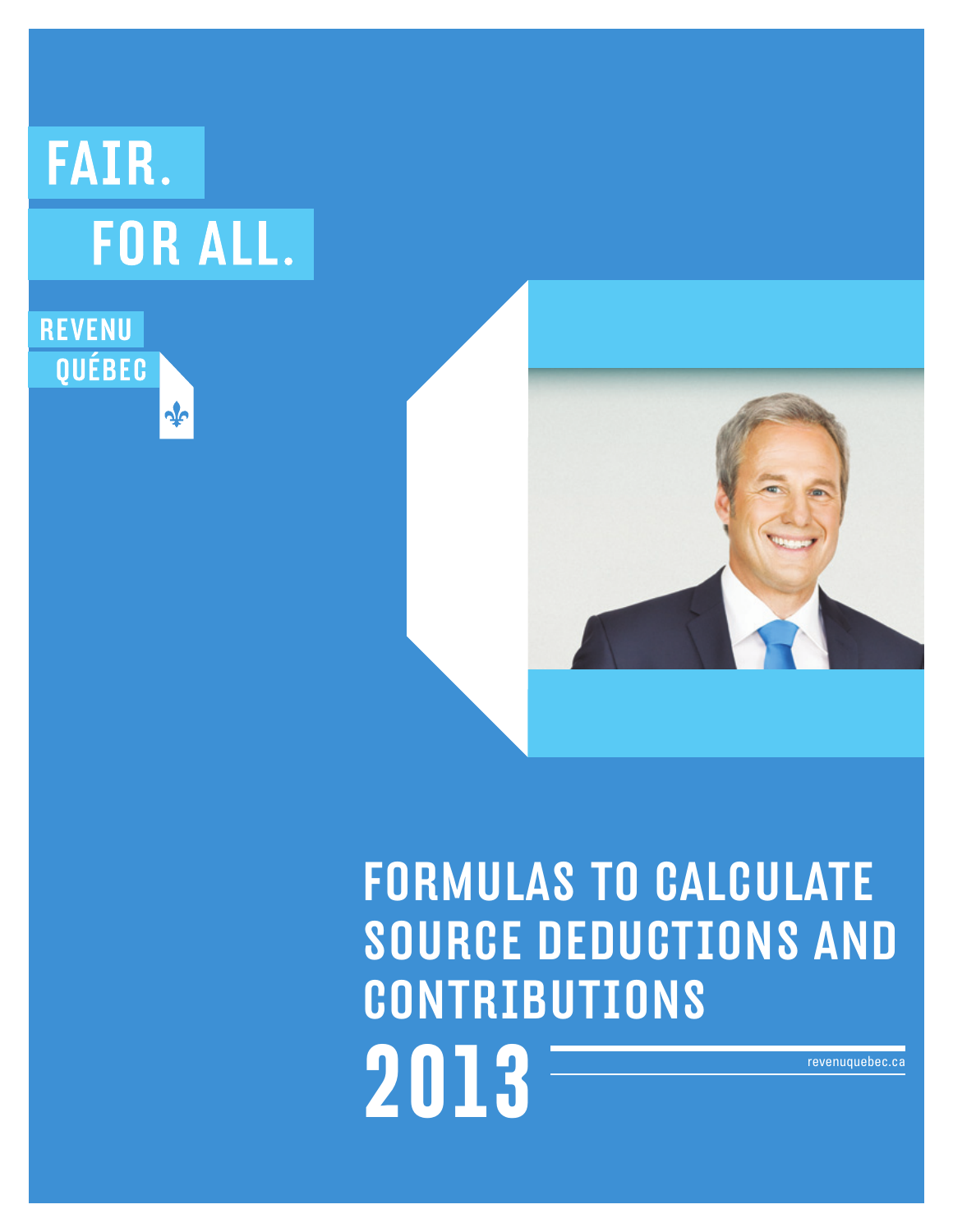# **CONTENTS**

| 1            |     | <b>Introduction</b>                                                                                              | 6  |  |  |  |
|--------------|-----|------------------------------------------------------------------------------------------------------------------|----|--|--|--|
|              | 1.1 |                                                                                                                  |    |  |  |  |
|              | 1.2 |                                                                                                                  |    |  |  |  |
|              | 1.3 |                                                                                                                  |    |  |  |  |
|              | 1.4 |                                                                                                                  |    |  |  |  |
| $\mathbf{2}$ |     | <b>Principal changes</b>                                                                                         | 10 |  |  |  |
|              | 2.1 |                                                                                                                  |    |  |  |  |
|              | 2.2 |                                                                                                                  |    |  |  |  |
|              | 2.3 |                                                                                                                  |    |  |  |  |
|              | 2.4 |                                                                                                                  |    |  |  |  |
|              | 2.5 |                                                                                                                  |    |  |  |  |
|              | 2.6 |                                                                                                                  |    |  |  |  |
|              | 2.7 |                                                                                                                  |    |  |  |  |
| 3            |     | <b>Formulas to calculate source deductions of Québec income tax</b><br>(Including the Health contribution)<br>15 |    |  |  |  |
|              |     |                                                                                                                  |    |  |  |  |
|              | 3.1 | Calculating source deductions of income tax for regular payments  15                                             |    |  |  |  |
|              |     | 3.1.1<br>Bonuses, retroactive pay or similar lump-sum payments  22<br>3.1.2                                      |    |  |  |  |
|              | 3.2 | Calculating source deductions of income tax on a cumulative-averaging basis 33                                   |    |  |  |  |
| 4            |     | <b>Formula to calculate QPP contributions</b>                                                                    | 44 |  |  |  |
|              | 4.1 | the control of the control of the control of the control of the control of                                       |    |  |  |  |
|              | 4.2 |                                                                                                                  |    |  |  |  |
|              |     |                                                                                                                  |    |  |  |  |
| 5            |     | <b>Formulas to calculate QPIP premiums</b>                                                                       | 46 |  |  |  |
|              | 5.1 |                                                                                                                  |    |  |  |  |
|              | 5.2 |                                                                                                                  |    |  |  |  |
| 6            |     | Formula to calculate the employer contribution to the health services fund                                       | 48 |  |  |  |

de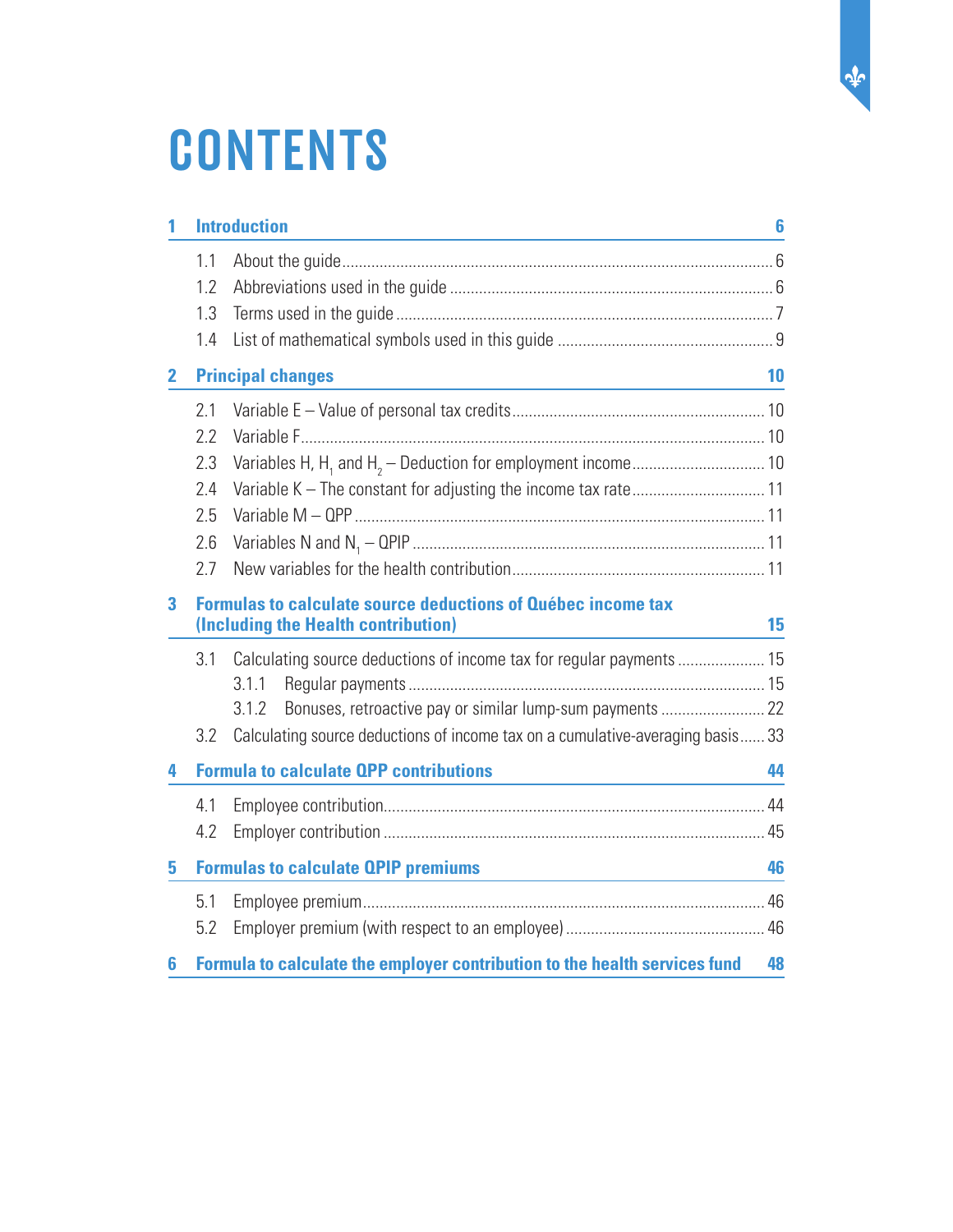| <b>ONLINE FILING</b><br>OF RL SLIPS                                                                     |                                                |
|---------------------------------------------------------------------------------------------------------|------------------------------------------------|
| If, as an employer, you file more than 50 RL slips of a same<br>type, you must file those slips online. |                                                |
| TO DO SO, FOLLOW THESE THREE STEPS:                                                                     |                                                |
| $\mathsf{U}\mathsf{I}$                                                                                  | 02                                             |
| <b>GO TO THE SERVICES, FORMS AND</b><br><b>PUBLICATIONS ONLINE</b><br><b>SECTION OF OUR WEBSITE.</b>    | <b>CLICK WHAT DO YOU WANT</b><br><b>TO DO?</b> |

RE

Q

To have your software authorized for filing RL slips, contact the Direction de la gestion des relations avec les partenaires et des communications personnalisées at Infoconcepteur@revenuquebec.ca.

 $\mathbf{\hat{\Phi}}$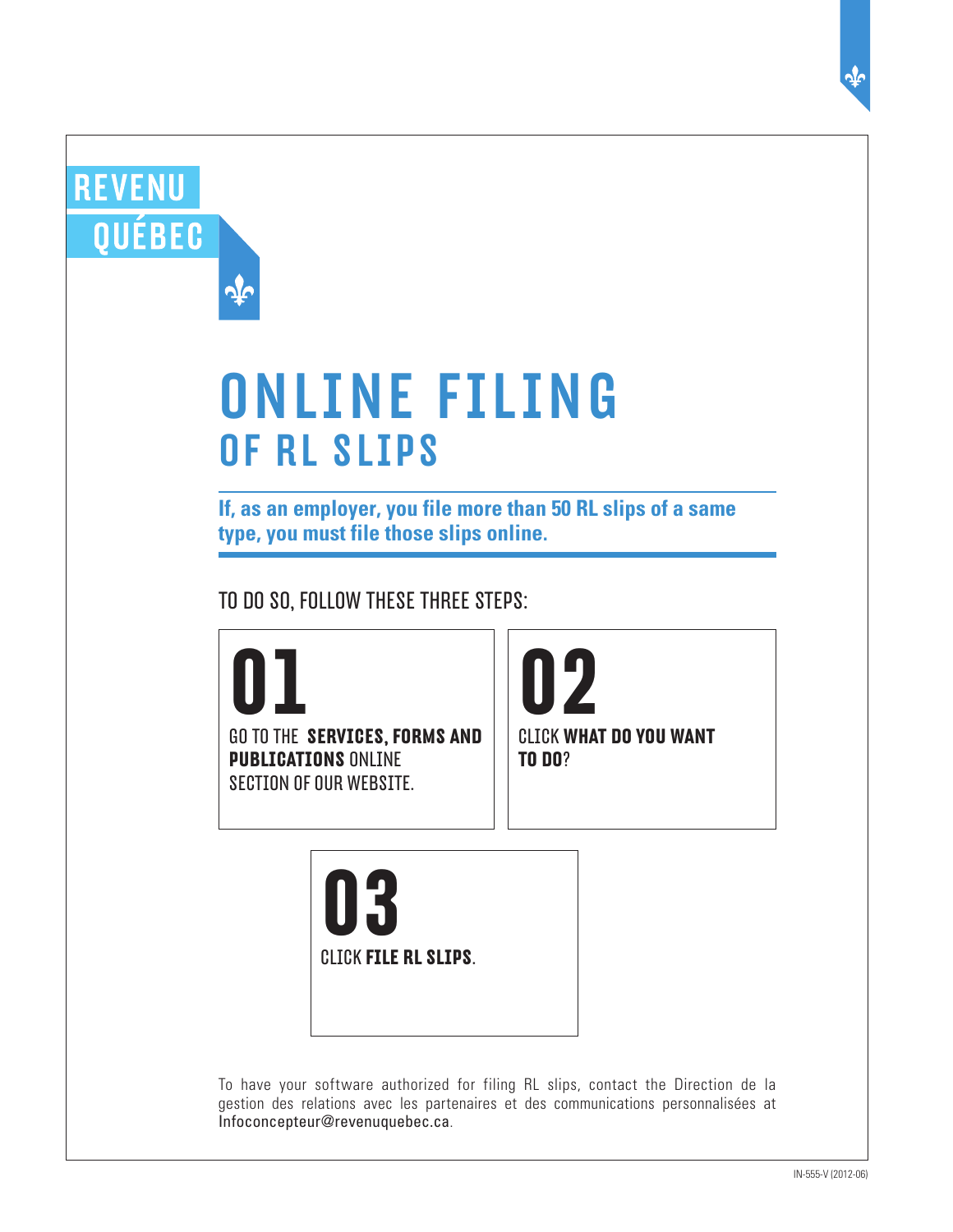# FAIR. **FOR ALL.**



# CLIC REVENU **ONLINE** SERVICES

# **Quick, secure and easy to use!**

When you register for Clic Revenu online services, you have access to a wide range of useful information and practical services for your business.

You can use the online services to file your consumption tax returns, as well as your source deductions and employer contributions returns. You can even make payments!

In addition, when you file your tax returns online, you receive any refund to which you may be entitled much quicker.

**Discover all our services. Register now at revenuquebec.ca.** 

COM-129.E-V (2012-05)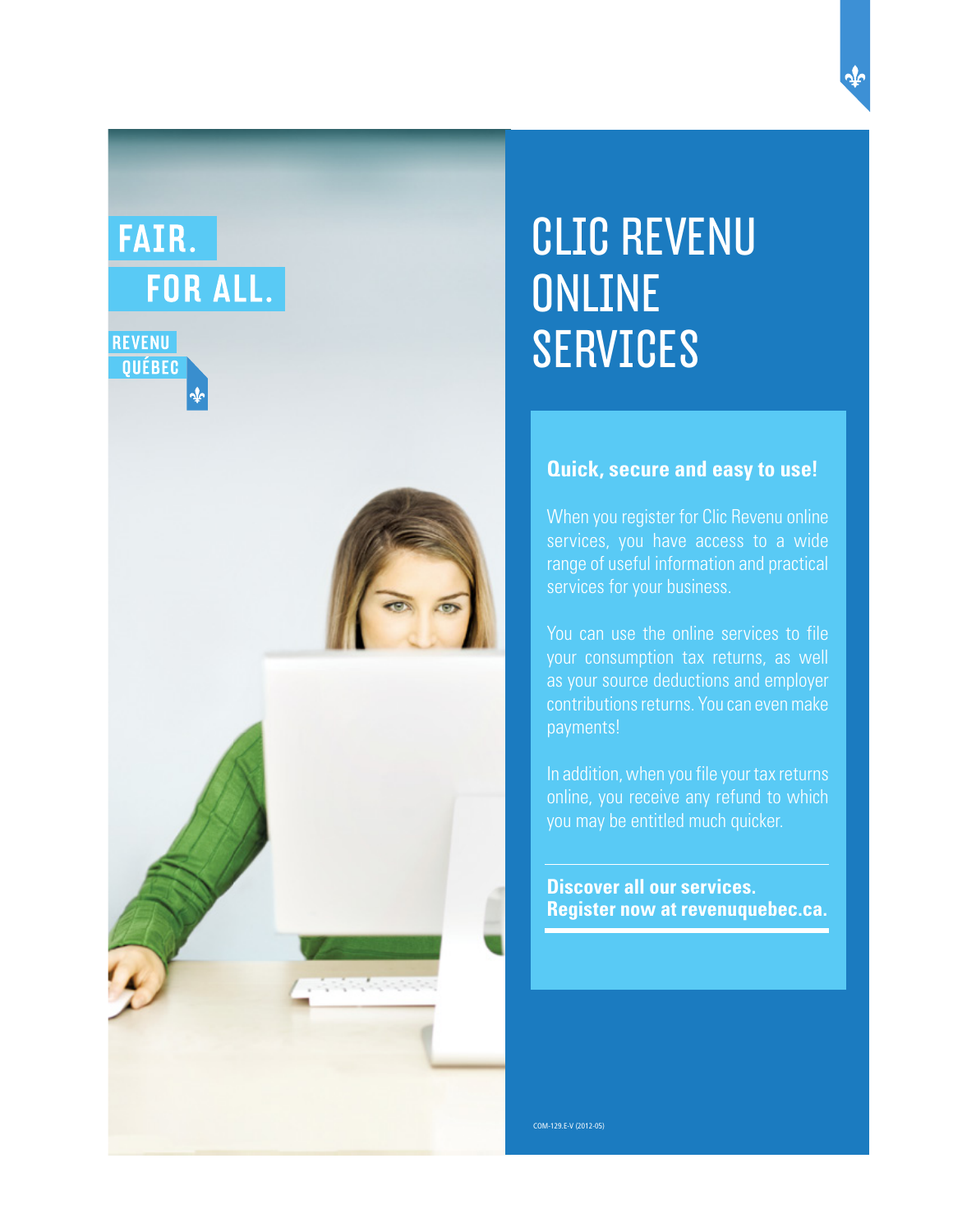The information contained in this guide does not constitute a legal interpretation of the laws or regulations of Québec or Canada. This guide must be used for 2013. It does not contain legislative amendments for the 2013 taxation year that were announced after November 20, 2012. As a result, you should verify that the texts of the guide reflect the latest fiscal legislation. To find out the changes with respect to source deductions and contributions, including changes announced after the publication of this document, go to our website at [www.revenuquebec.ca](www.revenu.gouv.qc.ca).

5

Our website also contains online services and documents for employers. You can consult documents, print them or download the dynamic versions of certain documents, as needed. Most of these documents can also be ordered online or by telephone. You will find our contact information at the end of the guide.

Documents that are marked "SPECIMEN" are provided for information purposes only and are not to be used for any other purpose.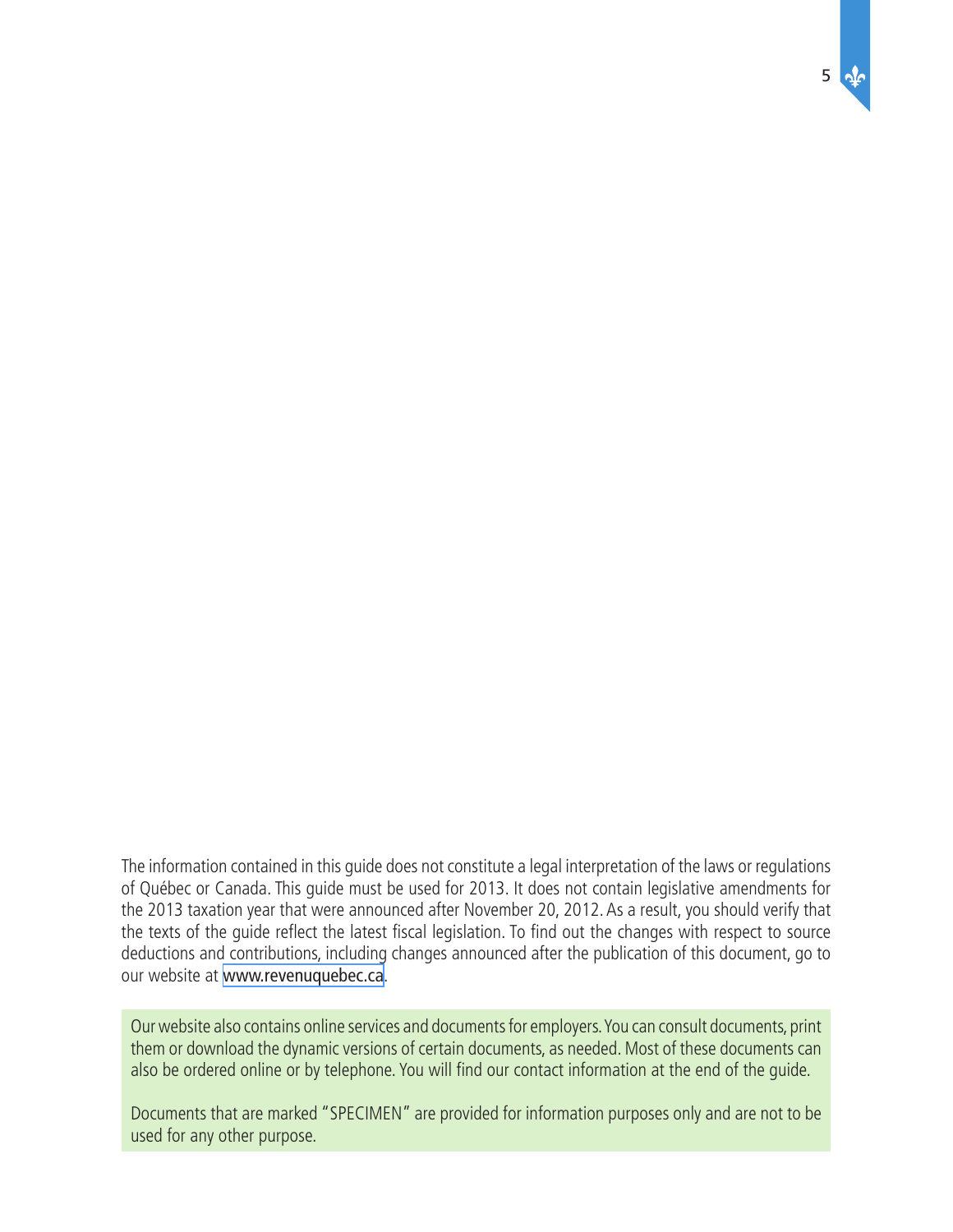# <span id="page-5-0"></span>1 Introduction

# **1.1 About the guide**

This guide contains the formulas for calculating source deductions of Québec income tax (including the health contribution), QPP contributions, QPIP premiums and the employer contribution to the health services fund.

The formulas also help you calculate source deductions for certain payments, such as bonuses, retroactive pay, accumulated overtime or unused vacation, and commissions.

### Note

You cannot use the formulas to calculate a source deduction of income tax if the source deduction is calculated using a fixed rate that must be applied to the gross remuneration. For example, you cannot use the formulas to calculate the source deduction of income tax for a single payment or an income supplement payment.

The formulas to calculate source deductions of Québec income tax are presented in three steps:

- calculating the annual income;
- calculating the income tax for the year; and
- calculating the income tax to be withheld for the pay period.

In addition, each formula is followed by a list of related variables. Note that the formulas, the variables and their definitions generally do not change from year to year.

This quide is to be used as a supplement to the *Guide for Employers* [\(TP-1015.G-V](http://www.revenu.gouv.qc.ca/en/sepf/formulaires/tp/tp-1015_g.aspx)). For all information on source deductions and on employer and payer obligations, see the guide on our website at [www.revenuquebec.ca](www.revenu.gouv.qc.ca).

# **1.2 Abbreviations used in the guide**

- CIP Cooperative investment plan
- CSST Commission de la santé et de la sécurité du travail
- FTQ Fédération des travailleurs et travailleuses du Québec
- IFC International financial centre
- QPIP Québec parental insurance plan
- QPP Québec Pension Plan
- RPP Registered pension plan
- RRSP Registered retirement savings plan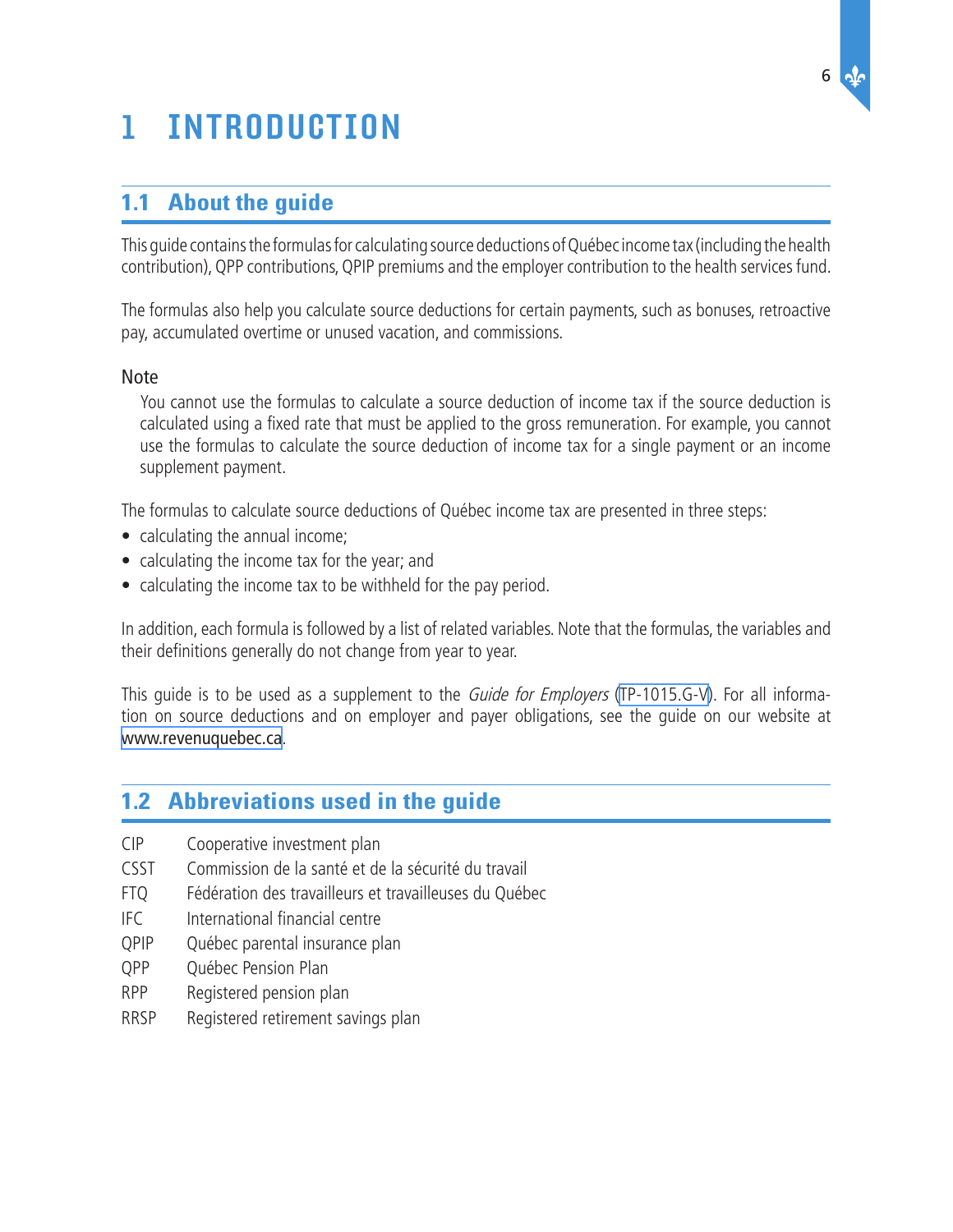# <span id="page-6-0"></span>**1.3 Terms used in the guide**

Below you will find important information on a number of terms that we use frequently in this guide. **These definitions are specific to this guide**.

# **Employee**

The term "employee" is used to designate an individual who holds employment or an office.

# **Employment**

The term "employment" is used to designate an office or work carried out by an individual under a written or verbal contract of employment.

# **Employment income**

For the purposes of this guide, employment income includes income from an office.

# **Individual**

An individual is a natural person. For the purposes of this guide, "individual" refers both to an employee and to a beneficiary of an amount you pay as a payer.

# **Office**

The term "office" designates a position for which an individual is entitled to be remunerated. For example, an individual who is a member of the board of directors of a corporation holds an office, even if he or she performs no administrative duties. An individual who is an elected or appointed representative also holds an office.

# **Person**

The term "person" is used to designate both a natural person and a legal person.

# **Place of residence**

For the purposes of this guide, the term "place of residence" means the place of residence within the meaning of the Taxation Act.

See interpretation bulletin IMP. 22-3/R1 to determine the place of residence of an individual who leaves Québec and Canada.

# **Remuneration**

Remuneration includes salary or wages and any other amount that you pay as an employer (for example, a retiring allowance) or as a payer (for example, pension benefits).

# **Remuneration, salary or wages paid**

When we refer to "remuneration paid" or "salary or wages paid," this covers remuneration, salary or wages that are paid, allocated, granted or awarded.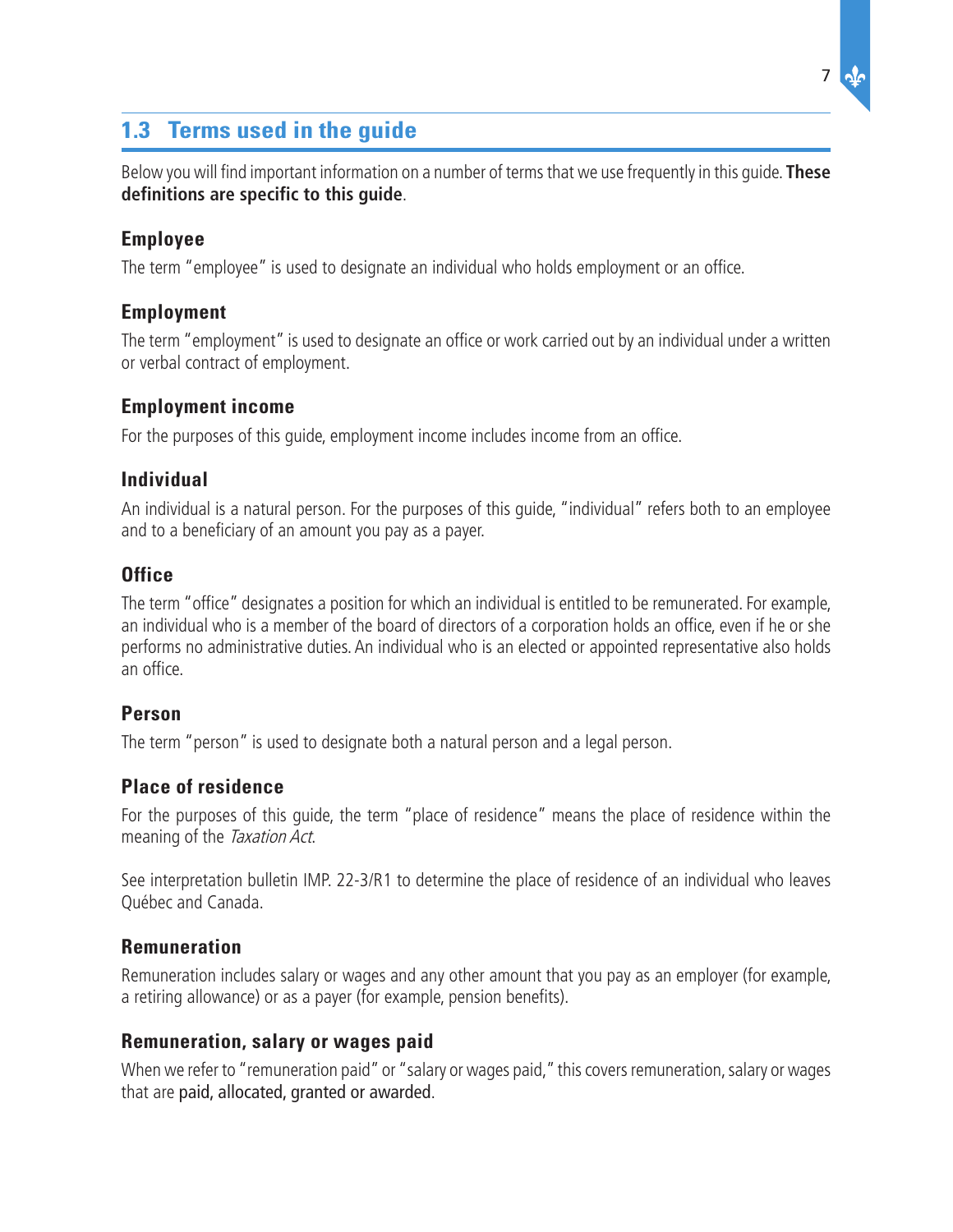

For example, if, in a given week, you pay an employee his or her regular salary of \$400 and also grant the employee a taxable benefit in kind (that is, other than in cash) worth \$200, the salary paid is \$600. In other words, the benefit granted is considered salary or wages paid.

Similary, if you allocate tips to an employee, these tips constitute salary or wages that you pay to the employee.

# Note

With regard to the QPIP, only remuneration actually paid to an employee is considered salary or wages paid; benefits in kind generally do not constitute eligible salary or wages under the QPIP.

# **Salary or wages**

The term "salary or wages" refers to gross employment income and therefore includes the following amounts and any similar payment made to an employee:

- taxable benefits (including taxable allowances);
- commissions:
- overtime pay;
- vacation pay;
- retroactive pay, including payments resulting from a collective agreement signed before the death of an employee;
- tips (including allocated tips);
- advances;
- bonuses:
- $\bullet$  certain amounts paid further to an industrial accident  $-$  CSST;
- indemnities paid further to a precautionary cessation of work (that is, the amount paid to an employee under the Act respecting occupational health and safety for the first five days following the date on which the employee ceased to work);
- the portion of the salary or wages (earned during the year) that is to be paid in another year, under a salary deferral arrangement;
- amounts paid to an employee during a self-funded leave of absence;
- out-of-Canada living allowances;
- location incentives paid to a physician;
- directors' fees:
- amounts paid after an employee's death (other than a death benefit), provided the payments were foreseeable at the time of death;
- fees paid in connection with employment (for example, fees paid to council or committee members);
- • earnings loss benefits, supplementary retirement benefits and permanent impairment allowances paid under the Canadian Forces Members and Veterans Re-establishment and Compensation Act (federal statute).

Note that, contrary to the definition provided in tax legislation, for the purposes of this guide the term "salary or wages" does not include the following:

- wage loss replacement benefits paid under a wage loss replacement plan to which the employer contributed;
- amounts paid by a trustee under an employee trust or a profit-sharing plan;
- amounts paid by a custodian under an employee benefit plan.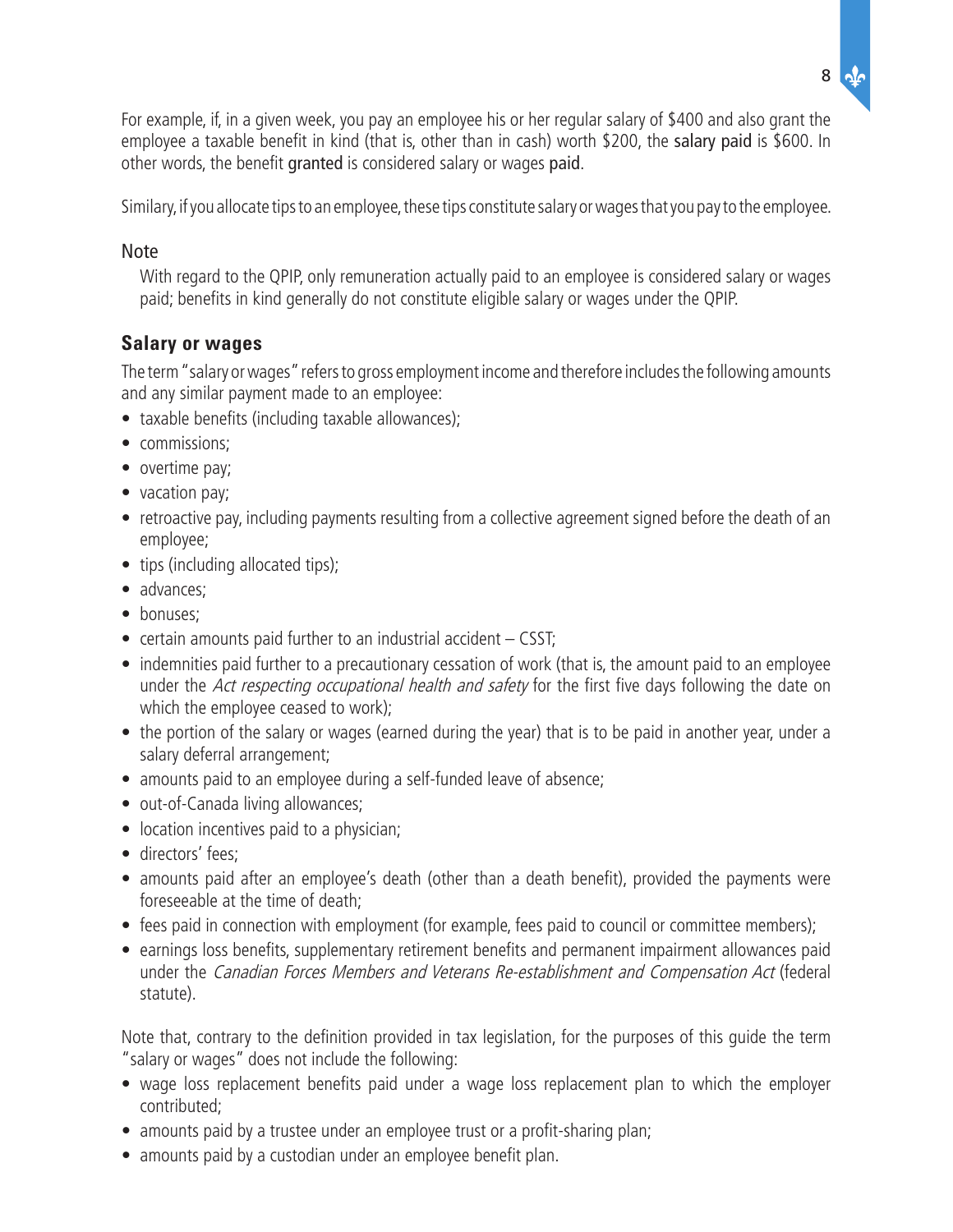# <span id="page-8-0"></span>**1.4 List of mathematical symbols used in this guide**

| Symbol        | <b>Definition</b>        |
|---------------|--------------------------|
|               | minus                    |
| $+$           | plus                     |
|               | divided by               |
| X             | multiplied by            |
| $=$           | equals                   |
| $\geq$        | greater than or equal to |
| $\leq$        | less than or equal to    |
| $\frac{0}{0}$ | percent                  |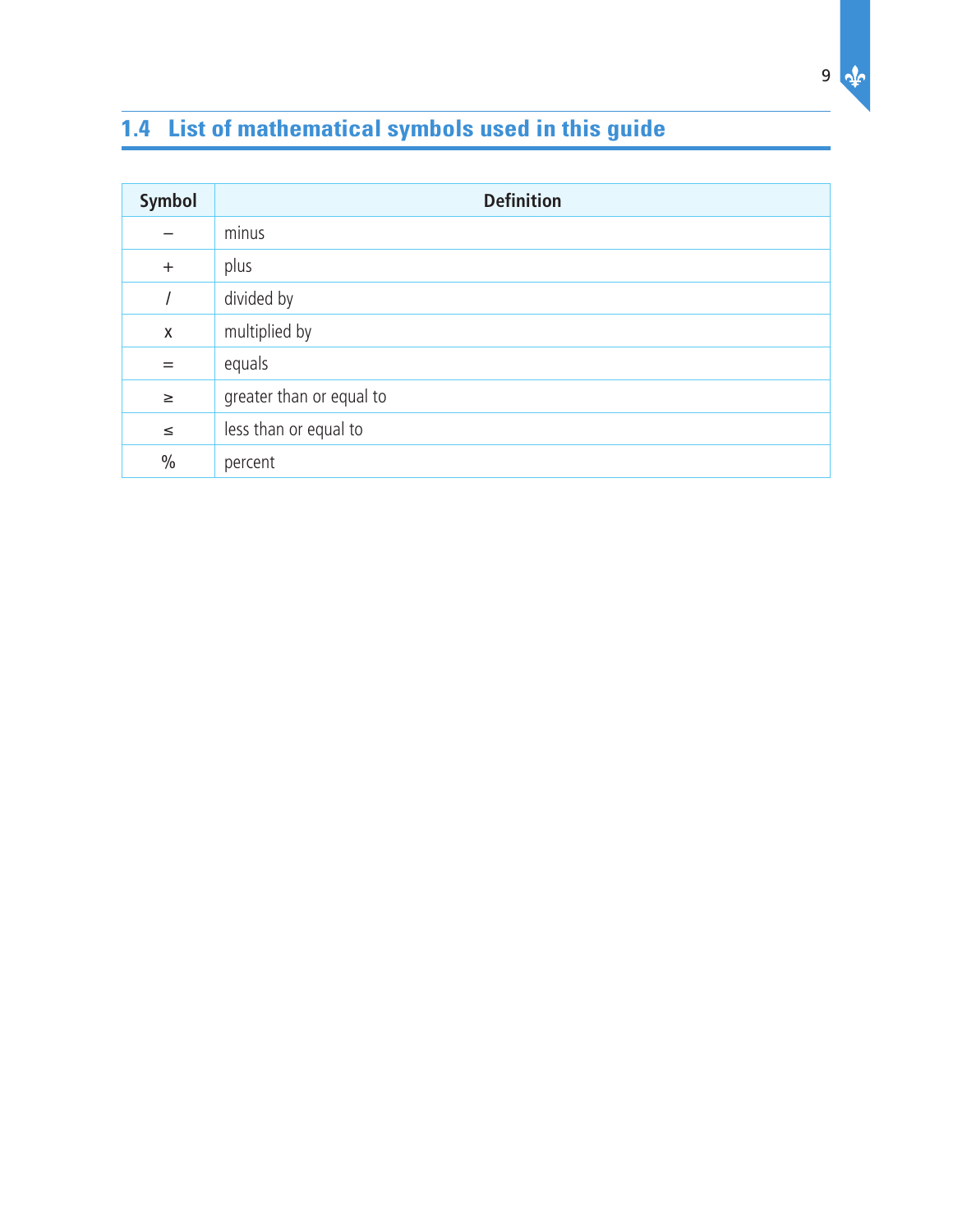### 10

# <span id="page-9-0"></span>2 Principal changes

This part outlines the principal changes made to the formulas for 2013, as well as some changes that came into effect in 2012 further to tax measures announced by the Ministère des Finances after publication of the 2012 version of this guide.

# **2.1 Variable E – Value of personal tax credits**

The indexation factor used to calculate the value of personal tax credits for 2013 is 2.48%.

# **2.2 Variable F**

# **Foreign specialist employed by a new financial services corporation**

You must include in variable F the remuneration paid to a foreign specialist who took up employment duties after March 20, 2012, under an employment contract entered into after that date, where certain conditions are met. These conditions are essentially the same as those that apply to foreign employees.

# **New key positions recognized by SODEC**

You must include in variable F the remuneration paid after March 20, 2012, to a foreign employee who holds a certificate issued by SODEC and who acts as assistant producer, assistant director, set designer, financial comptroller, accountant or assistant accountant, visual effects producer or visual effects coordinator.

For more information, refer to the *Guide for Employers* (TP 1015.G-V).

# **2.3 Variables H, H<sub>1</sub> and H<sub>2</sub> – Deduction for employment income**

The maximum deduction for employment income has been increased from \$1,075 to \$1,100 for 2013. Consequently, the maximum amount of variables H, H<sub>1</sub> and H<sub>2</sub> has been increased from \$1,075 to \$1,100.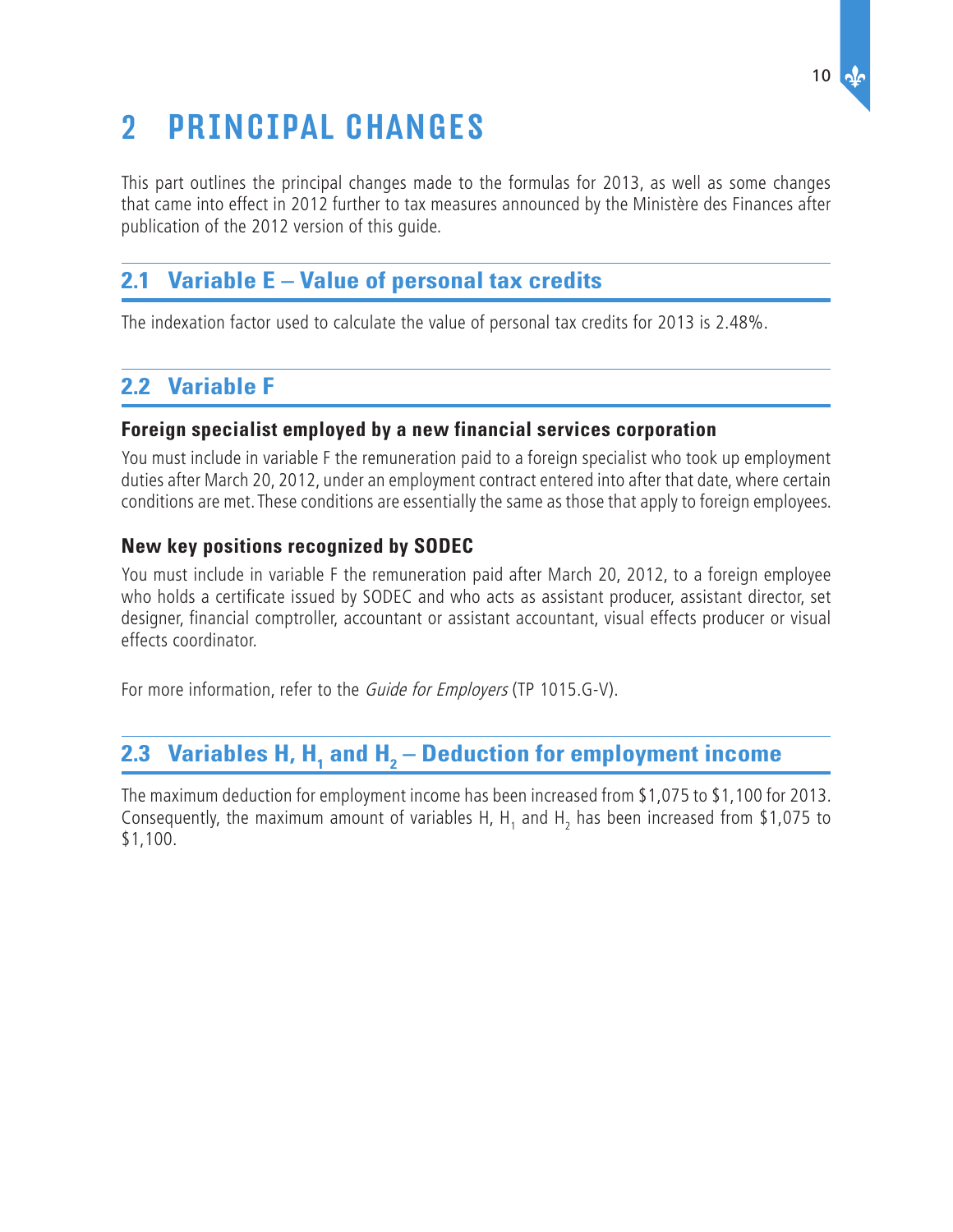# <span id="page-10-0"></span>**2.4 Variable K – The constant for adjusting the income tax rate**

For 2013, a new income tax rate of 25.75% applies to taxable income of more than \$100,000. The 2012 income thresholds for taxable income have been indexed. Specifically,

- the 16% rate applies to taxable income of \$41,095 or less (previously \$40,100);
- the 20% rate applies to taxable income of more than \$41,095, but not more than \$82,190 (previously \$80,200);
- the 24% rate applies to taxable income of more than \$82,190, but not more than \$100,000;
- the 25.75% rate applies to taxable income of more than \$100,000.

The values of variable K are therefore \$1,644 (increased from \$1,604), \$4,931 (increased from \$4,812) and \$6,681.

# **2.5 Variable M – QPP**

The QPP contribution rate has been increased from 10.05% to 10.20%, for 2013, which corresponds to a contribution rate of 5.10% for the employee and 5.10% for the employer. In addition, the maximum pensionable earnings for the purposes of the QPP have been increased from \$50,100 to \$51,100. Variable M has therefore been increased from \$2,341.65 to \$2,427.60.

# **2.6 Variables N and N<sub>1</sub> – QPIP**

The maximum insurable earnings subject to QPIP premiums have been increased from \$66,000 to \$67,500 for 2013. The employee premium rate remains 0.559%, and the employer premium rate remains 0.782%. As a result, variable N is \$377.33 (instead of \$368.94) and variable N<sub>1</sub> is \$527.85 (instead of \$516.12).

# **2.7 New variables for the health contribution**

As of 2013, you must withhold the health contribution of an individual who, during the year, is 18 or over. In certain situations, an individual may request that you not withhold the health contribution by submitting to you form TP 1015.3-V, Source Deductions Return, duly completed.

The formulas for calculating the source deductions of Québec income tax for the year are amended to take into account the health contribution.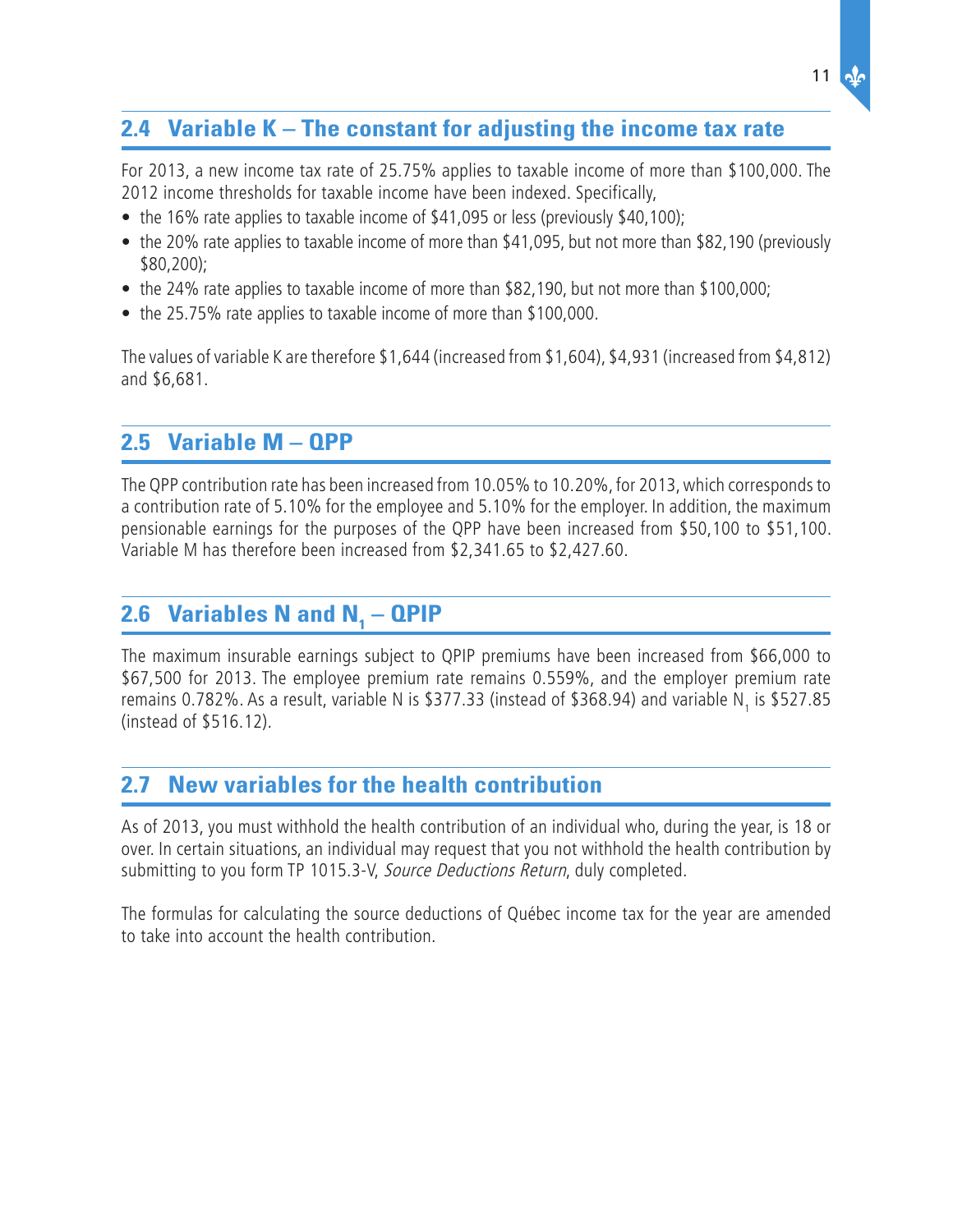| <b>Formulas</b>                                | Changes to existing<br>variables                                                                                                                                                                                                                                                                      | New variables  |           |                                                                                                                                           |
|------------------------------------------------|-------------------------------------------------------------------------------------------------------------------------------------------------------------------------------------------------------------------------------------------------------------------------------------------------------|----------------|-----------|-------------------------------------------------------------------------------------------------------------------------------------------|
| Regular payments<br>(section 3.1.1)            | $Y = [(T \times I) - K - K_1 - (0.20$<br>$x E$ ) – (0.15 x P x Q) – (0.25                                                                                                                                                                                                                             | Z              | $=$       | Health contribution for the year based on<br>the estimated annual net income                                                              |
|                                                | $[X P X Q_1] + Z$                                                                                                                                                                                                                                                                                     | R              | $=$       | Estimated annual net income                                                                                                               |
|                                                |                                                                                                                                                                                                                                                                                                       |                |           | $= P \times (G - F_2 - H) - J - J_1$                                                                                                      |
|                                                |                                                                                                                                                                                                                                                                                                       | $F_{2}$        |           | $=$ Total of the following amounts for the pay<br>period:                                                                                 |
|                                                |                                                                                                                                                                                                                                                                                                       |                |           | • amounts withheld as contributions to an<br>RPP;                                                                                         |
|                                                |                                                                                                                                                                                                                                                                                                       |                |           | • amounts withheld as contributions to an<br>RRSP;                                                                                        |
|                                                |                                                                                                                                                                                                                                                                                                       |                |           | • amounts withheld as contributions<br>paid under a retirement compensation<br>arrangement;                                               |
|                                                |                                                                                                                                                                                                                                                                                                       |                |           | • the travel deduction for residents of<br>designated remote areas.                                                                       |
| Bonuses,<br>retroactive pay or                 | $Y_1 = [(T \times (I_1 + B_1)) - K - K_1]$<br>$-(0.20 \times E)-(0.15 \times P \times$<br>Q) – (0.25 x P x Q <sub>1</sub> )] + Z <sub>1</sub><br>$Y_2 = [(T \times (I_1 + B_1 + B_2)) - K]$<br>$-K_1 - (0.20 \times E) - (0.15 \times P)$<br>$x Q$ ) – (0.25 x P x Q <sub>1</sub> )] + Z <sub>2</sub> |                |           | $Z_1$ = Health contribution for the year on the<br>remunerations included in variable $B_1$                                               |
| similar lump-sum<br>payments - First<br>method |                                                                                                                                                                                                                                                                                                       | $Z_{2}$        |           | $=$ Health contribution for the year on the<br>remunerations included in variables $B_1 + B_2$                                            |
| (section 3.1.2)                                |                                                                                                                                                                                                                                                                                                       |                |           | $R_1$ = Estimated annual net income up to the<br>day the bonus, retroactive pay or similar<br>lump-sum payment is paid                    |
|                                                |                                                                                                                                                                                                                                                                                                       |                |           | $= (G_1 - F_3 - H_1) + [Pr X (G - F_2 - H_2)] - J - J_1$                                                                                  |
|                                                |                                                                                                                                                                                                                                                                                                       |                |           | $F_3$ = Total of the amounts included in variable<br>$F2$ up to the day the bonus, retroactive pay<br>or similar lump-sum payment is paid |
|                                                |                                                                                                                                                                                                                                                                                                       | F <sub>2</sub> | $\quad =$ | Total of the following amounts for the pay<br>period:                                                                                     |
|                                                |                                                                                                                                                                                                                                                                                                       |                |           | amounts withheld as contributions to an<br>RPP;                                                                                           |
|                                                |                                                                                                                                                                                                                                                                                                       |                |           | amounts withheld as contributions to an<br>RRSP;                                                                                          |
|                                                |                                                                                                                                                                                                                                                                                                       |                |           | amounts withheld as contributions<br>paid under a retirement compensation<br>arrangement;                                                 |
|                                                |                                                                                                                                                                                                                                                                                                       |                |           | • the travel deduction for residents of<br>designated remote areas.                                                                       |

12 of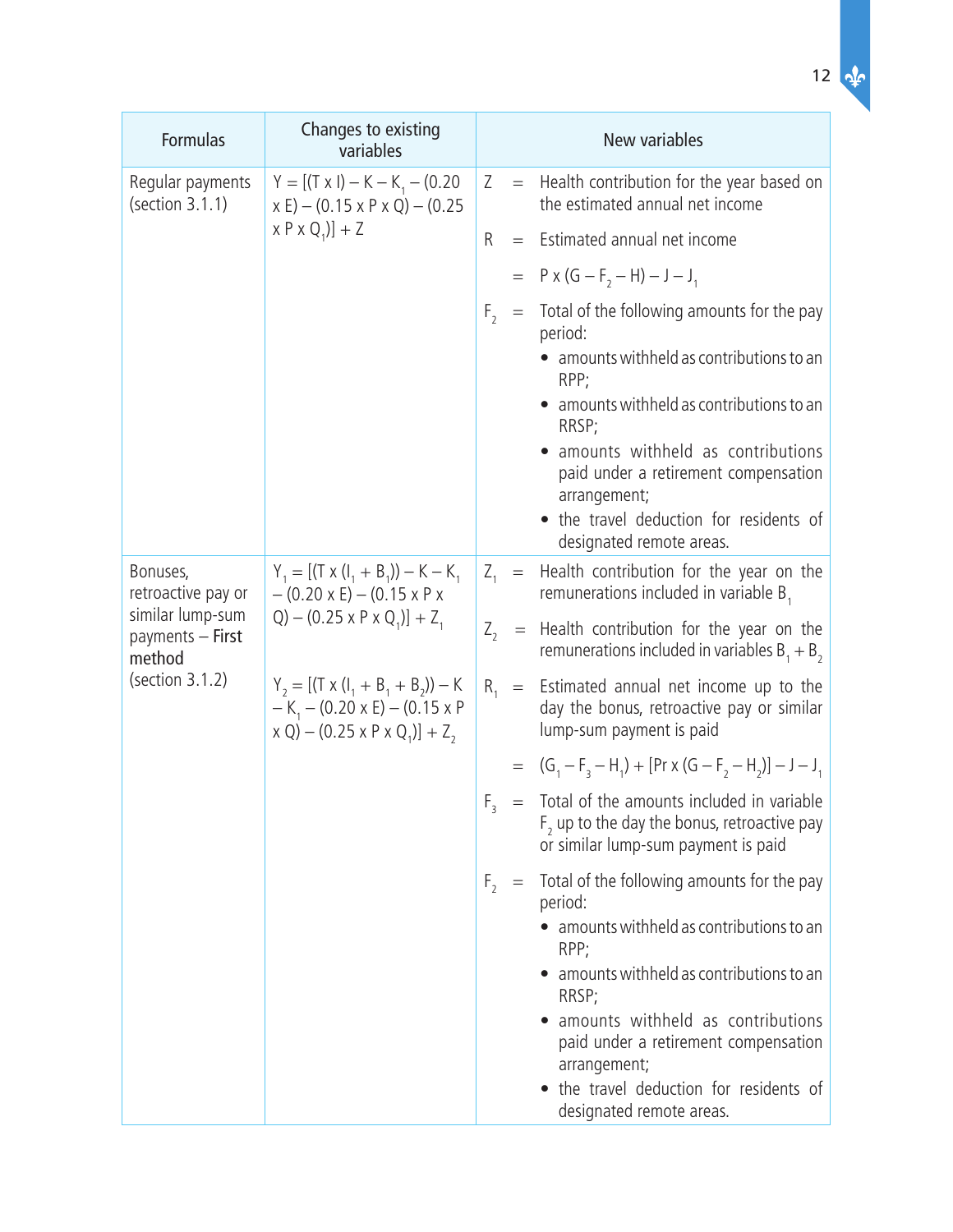| <b>Formulas</b>                                    | Changes to existing<br>variables                                                                              | New variables  |  |                                                                                                                                                                                                                                                                                                                                                                                                                            |
|----------------------------------------------------|---------------------------------------------------------------------------------------------------------------|----------------|--|----------------------------------------------------------------------------------------------------------------------------------------------------------------------------------------------------------------------------------------------------------------------------------------------------------------------------------------------------------------------------------------------------------------------------|
| Bonuses,<br>retroactive pay or<br>similar lump-sum | $A = (T \times B_2) + Z$                                                                                      |                |  | $Z =$ Health contribution on bonuses, retroactive<br>pay or similar lump-sum payments paid<br>during the pay period                                                                                                                                                                                                                                                                                                        |
| payments-<br>Second method                         |                                                                                                               | R.             |  | $=$ Estimated annual net income                                                                                                                                                                                                                                                                                                                                                                                            |
| (section 3.1.2)                                    |                                                                                                               |                |  | $= [P \times (G - F, -H)] + B_1 + B_2 - J - J_1$                                                                                                                                                                                                                                                                                                                                                                           |
| Cumulative<br>average basis $-$                    | $Y = [(T \times I) - K - K_1 - (0.20$<br>$x E$ ) – (0.15 x S <sub>1</sub> x Q) – (0.25<br>$[X S_1 X Q_1]$ + Z |                |  | $Z =$ Health contribution for the year based on<br>the estimated annual net income                                                                                                                                                                                                                                                                                                                                         |
| First method<br>(section 3.2)                      |                                                                                                               | $\mathsf{R}$   |  | $=$ Estimated annual net income                                                                                                                                                                                                                                                                                                                                                                                            |
|                                                    |                                                                                                               |                |  | $= [S_1 \times (G - F_2 - H)] + B - J - J_1$                                                                                                                                                                                                                                                                                                                                                                               |
|                                                    |                                                                                                               | F <sub>2</sub> |  | $=$ Total of the following amounts that you have<br>taken into account since the beginning of<br>the year (including for the pay period):<br>• amounts withheld as contributions to an<br>RPP;<br>• amounts withheld as contributions to an<br>RRSP;<br>• amounts withheld as contributions<br>paid under a retirement compensation<br>arrangement;<br>• the travel deduction for residents of<br>designated remote areas. |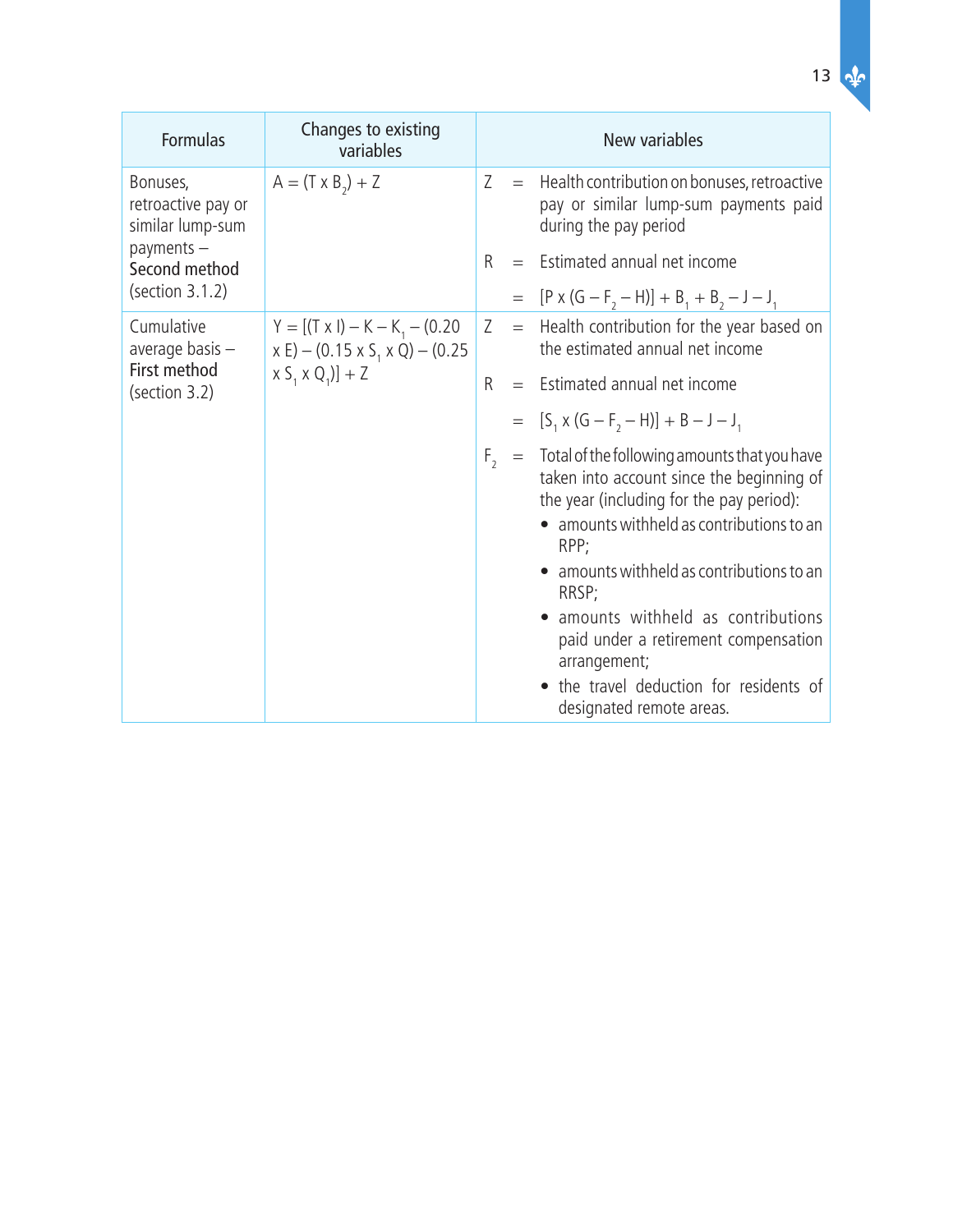|   | ٠  |
|---|----|
|   | ۰. |
|   |    |
| ۰ |    |
|   |    |

 $\dot{q}$ 

| Formulas                        | Changes to existing<br>variables                                                                                                                              | New variables                                                                                                                                                                                                                                                                                                                                                                                                                                      |  |
|---------------------------------|---------------------------------------------------------------------------------------------------------------------------------------------------------------|----------------------------------------------------------------------------------------------------------------------------------------------------------------------------------------------------------------------------------------------------------------------------------------------------------------------------------------------------------------------------------------------------------------------------------------------------|--|
| Cumulative<br>average basis $-$ | $Y_3 = [(T \times I_3) - K - K_1 -$<br>$(0.20 \times E) - (0.15 \times S, \times Q)$<br>$-$ (0.25 x S <sub>1</sub> x Q <sub>1</sub> )] + Z <sub>2</sub>       | $Z_{3}$ = Health contribution for the year on the<br>remunerations included in variable $B_3$                                                                                                                                                                                                                                                                                                                                                      |  |
| Second method<br>(section 3.2)  |                                                                                                                                                               | Health contribution for the year on the<br>$Z_{\scriptscriptstyle A}$ =<br>remunerations included in variable $B_{\mu}$                                                                                                                                                                                                                                                                                                                            |  |
|                                 | $Y_{4} = [(T \times I_{4}) - K - K_{1} -$<br>$(0.20 \times E) - (0.15 \times S, \times Q)$<br>$-$ (0.25 x S <sub>1</sub> x Q <sub>1</sub> )] + Z <sub>4</sub> | $R_3$ = Estimated annual net income taking into<br>account variable $B_{3}$                                                                                                                                                                                                                                                                                                                                                                        |  |
|                                 |                                                                                                                                                               | $= [S_1 \times (G - F_2 - H_1)] + B_2 - J - J_1$                                                                                                                                                                                                                                                                                                                                                                                                   |  |
|                                 |                                                                                                                                                               | $R_{A}$ = Estimated annual net income taking into<br>account variable $B_{\alpha}$                                                                                                                                                                                                                                                                                                                                                                 |  |
|                                 |                                                                                                                                                               | $= [S_1 \times (G - F_2 - H_2)] + B_4 - J - J_1$                                                                                                                                                                                                                                                                                                                                                                                                   |  |
|                                 |                                                                                                                                                               | Total of the following amounts that you have<br>F <sub>2</sub><br>$\equiv$<br>taken into account since the beginning of<br>the year (including for the pay period):<br>• amounts withheld as contributions to an<br>RPP;<br>• amounts withheld as contributions to an<br>RRSP;<br>• amounts withheld as contributions<br>paid under a retirement compensation<br>arrangement;<br>the travel deduction for residents of<br>designated remote areas. |  |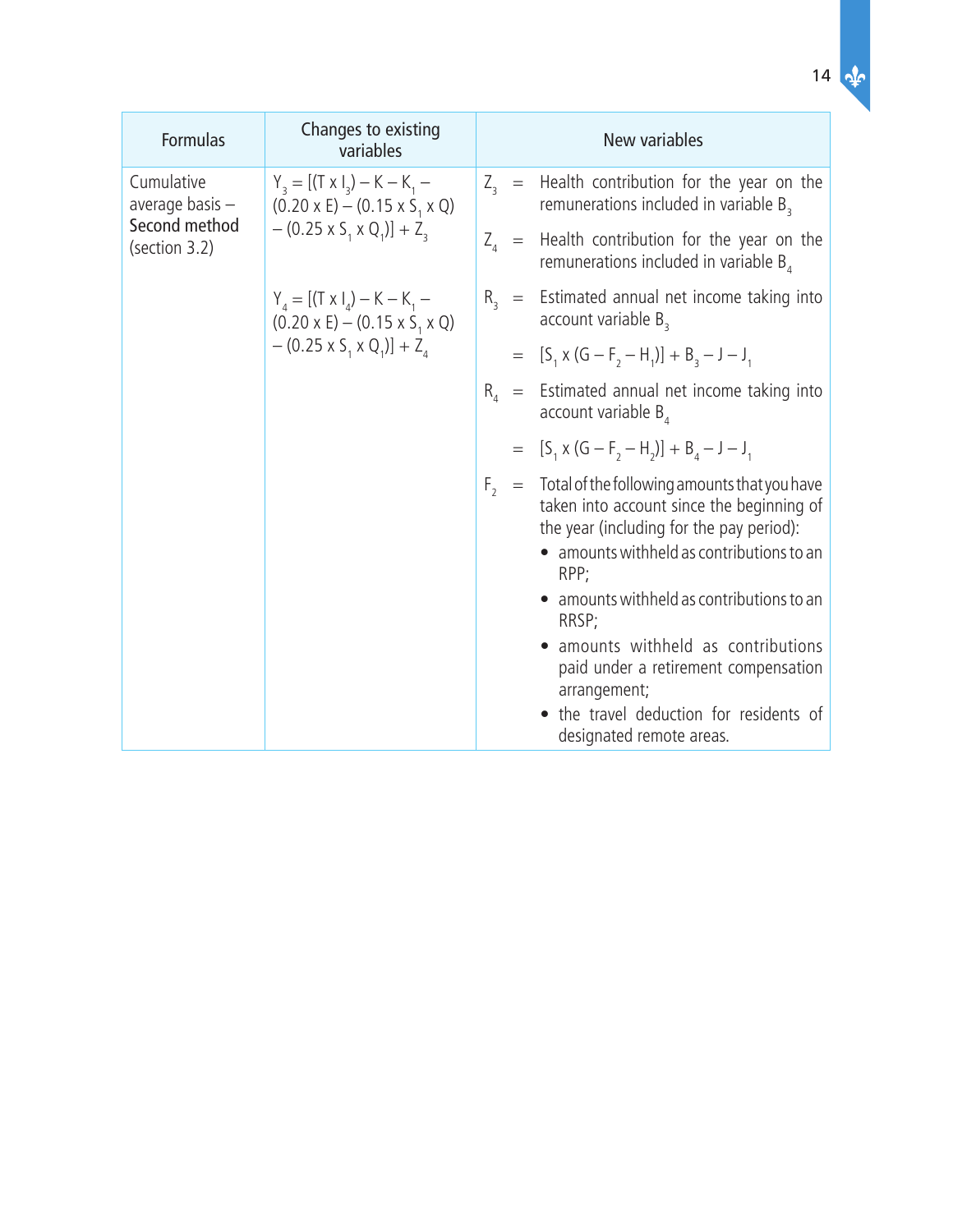15

# <span id="page-14-0"></span>3 Formulas to calculate source deductions of Québec income tax (Including the Health contribution)

To calculate the Québec income tax to be withheld from the remuneration paid at regular intervals to an individual (employee or beneficiary), use the formulas described in section 3.1.1.

If an employee receives, in addition to a salary or wages, a bonus, retroactive pay or similar lump-sum payment (for example, a payment covering accumulated overtime or unused vacation), use one of the methods described in section 3.1.2.

If the employee's remuneration varies in amount from one pay period to another (for example, an employee who earns commissions), use one of the methods described in section 3.2 instead.

#### **Note**

If you use the formula applicable to regular payments to calculate the source deduction of income tax and compare the result with the amount shown in the Source Deduction Table for Québec Income Tax [\(TP-1015.TI-V\)](http://www.revenu.gouv.qc.ca/en/sepf/formulaires/tp/tp-1015_ti.aspx), you may find that the amounts are not identical. The difference is attributable to the fact that different elements are taken into account in the calculation.

Do not withhold income tax if the employee completed the 2013-01 version of the Source Deductions Return (form TP-1015.3-V) and checked the box on line 20 of the form.

# **Exemption from source deductions of income tax or of the health contribution**

Where an individual or an employee requests on the *Source Deductions Return* (form TP-1015.3-V) the exemption from source deductions of income tax (line 20) or of the health contribution (line 22), you do not have to withhold the income tax or the health contribution on the remuneration of that person.

This exemption is valid only for the year of the request.

# **3.1 Calculating source deductions of income tax for regular payments**

# **3.1.1 Regular payments**

# **Step 1 Calculating the annual income**

 $I =$  Annual taxable income

$$
= | P \times (G - F - H) - J - J1 |
$$

 $R =$  Estimated annual net income

$$
= | P \times (G - F_2 - H) - J - J_1 |
$$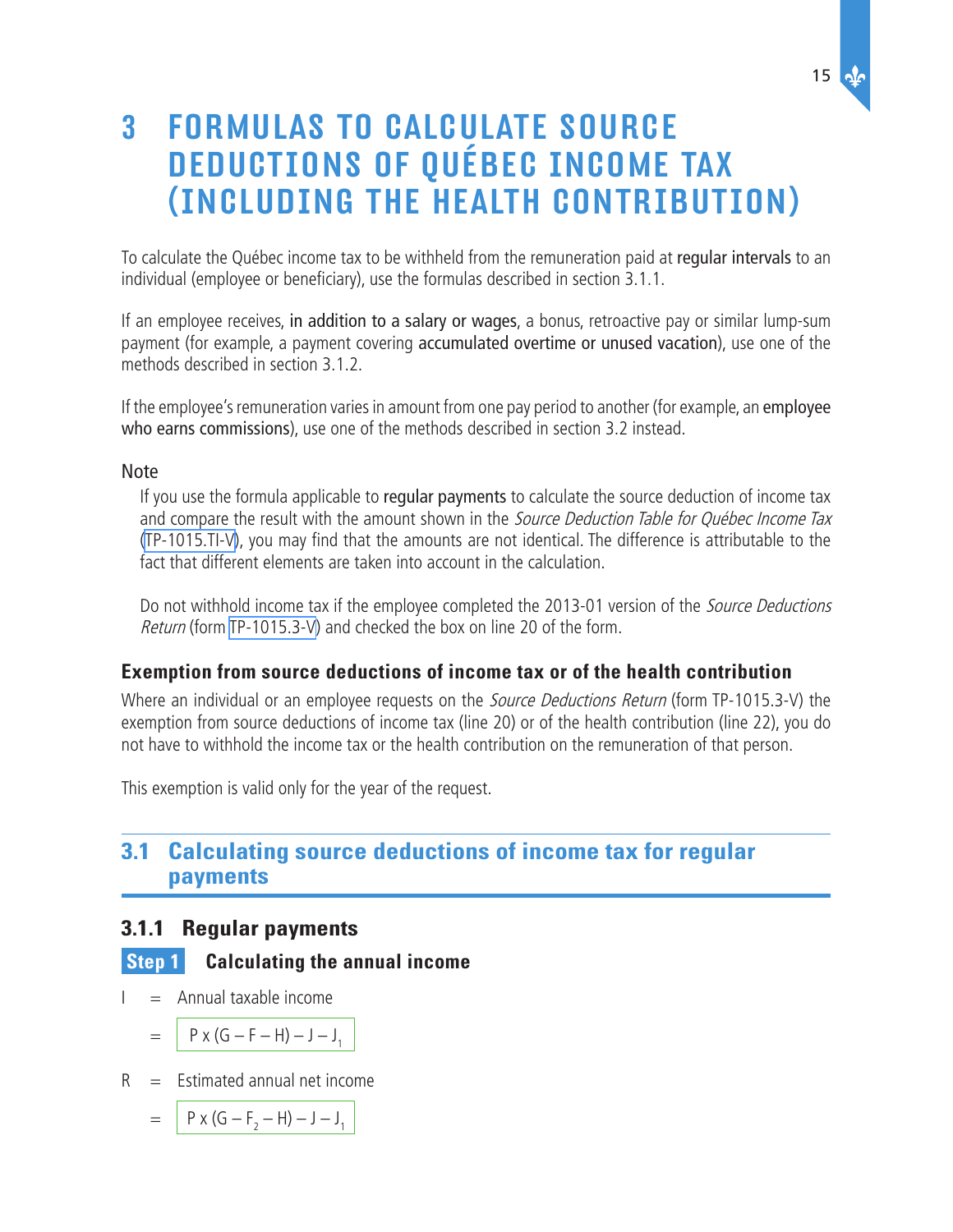

#### where

- $P =$  Number of pay periods in the year
- $G =$  Gross remuneration subject to source deductions of income tax for the pay period. Do not include bonuses, retroactive pay or similar lump-sum payments.
- $F =$  Total of the following amounts for the pay period:
	- amounts withheld as contributions to an RPP;
	- amounts withheld as contributions to an RRSP:
	- amounts withheld as contributions paid under a retirement compensation arrangement;
	- the deduction respecting the CIP, that is, 125% of the amount withheld from the employee's remuneration for the purchase of preferred shares qualifying under the CIP;
	- the travel deduction for residents of designated remote areas;
	- the security option deduction;
	- the portion of the remuneration that gives entitlement to one of the following deductions:
		- $-$  the deduction for employment income situated on a reserve or premises,
		- the deduction for employment income earned on a vessel,
		- the deduction for IFC employees,
		- $-$  the deduction for foreign specialists,
		- $-$  the deduction for foreign researchers,
		- $-$  the deduction for foreign researchers on a post-doctoral internship,
		- $-$  the deduction for foreign experts,
		- $-$  the deduction for foreign professors,
		- $-$  the deduction for foreign producers or foreign individuals holding a key position in a foreign production filmed in Québec,
		- $-$  the deduction for foreign farm workers,
		- the Canadian Forces personnel and police deduction.
- $F<sub>2</sub>$  = Total of the following amounts for the pay period
	- amounts withheld as contributions to an RPP;
	- amounts withheld as contributions to an RRSP:
	- amounts withheld as contributions paid under a retirement compensation arrangement;
	- the travel deduction for residents of designated remote areas.
- $H =$  Deduction for employment income
	- $=$  (0.06 x D), maximum of \$1,100 / P

#### where

- $D =$  Gross salary or wages subject to source deductions of income tax for the pay period. Do not include bonuses, retroactive pay or similar lump-sum payments.
- $P =$  Number of pay periods in the year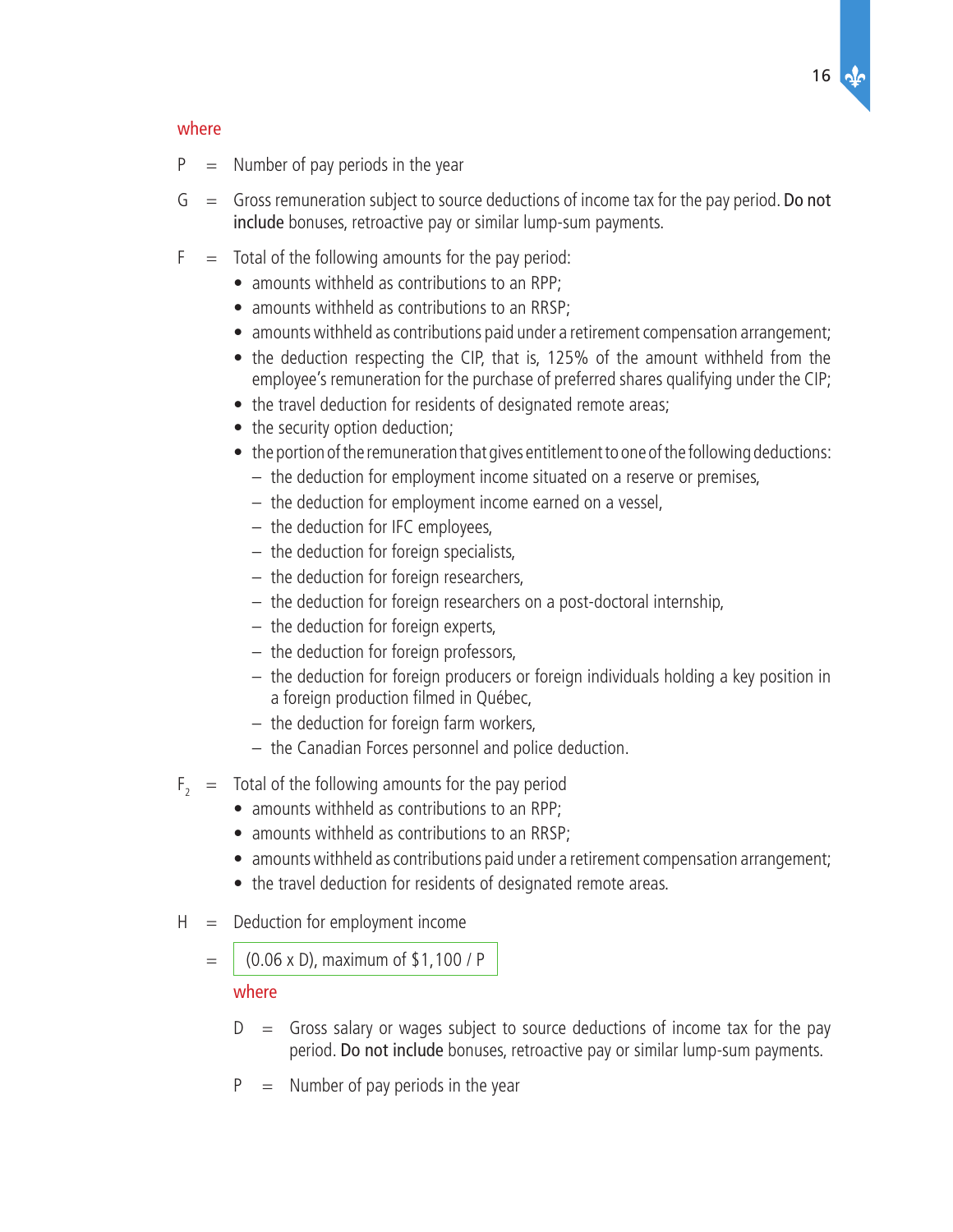$J =$  Deductions indicated on line 19 of form [TP-1015.3-V](http://www.revenu.gouv.qc.ca/en/sepf/formulaires/tp/tp-1015_3.aspx). If the value of J is determined after the first pay period in the year, it is instead equal to the result of the following calculation:

$$
= \left( \left( P \times J_3 \right) / \Pr \right)
$$

where

- $P =$  Number of pay periods in the year
- $J_{3}$  $=$  Deductions indicated on line 19 of form [TP-1015.3-V](http://www.revenu.gouv.qc.ca/en/sepf/formulaires/tp/tp-1015_3.aspx) after the first pay period in the year
- $Pr =$  Number of pay periods remaining in the year
- $J_1$  = Annual deductions that we authorized after the individual completed form [TP-1016-V.](http://www.revenu.gouv.qc.ca/en/sepf/formulaires/tp/tp-1016.aspx) If the value of J<sub>1</sub> is determined after the first pay period in the year, it is instead equal to the result of the following calculation:
	- $= | (P \times J_2) / Pr$

#### where

- $P =$  Number of pay periods in the year
- $J_{2}$  $=$  Deductions that we authorized after the first pay period in the year
- $Pr =$  Number of pay periods remaining in the year

# **Step 2 Calculating the income tax for the year**

 $Y =$  Income tax for the year

$$
= \left[ (T \times I) - K - K_1 - (0.20 \times E) - (0.15 \times P \times Q) - (0.25 \times P \times Q_1) \right] + Z
$$

If the result is negative, enter 0.

#### where

 $T =$  Income tax rate applicable to the bracket of annual taxable income

| Annual taxable income (I) |                          |                                 |              |  |
|---------------------------|--------------------------|---------------------------------|--------------|--|
| More than                 | Equal to or less<br>than | <b>Income</b><br>tax rate $(T)$ | Constant (K) |  |
| \$0                       | \$41,095                 | 16%                             | \$0          |  |
| \$41,095                  | \$82,190                 | 20%                             | \$1,644      |  |
| \$82,190                  | \$100,000                | 24%                             | \$4,931      |  |
| \$100,000                 |                          | 25.75%                          | \$6,681      |  |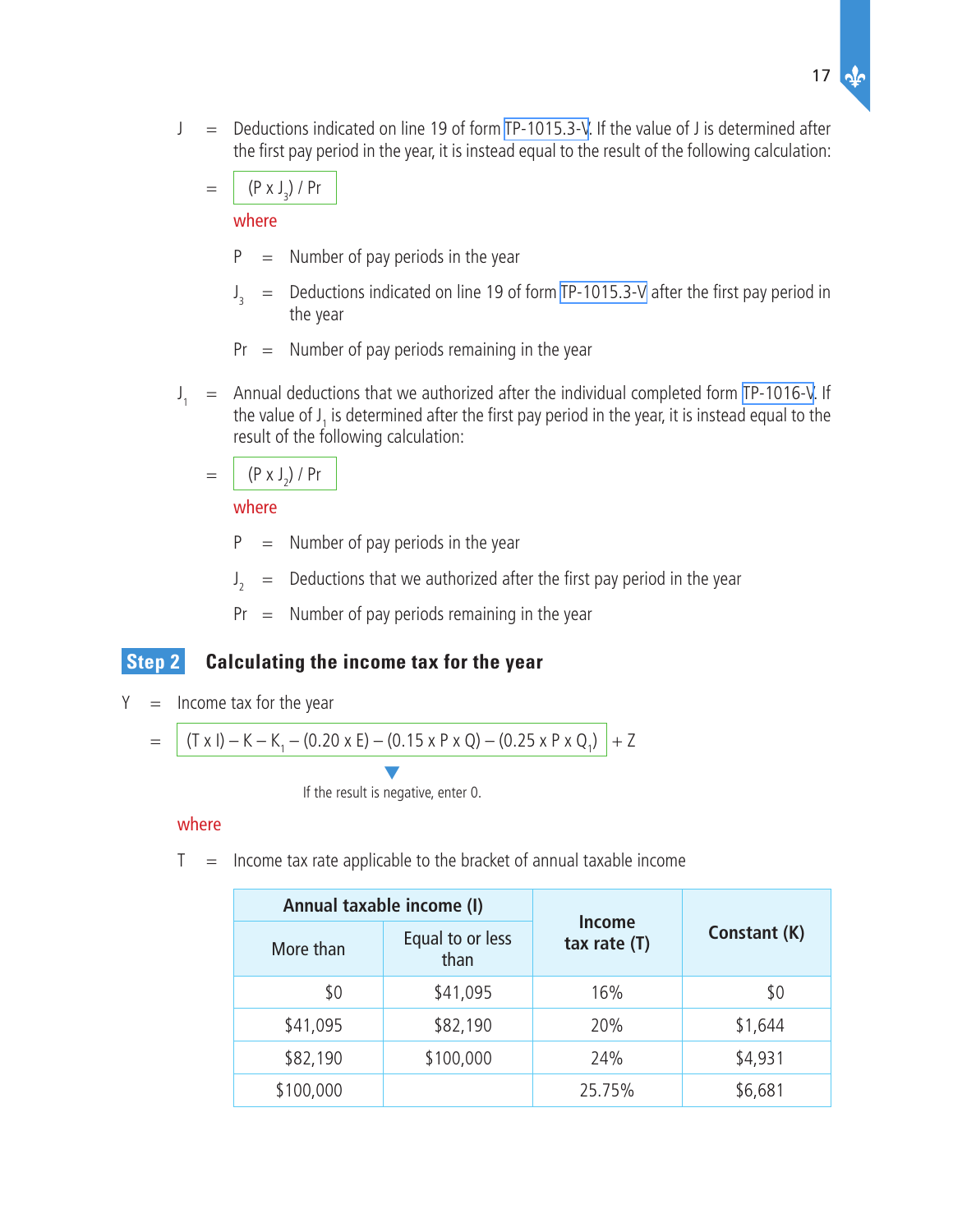- $I =$  Annual taxable income
- $K =$  Constant applicable for the adjustment of the income tax rate on the basis of the annual taxable income
- $K<sub>1</sub>$  = Non-refundable tax credits that we authorized for the year after the individual completed form [TP-1016-V](http://www.revenu.gouv.qc.ca/en/sepf/formulaires/tp/tp-1016.aspx) (for example, the tax credit for charitable donations). If the value of K. is determined after the first pay period in the year, it is instead equal to the result of the following calculation:

$$
= \left( (P \times K_2) / P r \right)
$$

#### where

- $P =$  Number of pay periods in the year
- $K<sub>2</sub>$  = Non-refundable tax credits that we authorized after the first pay period in the year
- $Pr =$  Number of pay periods remaining in the year
- $E =$  Value of personal tax credits indicated on form [TP-1015.3-V](http://www.revenu.gouv.qc.ca/en/sepf/formulaires/tp/tp-1015_3.aspx)

$$
= \boxed{\mathsf{E}_1 + \mathsf{E}_2}
$$

If the result obtained is not a multiple of 5, round it off to the nearest multiple of 5. If the result is halfway between two multiples of 5, round it off to the higher multiple.

#### where

- $E_1$  = Indexed value of personal tax credits, which corresponds to one of the following amounts:
	- the indexed value of variable E for 2012 multiplied by 1.0248;
	- the amount from line 7 of form TP-1015.3-V, for individuals who completed the 2013-01 version of the form;
	- \$11,195 (the basic amount for 2013), for employees who began employment in 2013 and who did not complete form TP-1015.3-V, or for new beneficiaries who did not complete the form.

#### Note

The indexed value of variable E for 2012 corresponds to the value of variable E for 2011, multiplied by the indexation factor for 2012.

 $E<sub>2</sub>$  = Non-indexed value of the personal tax credits, which corresponds to the amount from line 9 of form TP-1015.3-V, for individuals who completed the 2013-01 version of the form.

#### Note

There may be a limit on the deductions and personal tax credits an individual can claim on form TP‑1015.3-V if the individual is not resident in Canada in 2013, or if he or she becomes resident in Canada during the year. For more information, consult section 13.13.4 of guide [TP-1015.G-V](http://www.revenu.gouv.qc.ca/en/sepf/formulaires/tp/tp-1015_g.aspx).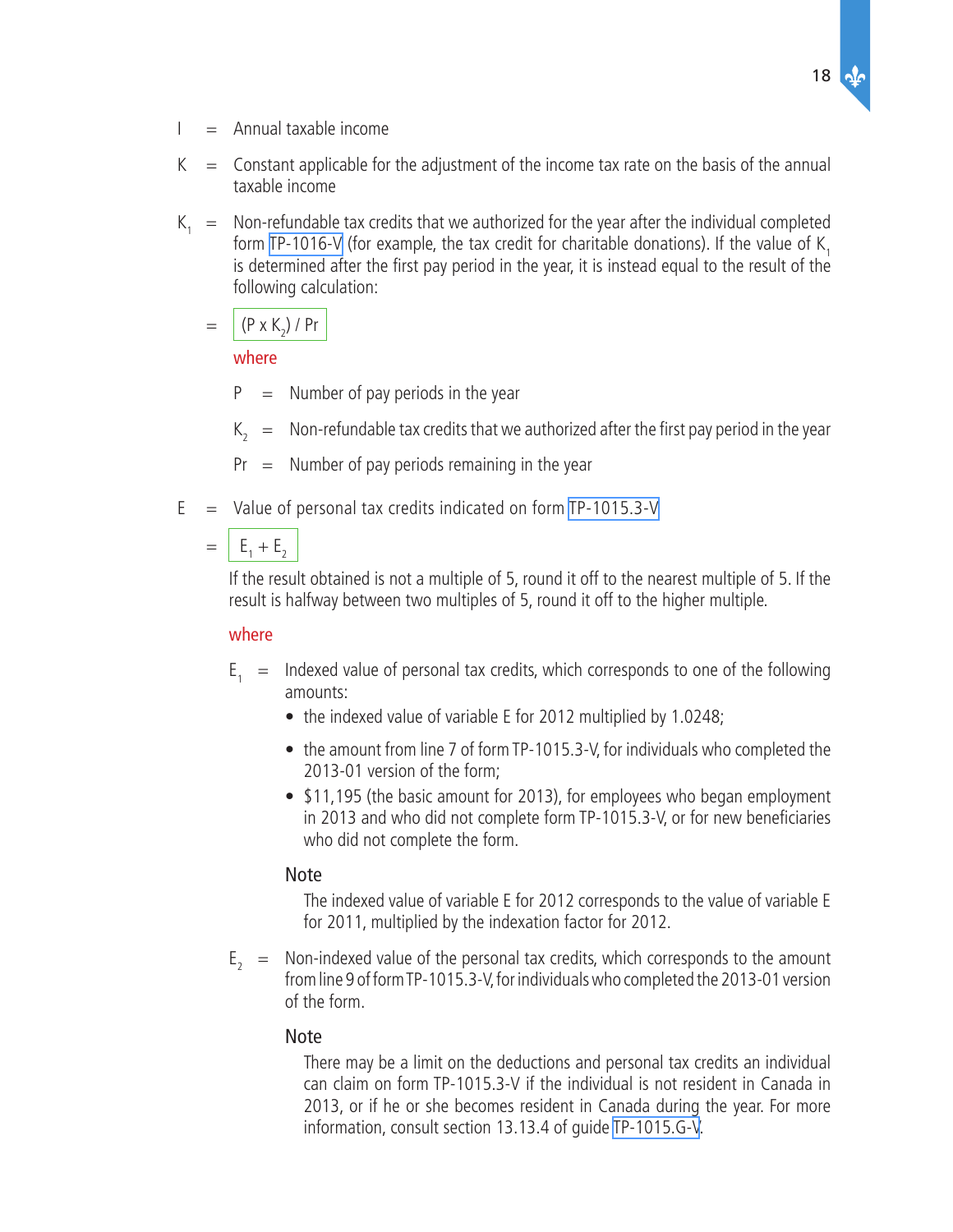- $P =$  Number of pay periods in the year
- $Q =$  Amount withheld for the pay period for the purchase of class A shares in the Fonds de solidarité des travailleurs du Québec (FTQ)
- $Q_1$  = Amount withheld for the pay period for the purchase of class A or class B shares in Fondaction, the Fonds de développement de la Confédération des syndicats nationaux pour la coopération et l'emploi

#### Note

The total of the amounts withheld for the year after adding the value of variables Q and  $Q_1$  must not exceed \$5,000. For the pay period in which the annual maximum is reached, the value of variables Q and  $\mathsf{Q}_{_1}$  must be zero.

 $Z =$  Health contribution based on estimated annual net income

|           | Estimated annual net income (R) | Health contribution (Z)                                                                |  |
|-----------|---------------------------------|----------------------------------------------------------------------------------------|--|
| More than | Equal to or less than           |                                                                                        |  |
| \$0       | \$18,000                        | \$0                                                                                    |  |
| \$18,000  | \$40,000                        | <b>Whichever is less:</b><br>• $$100; or$<br>• $5\% \times (R - $18,000)$ .            |  |
| \$40,000  | \$130,000                       | <b>Whichever is less:</b><br>• $$200; or$<br>• $$100 + [5\% \times (R - $40,000)].$    |  |
| \$130,000 |                                 | <b>Whichever is less:</b><br>• $$1,000;$ or<br>• $$200 + [4\% \times (R - $130,000)].$ |  |

#### Note

The health contribution withheld for the year must not exceed the maximum annual amount. As soon as the maximum annual amount is reached, you must cease to withhold the contribution.

# **Step 3** Calculating the income tax to be withheld for the pay period

 $A =$  Income tax to be withheld for the pay period

$$
= \frac{\left( \gamma / P \right) + L}{P}
$$
\nIf the result is negative, enter 0.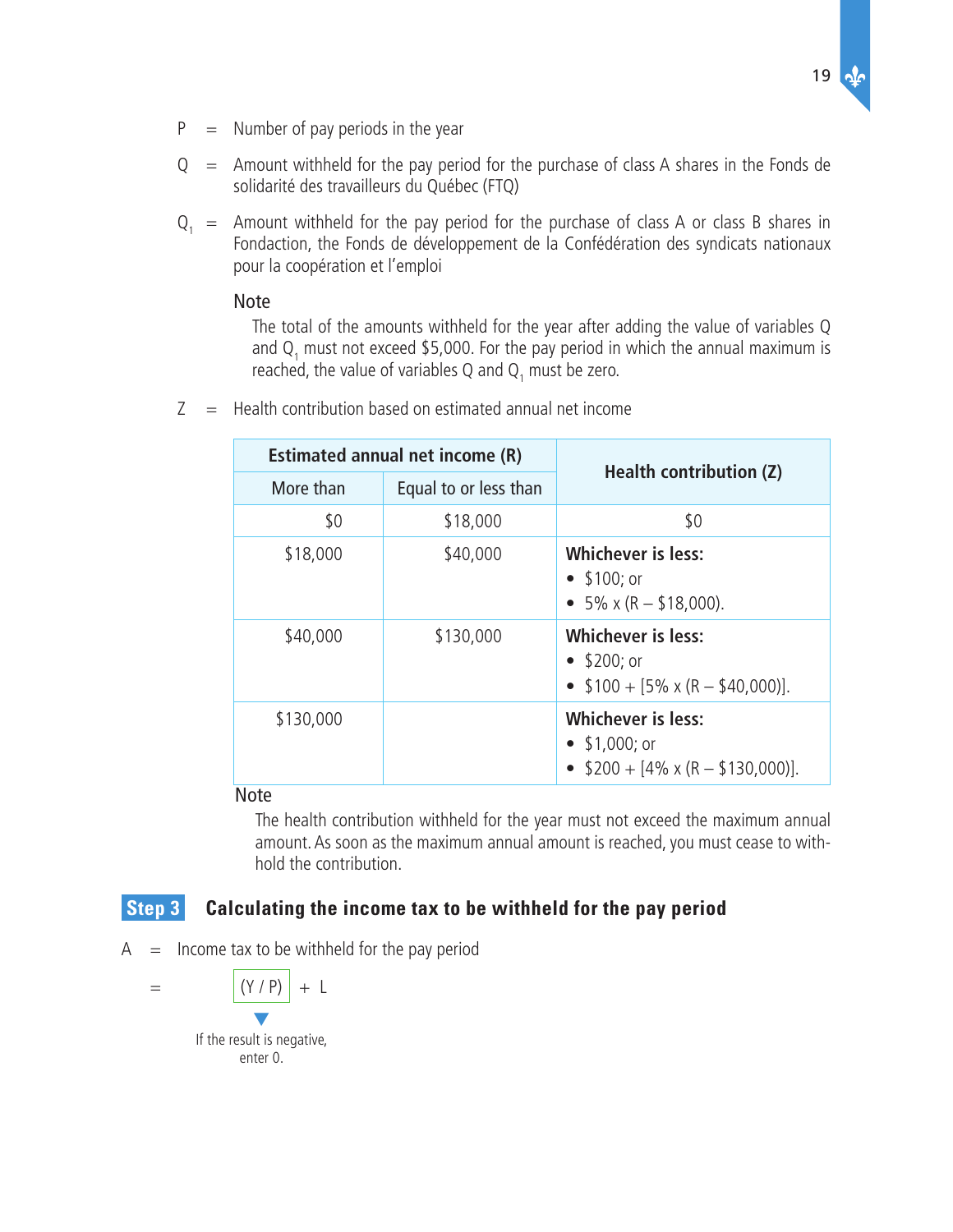

#### where

- $Y =$  Income tax for the year
- $P =$  Number of pay periods in the year
- $L =$  Additional source deduction of income tax requested by the individual on form [TP-1017-V,](http://www.revenu.gouv.qc.ca/en/sepf/formulaires/tp/tp-1017.aspx) source deduction of income tax requested by a fisher on form [TP-1015.N-V](http://www.revenu.gouv.qc.ca/en/sepf/formulaires/tp/tp-1015_n.aspx), or amount indicated on line 11 of form [TP-1015.3-V,](http://www.revenu.gouv.qc.ca/en/sepf/formulaires/tp/tp-1015_3.aspx) for the pay period

# **Example: Calculating source deductions of income tax for regular payments**

Stanley receives a gross salary of \$2,000 per week. Stanley's contribution to an RPP is \$200 per week. His deduction for a foreign employee is \$500 per week. The amount entered on line 10 of form TP-1015.3-V is \$21,830. On January 3, Stanley purchased \$2,000 worth of shares of the Fonds de solidarité des travailleurs du Québec (FTQ) and \$3,000 worth of shares of Fondaction – le Fonds de développement de la Confédération des syndicats nationaux pour la coopération et l'emploi, payable over the first 20 pay periods of the year. Stanley's health contribution for the year is \$200.

For the first 20 pay periods in the year, the source deductions of income tax are calculated as follows:

# **Step 1**

- $I =$  Annual taxable income
- $=$  P x (G F H) J J<sub>1</sub>
	- $=$  52 x (\$2,000.00 (\$200.00+ \$500.00) \$21.15) \$0.00 \$0.00
	- $=$  52 x (\$1,278.85) \$0.00 \$0.00
	- $=$  \$66,500.20 \$0.00 \$0.00
	- $=$  \$66,500.20
- $R =$  Estimated annual net income
- $=$  P x (G F<sub>2</sub> H) J J<sub>1</sub>
	- $=$  52 x (\$2,000.00 \$ \$200.00 \$21.15) \$0.00 \$0.00
	- $=$  52 x (\$1,778.85) \$0.00 \$0.00
	- $=$  \$92,500.20 \$0.00 \$0.00
	- $=$  \$92,500.20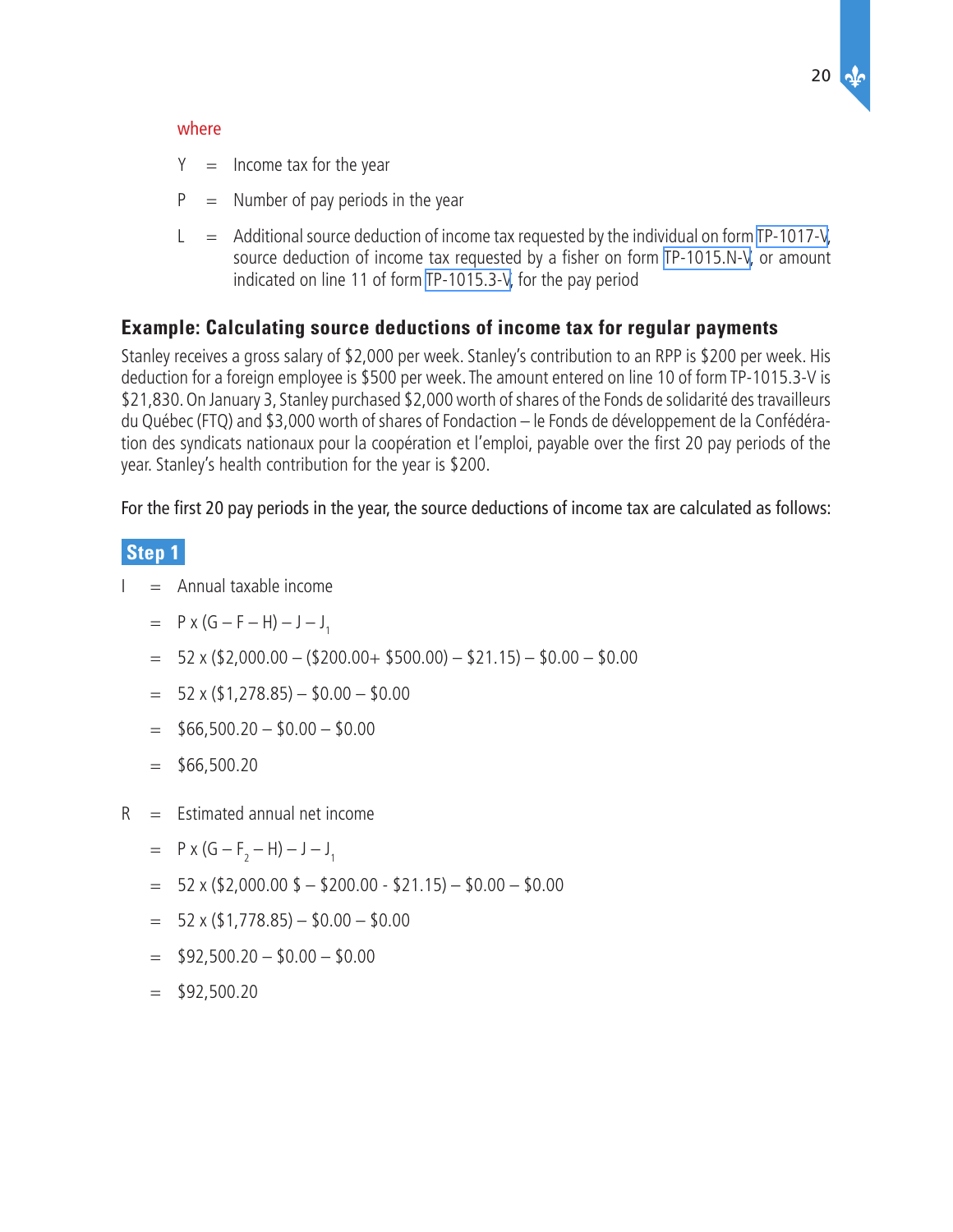# **Step 2**

- $Y =$  Income tax for the year
- =  $[(T \times I) K K_1 (0.20 \times E) (0.15 \times P \times Q) (0.25 \times P \times Q_1)] + Z$ 
	- $=$  [(0.20 x \$66,500.20) \$1,644.00 \$0.00 (0.20 x \$21,830.00) (0.15 x 52 x \$100.00) (0.25  $x 52 x $150.00] + $200.00$
	- $=$  [\$13,300.04 \$1,644 \$0.00 \$4,366.00 \$780.00 \$1,950.00] + \$200.00
	- $=$  \$4,560.04 + \$200.00
	- $=$  \$4,760.04

### **Step 3**

- $A =$  Income tax to be withheld for the pay period
	- $= (Y / P) + L$
	- $=$   $(4,760.04 / 52) + 0.00$
	- $=$  \$91.54

For the 32 pay periods remaining in the year, the source deductions of income tax are calculated as follows:

# **Step 1**

- $I =$  Annual taxable income
- $=$  P x (G F H) J J<sub>1</sub>
	- $=$  52 x (\$2,000.00 (\$200.00 + \$500.00) \$21.15) \$0.00 \$0.00
	- $=$  52 x (\$1,278.85) \$0.00 \$0.00
	- $=$  \$66,500.20 \$0.00 \$0.00
	- $=$  \$66,500.20
- $R =$  Estimated annual net income
- $=$  P x (G F<sub>2</sub> H) J J<sub>1</sub>
	- $= 52 \times (\$2,000.00 \text{ } \$ \$200.00 \$21.15) \$0.00 \$0.00$
	- $= 52 \times (\$1,778.85) \$0.00 \$0.00$
	- $=$  \$92,500.20 \$0.00 \$0.00
	- $=$  \$92,500.20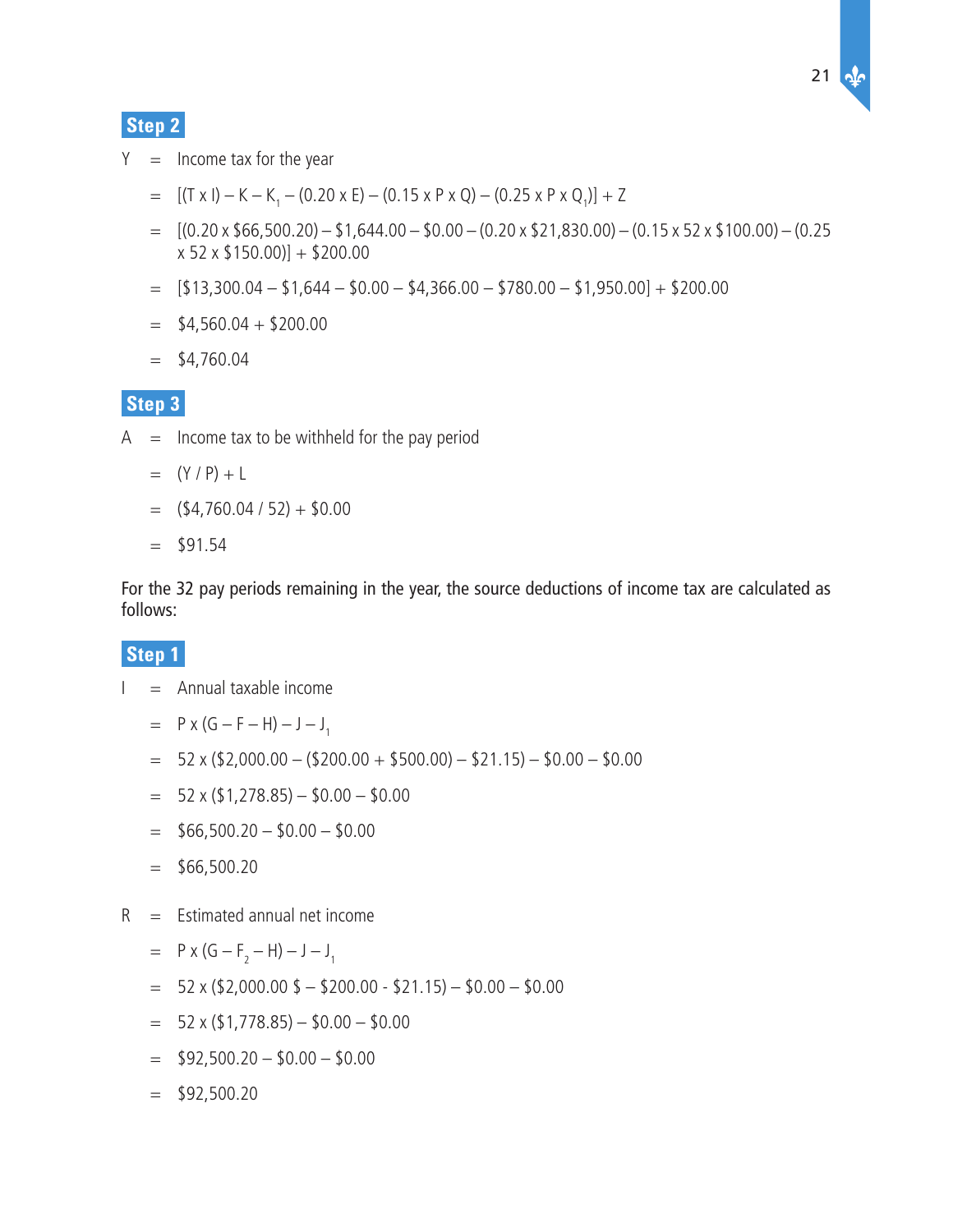# <span id="page-21-0"></span> **Step 2**

- $Y =$  Income tax for the year
- =  $[(T \times I) K K_1 (0.20 \times E) (0.15 \times P \times Q) (0.25 \times P \times Q_1)] + Z$ 
	- $=$  [(0.20 x \$66,500.20) \$1,644.00 \$0.00 (0.20 x \$21,830.00) (0.15 x 52 x \$0.00) (0.25  $x 52 x $0.00$ ] + \$200.00
	- $=$  [\$13,300.04 \$1,644.00 \$0.00 \$4,366.00 \$0.00 \$0.00] + \$200.00
	- $=$  \$7,290.04 + \$200.00
	- $=$  \$7,490.04

### **Step 3**

- $A =$  Income tax to be withheld for the pay period
	- $= (Y / P) + L$
	- $=$   $(57,490.04 / 52) + 0.00$
	- $=$  \$144.04

# **3.1.2 Bonuses, retroactive pay or similar lump-sum payments**

You may use either of the following methods to calculate the income tax to be withheld from bonuses, retroactive pay or similar lump-sum payments (for example, a payment covering accumulated overtime or unused vacation). Please note that Method 1 is more precise than Method 2.

#### Note

If the total of the employee's annual salary or wages and the amount of the lump-sum payment is not more than \$14,000, do not use these formulas. Simply withhold 8% income tax from the lump-sum payment.

Do not withhold income tax if the employee completed the 2013-01 version of form TP-1015.3-V and checked the box on line 20 of the form.

# **Method 1**

# **Step 1 Calculating the annual income**

 $\mathbf{I}_{\mathbf{I}}$  $=$  Annual taxable income to the date the bonus, retroactive pay or similar lump-sum payment was paid

$$
= | (G_1 - F_1 - H_1) + [Pr \times (G - F - H_2)] - J - J_1
$$

 $R_1$  = Estimated annual net income to the date the bonus, retroactive pay or similar lump-sum payment was paid

$$
= | (G_1 - F_3 - H_1) + [Pr \times (G - F_2 - H_2)] - J - J_1
$$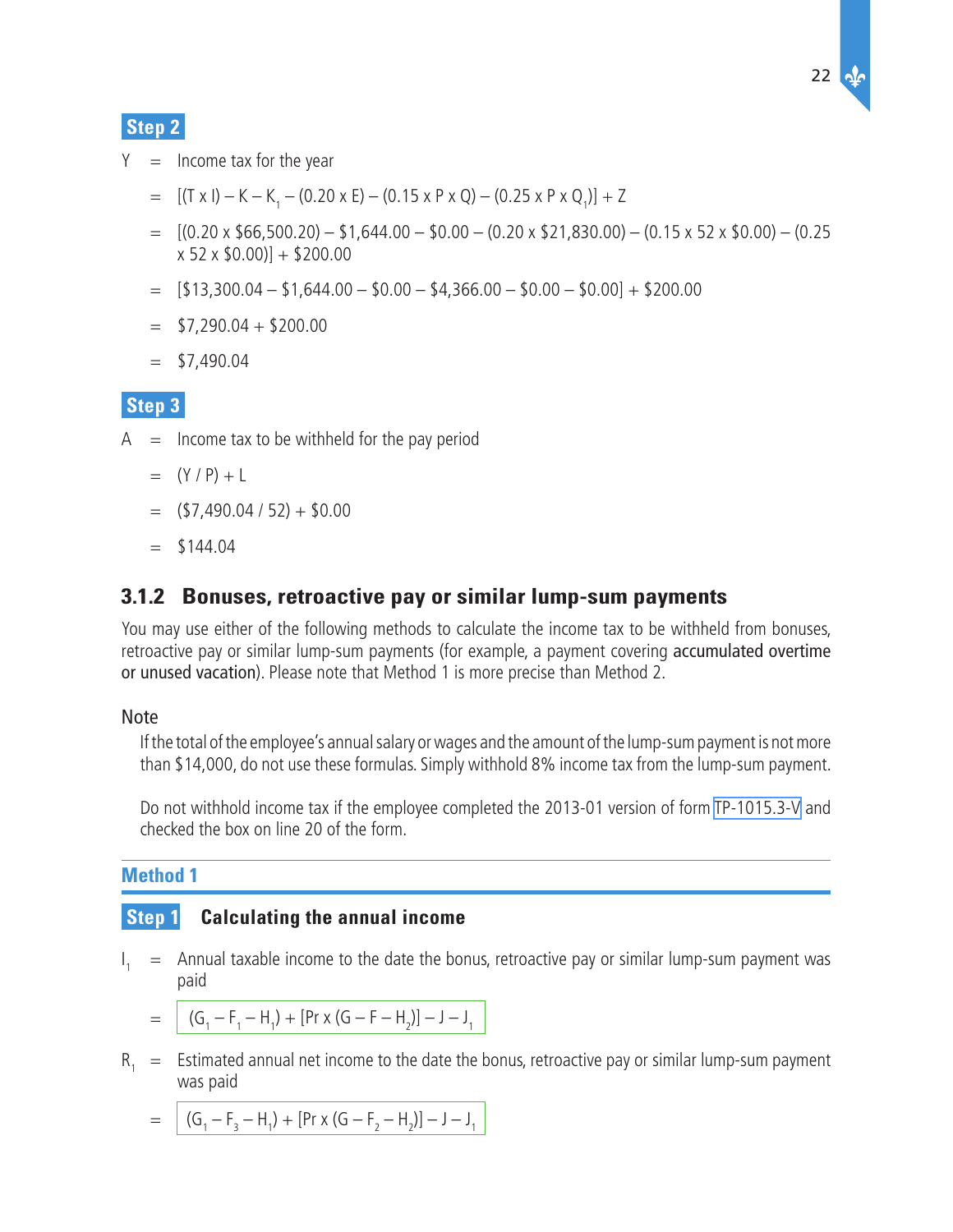#### where

- $G_1$  = Total of the amounts included in variable G below, to the date the bonus, retroactive pay or similar lump-sum payment was paid
- $F_1$  = Total of the amounts included in variable F below, to the date the bonus, retroactive pay or similar lump-sum payment was paid
- $H_1 =$  Total of the amounts included in variable H in section 3.1.1, to the date the bonus, retroactive pay or similar lump-sum payment was paid
- $Pr =$  Number of pay periods remaining in the year
- $G =$  Gross remuneration subject to source deductions of income tax for the pay period. Do not include bonuses, retroactive pay or similar lump-sum payments.
- $F =$  Total of the following amounts for the pay period:
	- amounts withheld as contributions to an RPP;
	- amounts withheld as contributions to an RRSP;
	- amounts withheld as contributions paid under a retirement compensation arrangement;
	- the deduction respecting the CIP, that is, 125% of the amount withheld from the employee's remuneration for the purchase of preferred shares qualifying under the CIP;
	- the travel deduction for residents of designated remote areas;
	- the security option deduction;
	- the portion of the remuneration that gives entitlement to one of the following deductions:
		- $-$  the deduction for employment income situated on a reserve or premises,
		- the deduction for employment income earned on a vessel,
		- $-$  the deduction for IFC employees,
		- $-$  the deduction for foreign specialists,
		- $-$  the deduction for foreign researchers,
		- the deduction for foreign researchers on a post-doctoral internship,
		- $-$  the deduction for foreign experts,
		- $-$  the deduction for foreign professors,
		- the deduction for foreign producers or foreign individuals holding a key position in a foreign production filmed in Québec,
		- $-$  the deduction for foreign farm workers,
		- $-$  the Canadian Forces personnel and police deduction.
- $F_3 =$  Total of the amounts included in variable  $F_2$  below, to the date the bonus, retroactive pay or similar lump-sum payment was paid
- $F<sub>2</sub>$  = Total of the following amounts for the pay period:
	- amounts withheld as contributions to an RPP;
	- amounts withheld as contributions to an RRSP;
	- amounts withheld as contributions paid under a retirement compensation agreement;
	- the travel deduction for residents of designated remote areas.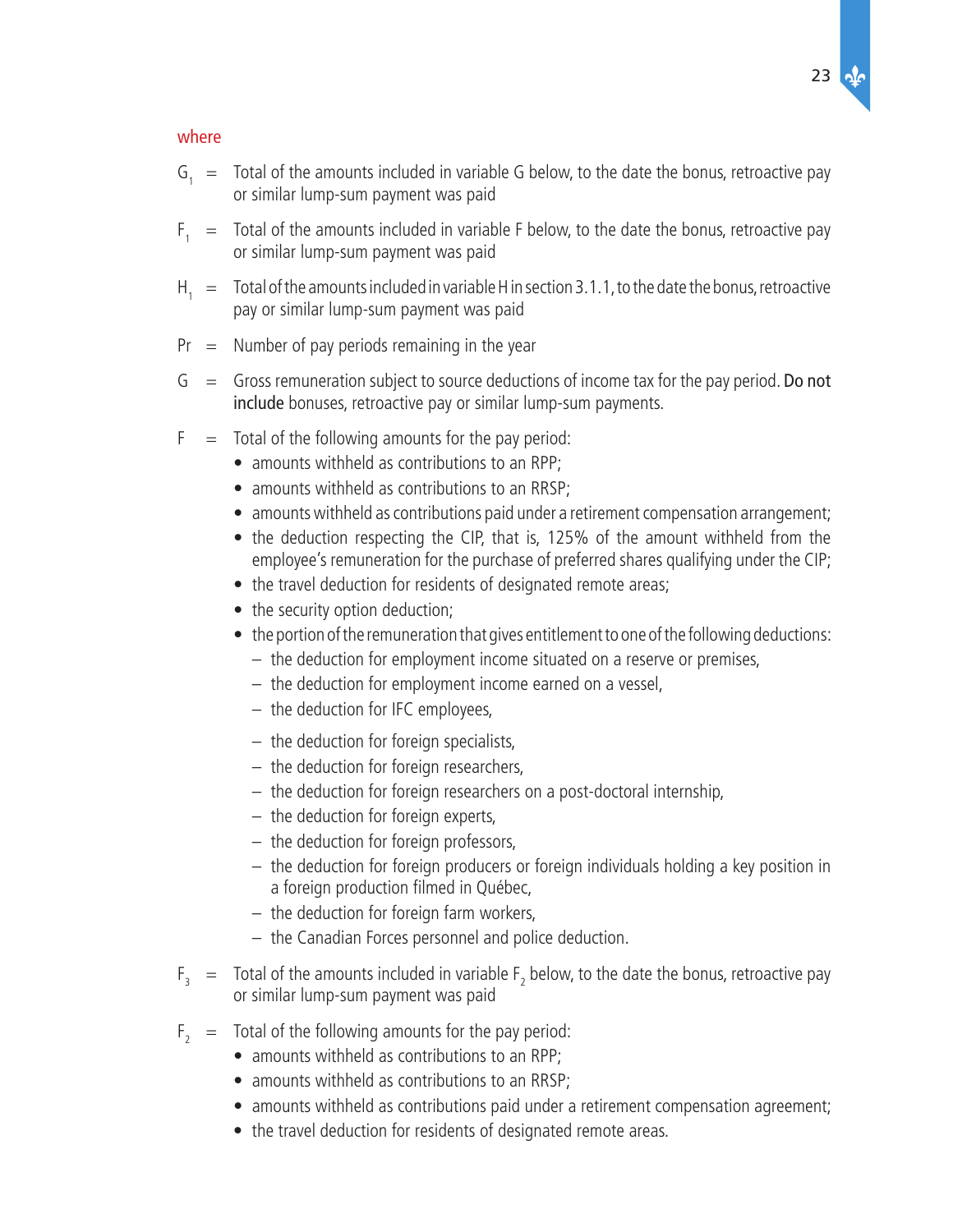$H<sub>2</sub>$  = Deduction for employment income

= 
$$
(0.06 \times D_1)
$$
, maximum of  $(\$1,100 - H_1)/P$ 

where

$$
D_1 = \boxed{B_1 + B_2 + G_1 + D}
$$

where

- $B_1$  = Bonuses, retroactive pay or similar lump-sum payments paid since the beginning of the year (excluding variable  $B_2$ ) (see note below)
- $B<sub>2</sub>$  = Bonuses, retroactive pay or similar lump-sum payments paid during the pay period (see note below)
- $G_1$  = Total of the amounts included in variable G, to the date the bonus, retroactive pay or similar lump-sum payment was paid
- $D =$  Gross salary or wages subject to source deductions of income tax for the pay period. Do not include bonuses, retroactive pay or similar lump-sum payments.

#### Note

If you took into account an amount included in variable F or  $F_2$  in calculating the income tax to be withheld from bonuses, retroactive pay or similar lump-sum payments paid since the beginning of the year (variable  $B_1$ ), including those paid during the pay period (variable  $B_2$ ), you must reduce variables  ${\tt B}_{\rm 1}$  and  ${\tt B}_{\rm 2}$  accordingly.

- $H_1 =$  Total of the amounts included in variable H in section 3.1.1, to the date the bonus, retroactive pay or similar lump-sum payment was paid
- $P =$  Number of pay periods in the year
- $J =$  Deductions indicated on line 19 of form [TP-1015.3-V](http://www.revenu.gouv.qc.ca/en/sepf/formulaires/tp/tp-1015_3.aspx). If the value of J is determined after the first pay period in the year, it is instead equal to the result of the following calculation:
	- $= | (P \times J_{3}) / Pr$

#### where

- $P =$  Number of pay periods in the year
- $J_{3}$  = Deductions indicated on line 19 of form [TP-1015.3-V](http://www.revenu.gouv.qc.ca/en/sepf/formulaires/tp/tp-1015_3.aspx) after the first pay period in the year
- $Pr =$  Number of pay periods remaining in the year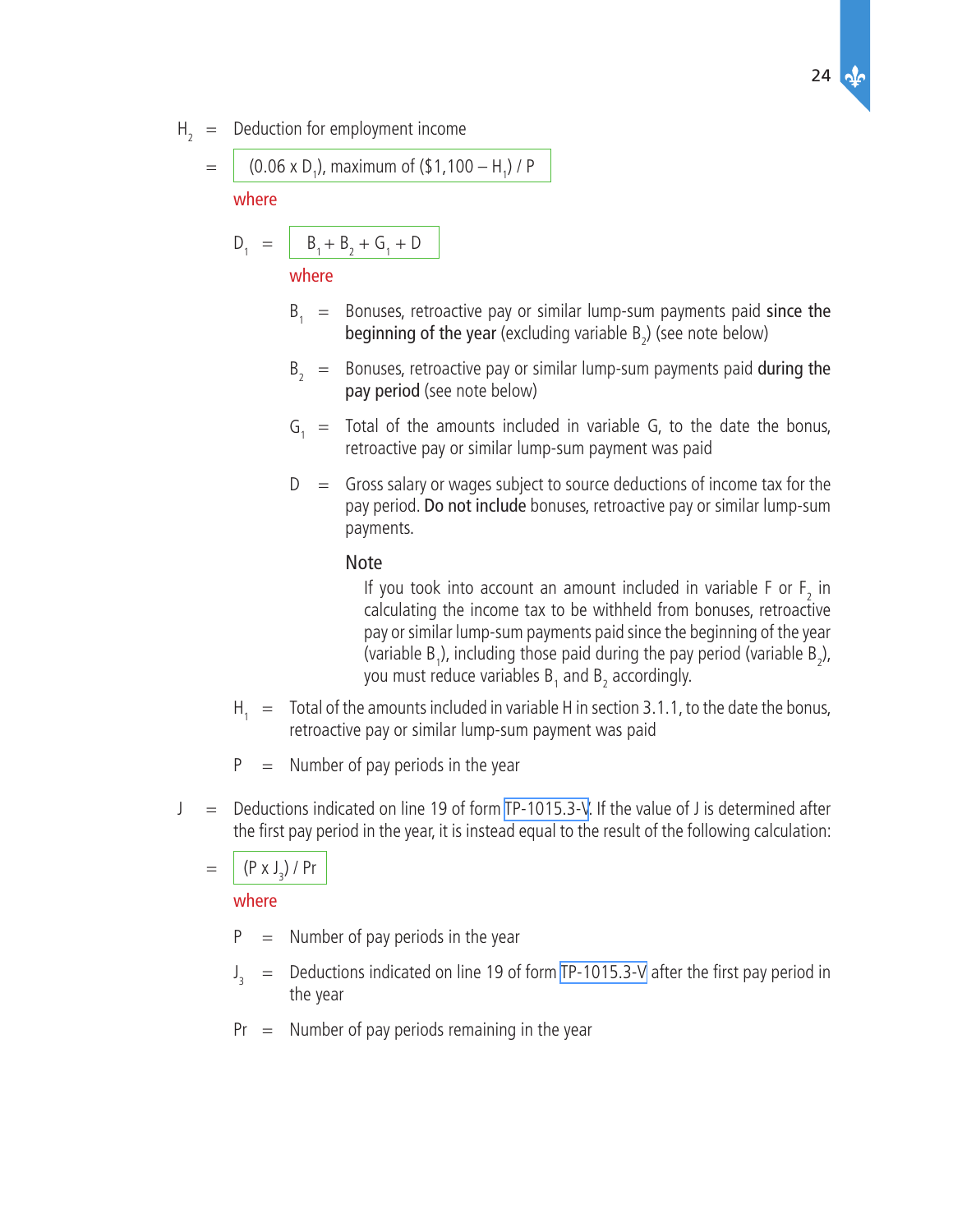$J_1$  = Annual deductions that we authorized after the individual completed form [TP-1016-V.](http://www.revenu.gouv.qc.ca/en/sepf/formulaires/tp/tp-1016.aspx) If the value of J<sub>1</sub> is determined after the first pay period in the year, it is instead equal to the result of the following calculation:

$$
= \left[ \left( P \times J_2 \right) / \Pr \right]
$$

where

- $P =$  Number of pay periods in the year
- $J_{2}$  $=$  Deductions that we authorized after the first pay period in the year
- $Pr =$  Number of pay periods remaining in the year

# **Step 2 Calculating the income tax for the year**

 $Y_1$  = Income tax for the year on the remuneration included in variable B<sub>1</sub>

$$
= \left[ [T \times (I_1 + B_1)] - K - K_1 - (0.20 \times E) - (0.15 \times P \times Q) - (0.25 \times P \times Q_1) \right] + Z_1
$$

 $Y_2$  = Income tax for the year on the remuneration included in variables B<sub>1</sub> and B<sub>2</sub>

$$
= \left[ [T \times (I_1 + B_1 + B_2)] - K - K_1 - (0.20 \times E) - (0.15 \times P \times Q) - (0.25 \times P \times Q_1) \right] + Z_2
$$

#### Note

In calculating variable Y<sub>1</sub>, you must determine the income tax rate (variable T) according to the result obtained when you add variables  $I_1$  and  $B_1$ . For example, if variable  $I_1$  equals \$50,000 and variable B<sub>1</sub> equals \$5,000, the income tax rate (variable T) is the rate applicable to taxable income of \$55,000 (\$50,000 + \$5,000), that is, 20%.

In calculating variable  $Y_{2}$ , you must determine the income tax rate (variable T) according to the result obtained when you add variables  $I_1$ ,  $B_1$  and  $B_2$ .

#### where

- **Annual taxable income (I) Income**  More than Equal to or less **tax rate (T) Constant (K)** than \$0 \$41,095 16% \$0 \$41,095 \$82,190 20% \$1,644 \$82,190 \$100,000 24% \$4,931 \$100,000 25.75% \$6,681
- $T =$  Income tax rate applicable to the bracket of annual taxable income

่งใ∕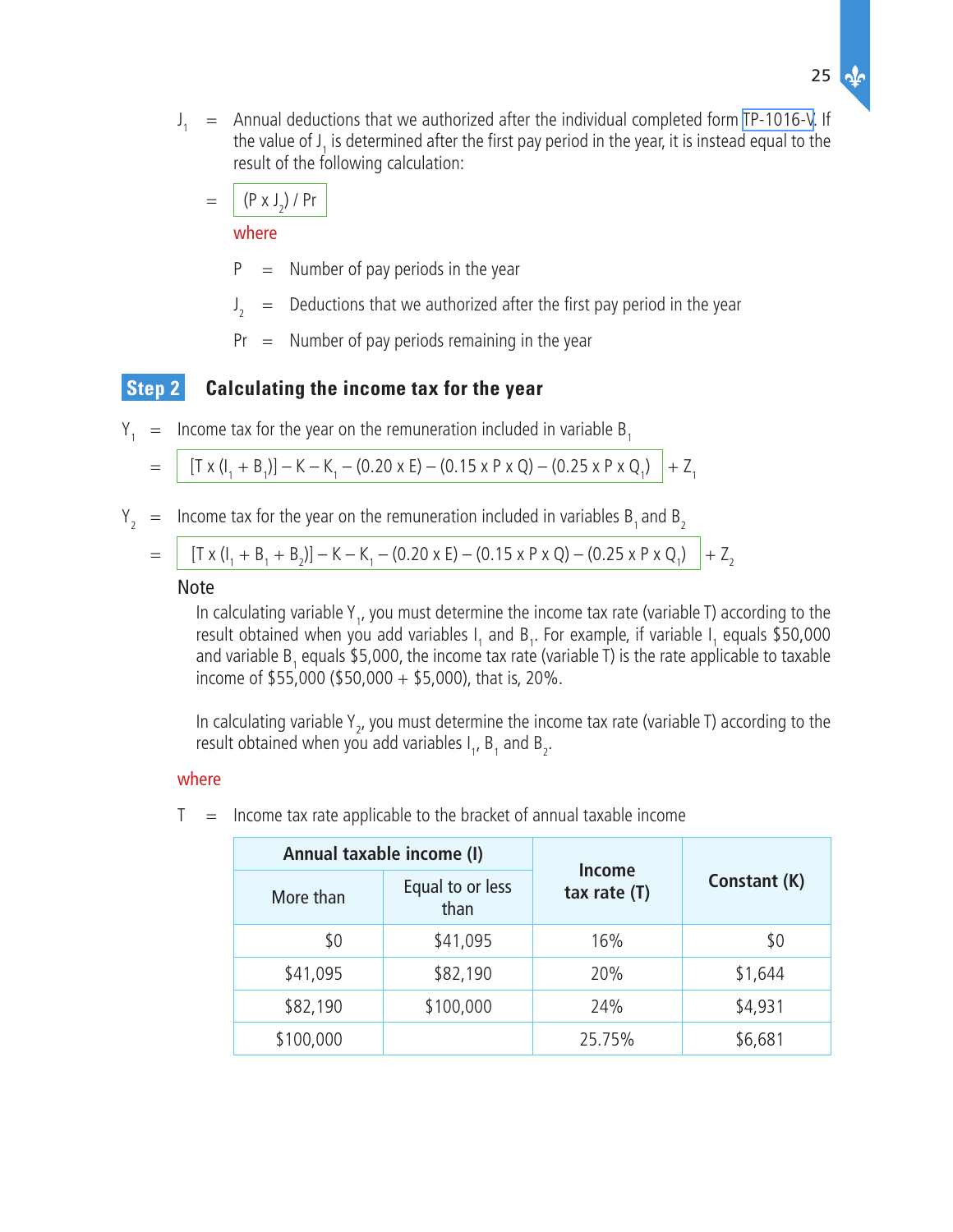- $\mathsf{I}$  $=$  Annual taxable income to the date the bonus, retroactive pay or similar lump-sum payment was paid
- $B_1$  = Bonuses, retroactive pay or similar lump-sum payments paid since the beginning of the year (excluding variable  $B_2$ ) (see note below)
- $B<sub>2</sub>$  = Bonuses, retroactive pay or similar lump-sum payments paid during the pay period (see note below)

#### Note

If you took into account an amount included in variable F or  $\mathsf{F}_2$  in calculating the income tax to be withheld from bonuses, retroactive pay or similar lump-sum payments paid since the beginning of the year (variable  $B_1$ ), including those paid during the pay period (variable  $B_2$ ), you must reduce variables  $B_1$  and  $B_2$  accordingly.

- $K =$  Constant applicable for the adjustment of the income tax rate on the basis of the annual taxable income
- $K_1$  = Non-refundable tax credits that we authorized for the year after the individual completed form [TP-1016-V](http://www.revenu.gouv.qc.ca/en/sepf/formulaires/tp/tp-1016.aspx) (for example, the tax credit for charitable donations). If the value of  $K<sub>1</sub>$ is determined after the first pay period in the year, it is instead equal to the result of the following calculation:

$$
= \left[ \left( P \times K_2 \right) / \Pr \right]
$$

where

 $P =$  Number of pay periods in the year

- $K<sub>2</sub>$  = Non-refundable tax credits that we authorized after the first pay period in the year
- $Pr =$  Number of pay periods remaining in the year
- $E =$  Value of personal tax credits indicated on form [TP-1015.3-V](http://www.revenu.gouv.qc.ca/en/sepf/formulaires/tp/tp-1015_3.aspx)
	- $= |E_1 + E_2|$

If the result obtained is not a multiple of 5, round it off to the nearest multiple of 5. If the result is halfway between two multiples of 5, round it off to the higher multiple.

# where

- $E_1$  = Indexed value of personal tax credits, which corresponds to one of the following amounts:
	- the indexed value of variable E for 2012 multiplied by 1.0248;
	- the amount from line 7 of form TP-1015.3-V, for individuals who completed the 2013-01 version of the form;
	- \$11,195 (the basic amount for 2013), for employees who began employment in 2013 and who did not complete form TP-1015.3-V, or for new beneficiaries who did not complete the form.

# Note

The indexed value of variable E for 2012 corresponds to the value of variable E for 2011, multiplied by the indexation factor for 2012.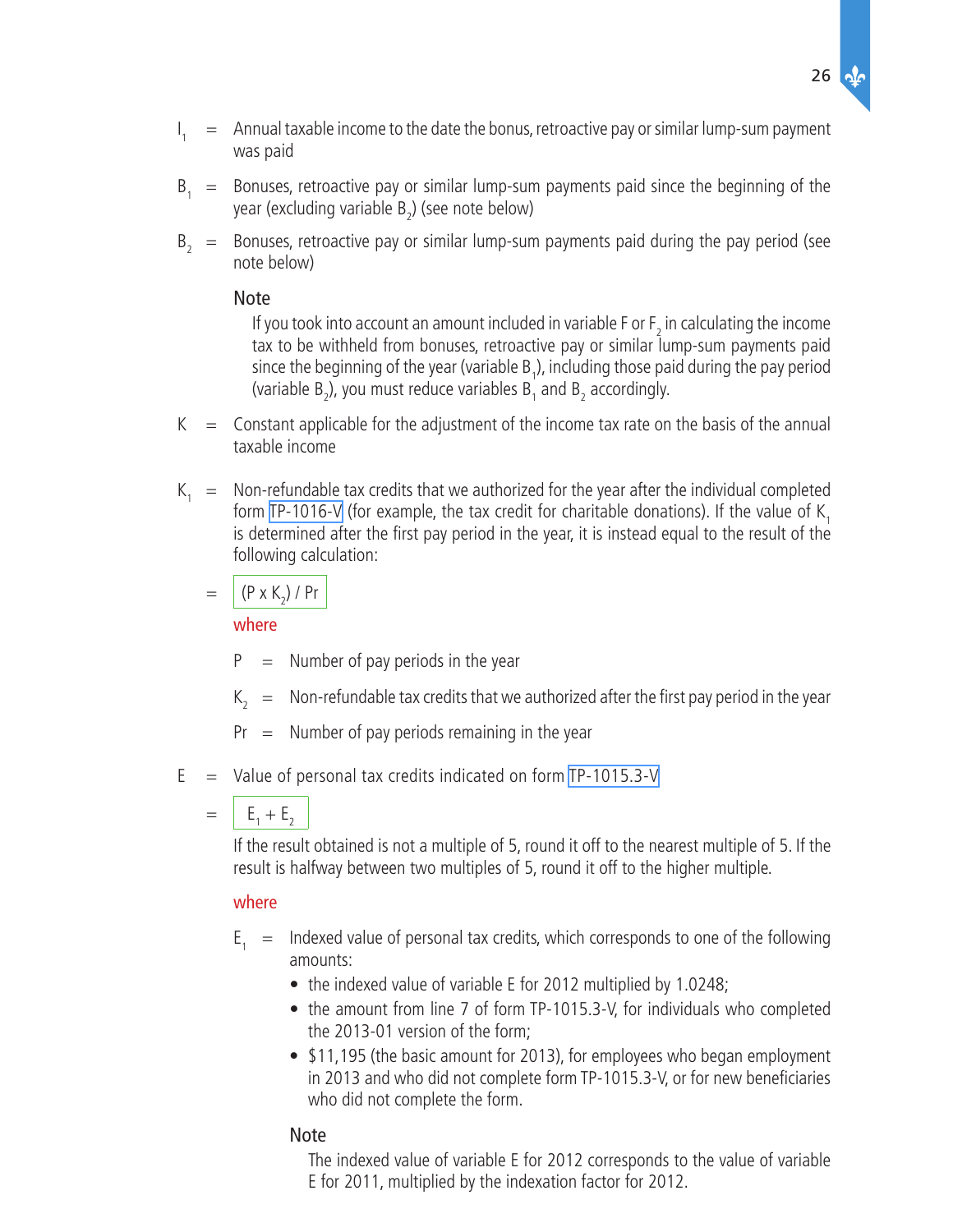$E_2$  = Non-indexed value of the personal tax credits, which corresponds to the amount from line 9 of form TP-1015.3-V, for individuals who completed the 2013-01 version of the form.

#### Note

There may be a limit on the deductions and personal tax credits an individual can claim on form TP‑1015.3-V if the individual is not resident in Canada in 2013, or if he or she becomes resident in Canada during the year. For more information, consult section 13.13.4 of guide [TP-1015.G-V](http://www.revenu.gouv.qc.ca/en/sepf/formulaires/tp/tp-1015_g.aspx).

- $P =$  Number of pay periods in the year
- $Q =$  Amount withheld for the pay period for the purchase of class A shares in the Fonds de solidarité des travailleurs du Québec (FTQ)
- $Q_1$  = Amount withheld for the pay period for the purchase of class A or class B shares in Fondaction, the Fonds de développement de la Confédération des syndicats nationaux pour la coopération et l'emploi

#### Note

The total of the amounts withheld for the year after adding the value of variables Q and  $Q_1$  must not exceed \$5,000. For the pay period in which the annual maximum is reached, the value of variables Q and  $\mathsf{Q}_{1}$  must be zero.

|           | <b>Estimated annual net income</b><br>$(R_1 + B_1)$ |                                                                                                     |  |
|-----------|-----------------------------------------------------|-----------------------------------------------------------------------------------------------------|--|
| More than | Equal to or less<br>than                            | Health contribution $(Z_1)$                                                                         |  |
| \$0       | \$18,000                                            | \$0                                                                                                 |  |
| \$18,000  | \$40,000                                            | <b>Whichever is less:</b><br>$\bullet$ \$100;<br>• 5% x $[(R_1 + B_1) - $18,000]$ .                 |  |
| \$40,000  | \$130,000                                           | <b>Whichever is less:</b><br>$\bullet$ \$200;<br>• $$100 + [5\% \times ((R_1 + B_1) - $40,000))]$ . |  |
| \$130,000 |                                                     | <b>Whichever is less:</b><br>• $$1,000;$<br>• \$200 + $[4\% \times ((R_1 + B_1) - $130,000)]$ .     |  |

 $Z_1$  = Health contribution for the year on the remuneration included in variable B<sub>1</sub>

่งใ∕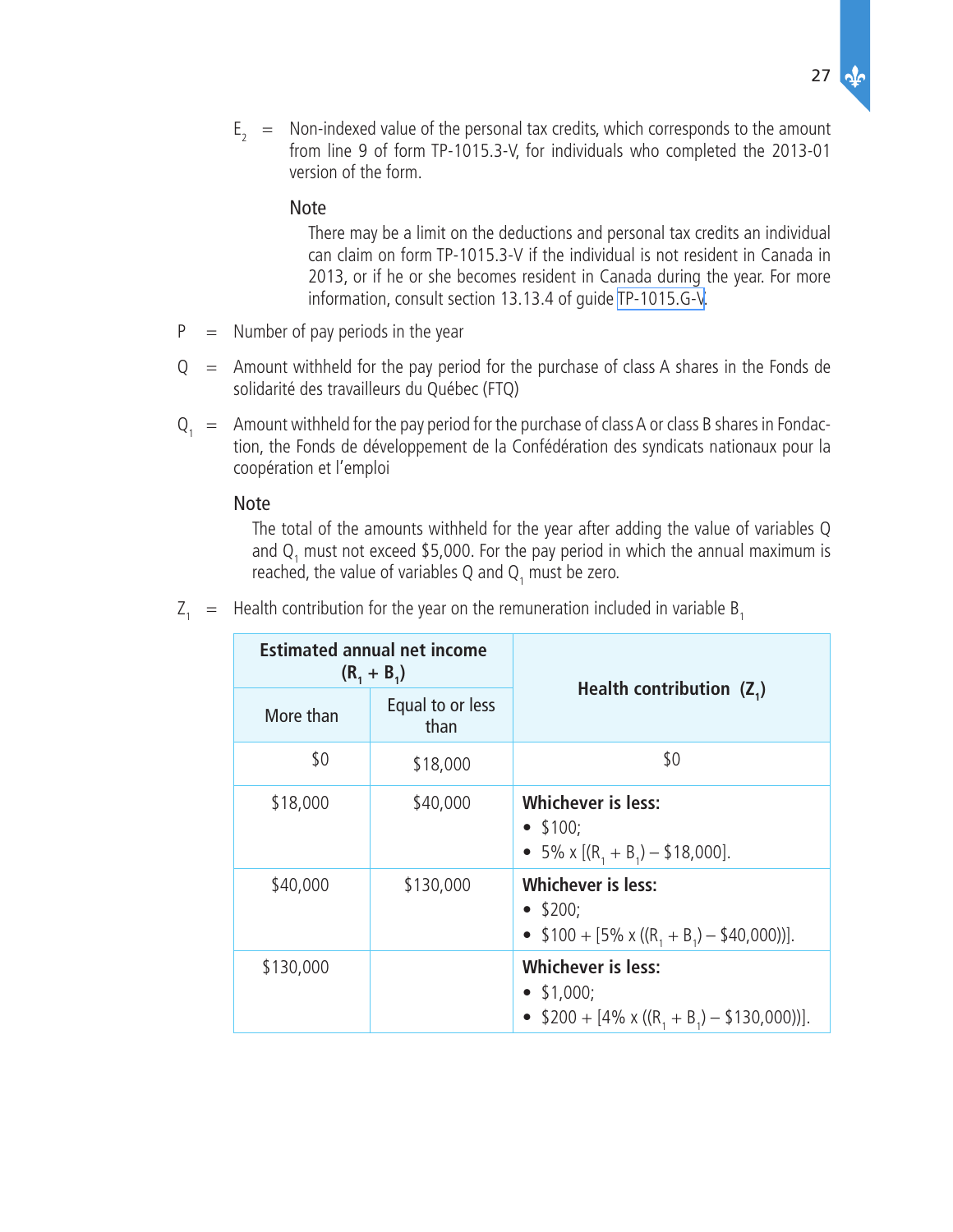$Z_2$  = Health contribution for the year on the remunerations included in variables  $B_1 + B_2$ 

|           | <b>Estimated annual net income</b><br>$(R_1 + B_1 + B_2)$ | Health contribution $(Z_2)$                                                                             |  |
|-----------|-----------------------------------------------------------|---------------------------------------------------------------------------------------------------------|--|
| More than | Equal to or less<br>than                                  |                                                                                                         |  |
| \$0       | \$18,000                                                  | \$0                                                                                                     |  |
| \$18,000  | \$40,000                                                  | <b>Whichever is less:</b><br>$\bullet$ \$100;<br>• 5% x $[(R_1 + B_1 + B_2) - $18,000]$ .               |  |
| \$40,000  | \$130,000                                                 | <b>Whichever is less:</b><br>$\bullet$ \$200;<br>• $$100 + [5\% \times ((R_1 + B_1 + B_2) - $40,000)].$ |  |
| \$130,000 |                                                           | <b>Whichever is less:</b><br>• $$1,000;$<br>• $$200 + [4\% \times ((R_1 + B_1 + B_2) - $130,000)].$     |  |

Note

The health contribution withheld for the year must not exceed the maximum annual amount. As soon as the maximum annual amount is reached, you must cease to withhold the contribution.

# **Step 3 Calculating the income tax to be withheld for the pay period**

 $A_1 =$  Income tax to be withheld from a bonus, retroactive pay or similar lump-sum payment paid during the pay period

 $= \begin{vmatrix} Y_2 - Y_1 \end{vmatrix}$ 

where

- $Y_2$  = Income tax for the year on the remuneration included in variables B<sub>1</sub> and B<sub>2</sub>
- $Y_1$  = Income tax for the year on the remuneration included in variable  $B_1$

#### **Method 2**

# **Step 1** Calculating the annual income

 $I =$  Annual taxable income

$$
= | [P \times (G - F - H)] + B_1 + B_2 - J - J_1
$$

- $R =$  Annual net income
	- $=$   $[P \times (G F_2 H)] + B_1 + B_2 J J_1$

 $28$   $\Delta$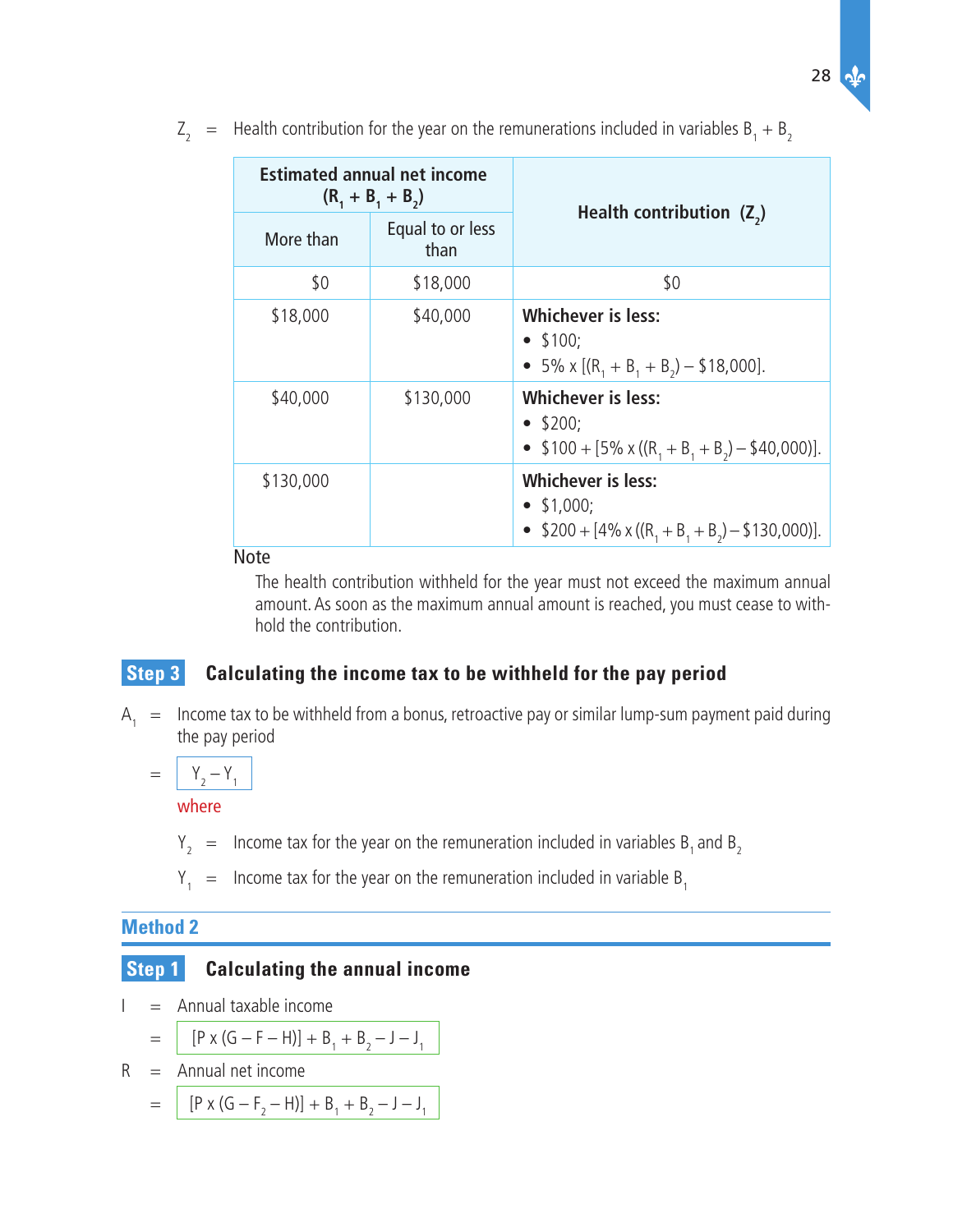#### where

- $P =$  Number of pay periods in the year
- $G =$  Gross remuneration subject to source deductions of income tax for the pay period. Do not include bonuses, retroactive pay or similar lump-sum payments.
- $F =$  Total of the following amounts for the pay period:
	- amounts withheld as contributions to an RPP:
	- amounts withheld as contributions to an RRSP;
	- amounts withheld as contributions paid under a retirement compensation arrangement;
	- the deduction respecting the CIP, that is, 125% of the amount withheld from the employee's remuneration for the purchase of preferred shares qualifying under the CIP;
	- the travel deduction for residents of designated remote areas;
	- the security option deduction;
	- the portion of the remuneration that gives entitlement to one of the following deductions:
		- $-$  the deduction for employment income situated on a reserve or premises,
		- $-$  the deduction for employment income earned on a vessel,
		- $-$  the deduction for IFC employees,
		- $-$  the deduction for foreign specialists,
		- $-$  the deduction for foreign researchers,
		- $-$  the deduction for foreign researchers on a post-doctoral internship,
		- $-$  the deduction for foreign experts,
		- the deduction for foreign professors,
		- $-$  the deduction for foreign producers or foreign individuals holding a key position in a foreign production filmed in Québec,
		- $-$  the deduction for foreign farm workers,
		- the Canadian Forces personnel and police deduction.
- $F<sub>2</sub>$  = Total of the following amounts for the pay period
	- amounts withheld as contributions to an RPP;
	- amounts withheld as contributions to an RRSP;
	- amounts withheld as contributions paid under a retirement compensation arrangement;
	- the travel deduction for residents of designated remote areas.
- $H =$  Deduction for employment income
	- $=$   $(0.06 \times D)$ , maximum of \$1,100 / P

#### where

- $D =$  Gross salary or wages subject to source deductions of income tax for the pay period. Do not include bonuses, retroactive pay or similar lump-sum payments.
- $P =$  Number of pay periods in the year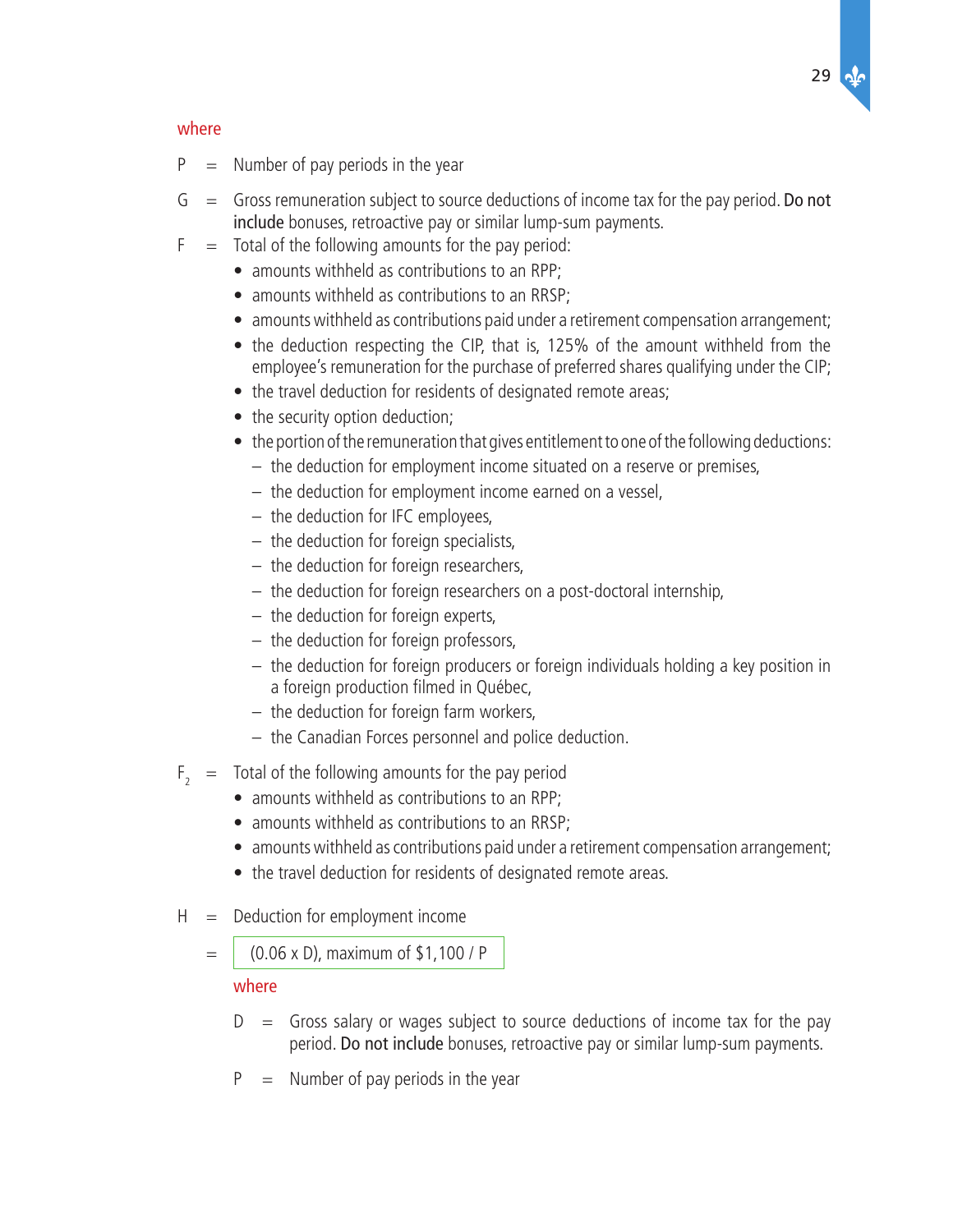- $B<sub>1</sub>$  = Bonuses, retroactive pay or similar lump-sum payments paid since the beginning of the year (excluding variable  $\texttt{B}_{\texttt{2}}$ ) (see note below)
- $B<sub>2</sub>$  = Bonuses, retroactive pay or similar lump-sum payments paid during the pay period (see note below)

#### Note

If you took into account an amount included in variable F or  $\mathsf{F}_2$  in calculating the income tax to be withheld from bonuses, retroactive pay or similar lump-sum payments paid since the beginning of the year (variable  $B_1$ ), including those paid during the pay period (variable  $B_2$ ), you must reduce variables  $B_1$  and  $B_2$  accordingly.

 $J =$  Deductions indicated on line 19 of form [TP-1015.3-V](http://www.revenu.gouv.qc.ca/en/sepf/formulaires/tp/tp-1015_3.aspx). If the value of J is determined after the first pay period in the year, it is instead equal to the result of the following calculation:

$$
= \int (P \times J_3) / P r
$$

where

- $P =$  Number of pay periods in the year
- $J_{3}$  $=$  Deductions indicated on line 19 of form [TP-1015.3-V](http://www.revenu.gouv.qc.ca/en/sepf/formulaires/tp/tp-1015_3.aspx) after the first pay period in the year
- $Pr =$  Number of pay periods remaining in the year
- $J_1$  = Annual deductions that we authorized after the individual completed form [TP-1016-V.](http://www.revenu.gouv.qc.ca/en/sepf/formulaires/tp/tp-1016.aspx) If the value of J<sub>1</sub> is determined after the first pay period in the year, it is instead equal to the result of the following calculation:

$$
= \int (P \times J_2) / Pr
$$

where

- $P =$  Number of pay periods in the year
- $\int_{\gamma}$  $=$  Deductions that we authorized after the first pay period in the year
- $Pr =$  Number of pay periods remaining in the year

# **Step 2 Calculating the Québec income tax to be withheld for the pay period**

 $A =$  Québec income tax to be withheld from a bonus, retroactive pay or similar lump-sum payment paid during the pay period

$$
= \left[ \begin{array}{c} T \times B_2 \end{array} \right] + Z
$$

where

 $T =$  Income tax rate applicable to the bracket of annual taxable income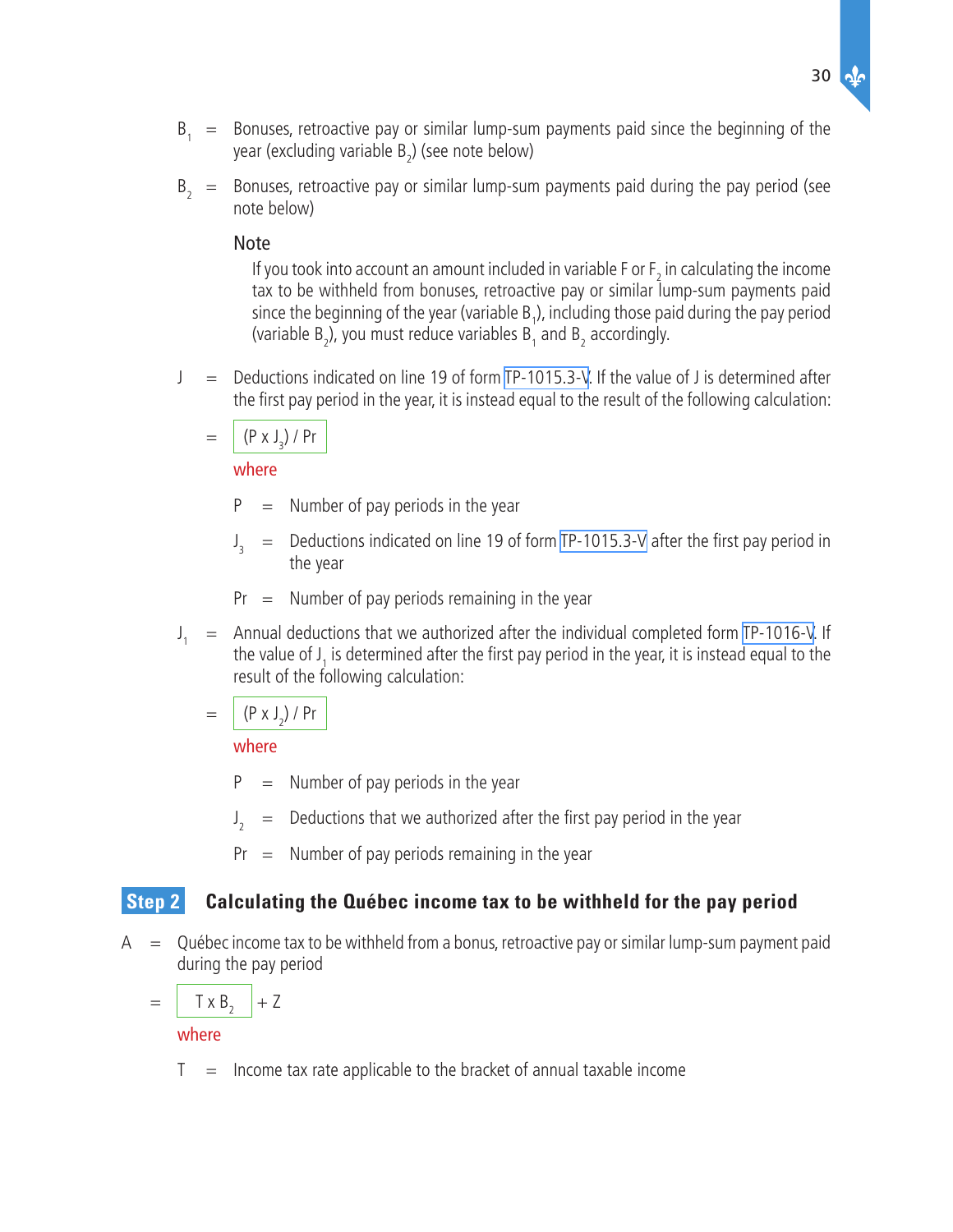|           | Annual taxable income (I) | <b>Income</b>  | Constant (K) |  |
|-----------|---------------------------|----------------|--------------|--|
| More than | Equal to or less than     | tax rate $(T)$ |              |  |
| \$0       | \$41,095                  | 16%            | \$0          |  |
| \$41,095  | \$82,190                  | 20%            | \$1,644      |  |
| \$82,190  | \$100,000                 | 24%            | \$4,931      |  |
| \$100,000 |                           | 25.75%         | \$6,681      |  |

 $B<sub>2</sub>$  = Bonuses, retroactive pay or similar lump-sum payments paid during the pay period (see note below)

#### Note

If you took into account an amount included in variable F or  $\mathsf{F}_2$  in calculating the income tax to be withheld from bonuses, retroactive pay or similar lump-sum payments paid during the pay period (variable B<sub>2</sub>), you must reduce variable B<sub>2</sub> accordingly.

 $Z =$  Health contribution on a bonus, retroactive pay, or similar lump-sum payment paid during the pay period

| Estimated annual net income $(R + B_2)$ |                       | Health contribution (Z)                                                                |
|-----------------------------------------|-----------------------|----------------------------------------------------------------------------------------|
| More than                               | Equal to or less than |                                                                                        |
| \$0                                     | \$18,000              | \$0                                                                                    |
| \$18,000                                | \$40,000              | <b>Whichever is less:</b><br>• $$100; or$<br>• $5\% \times (R - $18,000)$ .            |
| \$40,000                                | \$130,000             | <b>Whichever is less:</b><br>• $$200; or$<br>• $$100 + [5\% \times (R - $40,000)].$    |
| \$130,000                               |                       | <b>Whichever is less:</b><br>• $$1,000;$ or<br>• $$200 + [4\% \times (R - $130,000)].$ |

#### Note

The health contribution withheld for the year must not exceed the maximum annual amount. As soon as the maximum annual amount is reached, you must cease to withhold the contribution.

# **Example: Calculating source deductions of income tax from retroactive pay (Method 2)**

Simone receives a gross salary of \$2,000 per week. Simone's contribution to an RPP is \$200 per week. Her deduction for a foreign employee is \$500 per week. Simone's health contribution for the year is \$200. Each pay period, her employer withholds \$259.62 in income tax from the salary paid.

During a pay period, she receives, in addition to her salary, retroactive pay of \$4,000. For that pay period, Simone's RPP contribution is \$600, of which \$400 is related to the retroactive pay.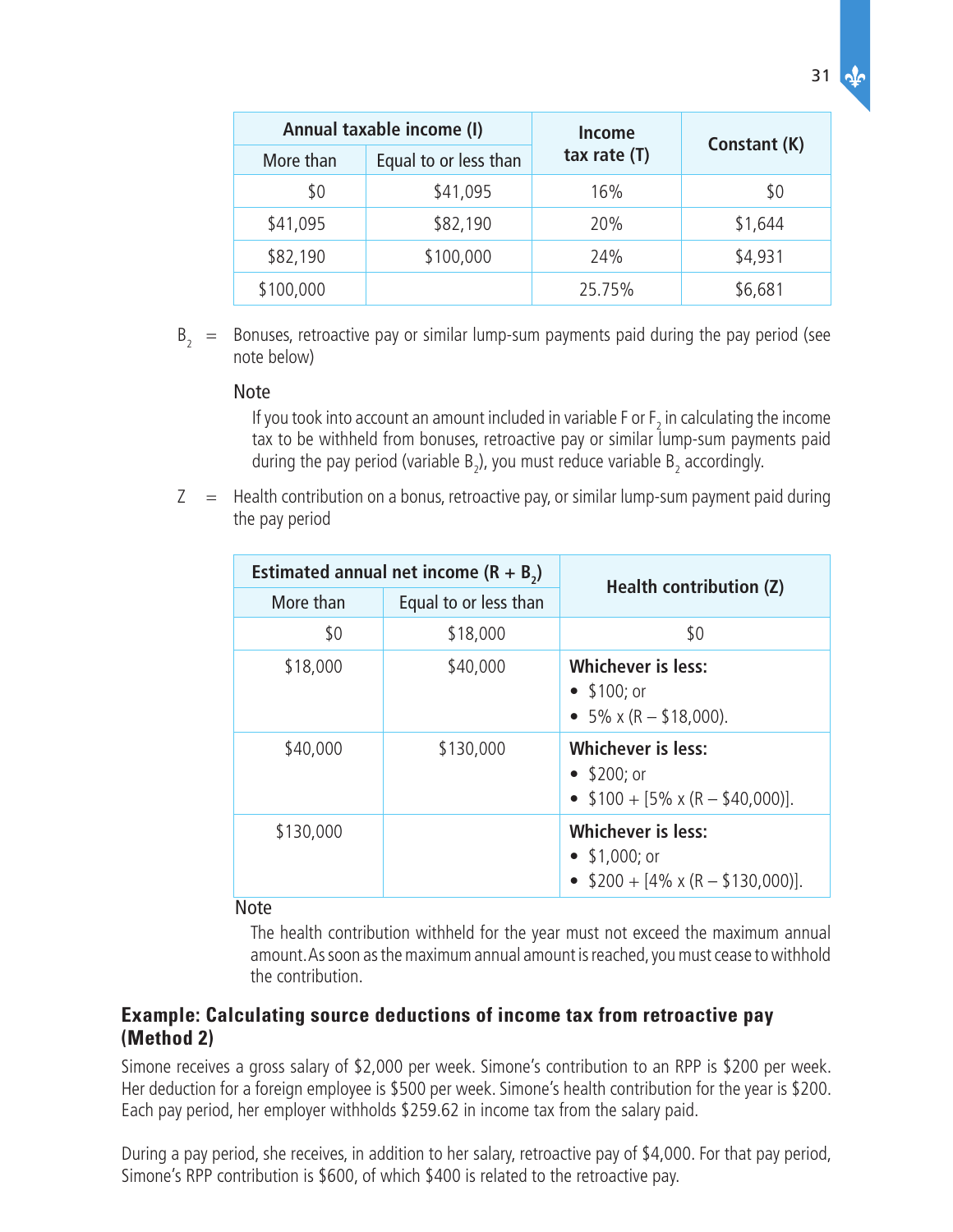# **Step 1**

- $I =$  Annual taxable income
- $=$  [P x (G F H)] + B<sub>1</sub> + B<sub>2</sub> J J<sub>1</sub>
	- $=$  [52 x (\$2,000.00 (\$200.00 + \$500.00) + \$21.15)] + \$0.00 + (\$4,000.00 \$400.00) \$0.00  $-$  \$0.00
	- $=$  52 x (\$1,278.85) + \$0.00 + \$3,600.00 \$0.00 \$0.00
	- $=$  \$66,500.20 + \$0.00 + \$3,600.00 \$0.00 \$0.00
	- $=$  \$70,100.20
- $R =$  Estimated annual net income
- $= [P \times (G F_2 H)] + B_1 + B_2 J J_1$ 
	- $=$  [52 x (\$2,000.00 \$200.00 \$21.15)] + \$0.00 + (\$4,000.00 \$400.00) \$0.00 \$0.00
	- $=$  52 x (\$1,778.85) + \$0.00 + \$3,600.00 \$0.00 \$0.00
	- $=$  \$92,500.20 \$ + \$0.00 + 3,600.00 \$0.00 \$0.00
	- $=$  \$96,100.20

# **Step 2**

- $A_3$  = Source deduction of income tax from the retroactive pay paid during the pay period
	- $=$   $[T \times B_2] + Z$
	- $=$  [0.20 x \$3,600.00] + \$200.00
	- $=$  \$772.00 + \$200.00
	- $=$  \$920.00

The **total** source deduction of income tax for the pay period is \$1,175.77, that is, the source deduction of income tax from his retroactive pay (\$920.00) plus the source deduction of income tax from his salary (\$259.62).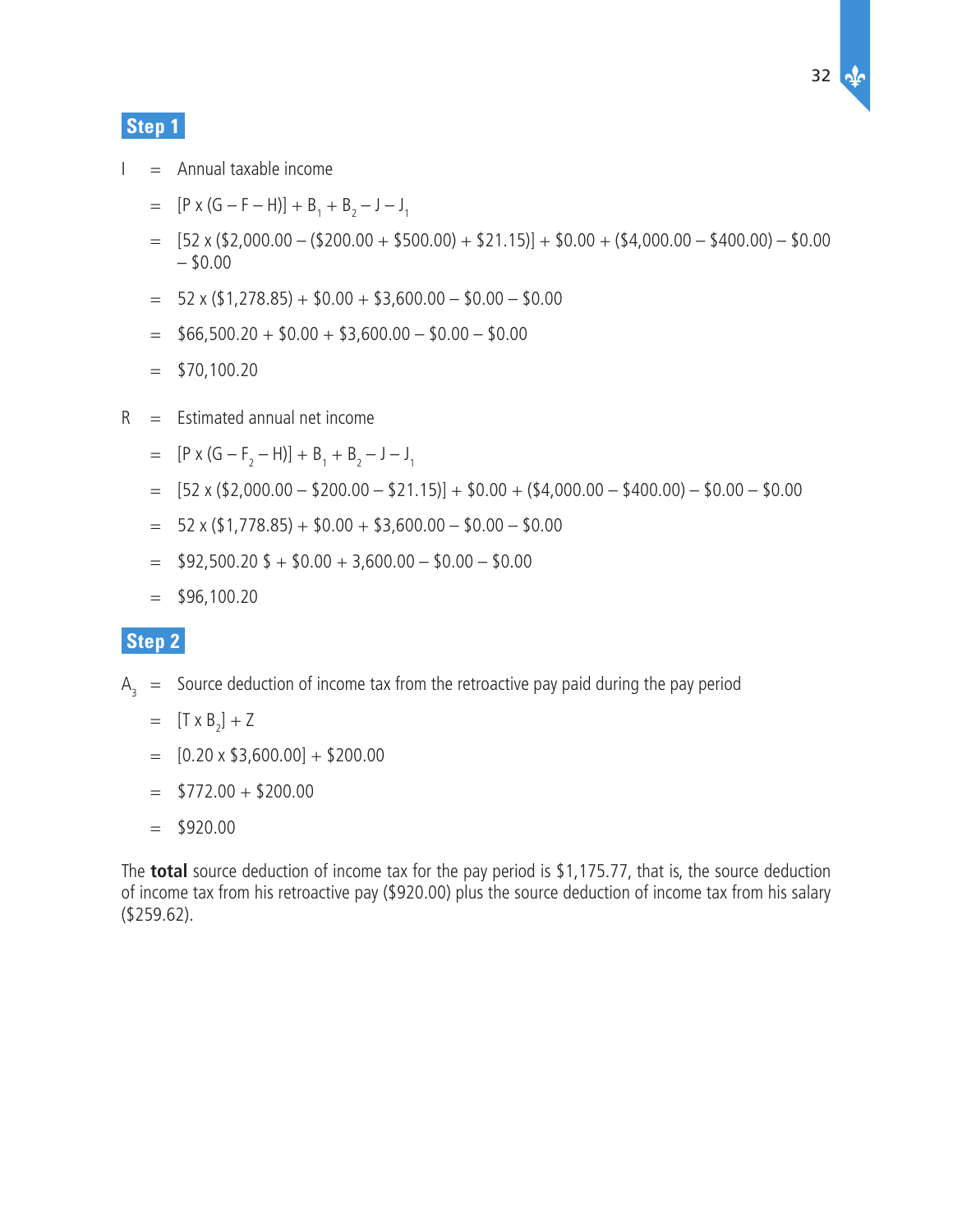# <span id="page-32-0"></span>**3.2 Calculating source deductions of income tax on a cumulativeaveraging basis**

You must use one of the following methods for employees whose remuneration varies (for example, employees who earn commissions).

Either of the following methods may be used to calculate income tax on bonuses, retroactive pay or similar lump-sum payments (for example, a payment covering accumulated overtime or unused vacation). Under Method 1, the Québec income tax to be withheld from such an amount is spread out over the pay periods remaining in the year. Under Method 2, the total amount of Québec income tax applicable to such an amount is withheld for the pay period concerned.

#### Note

If the total of the employee's annual salary or wages and the lump-sum payment is not more than \$14,000, do not use these formulas. Simply withhold 8% income tax from the lump-sum payment. Do not withhold income tax if the employee completed the 2013-01 version of form [TP-1015.3-V](http://www.revenu.gouv.qc.ca/en/sepf/formulaires/tp/tp-1015_3.aspx) and checked the box on line 20 of the form.

# **Method 1**

# **Step 1** Calculating the annual income

 $I =$  Annual taxable income

$$
= \left[ [S_1 \times (G - F - H)] + B - J - J_1 \right]
$$

▼ If the result is negative, enter 0.

 $R =$  Estimated annual net income

$$
= \left[ [S_1 \times (G - F_2 - H)] + B - J - J_1 \right]
$$

#### where

 $S_1$  = Annualization factor (the number of pay periods in the year, divided by the number corresponding to the current pay period)

#### **Examples**

|                   |     | $52$ pp | $26$ pp | $24$ pp |
|-------------------|-----|---------|---------|---------|
| First pay period  |     | 52/1    | 26/1    | 24/1    |
| Second pay period | $=$ | 52/2    | 26/2    | 24/2    |
| Last pay period   |     | 52/52   | 26/26   | 24/24   |

 $G =$  Gross remuneration subject to source deductions of income tax for the pay period, plus the total gross remuneration since the beginning of the year (excluding variable B)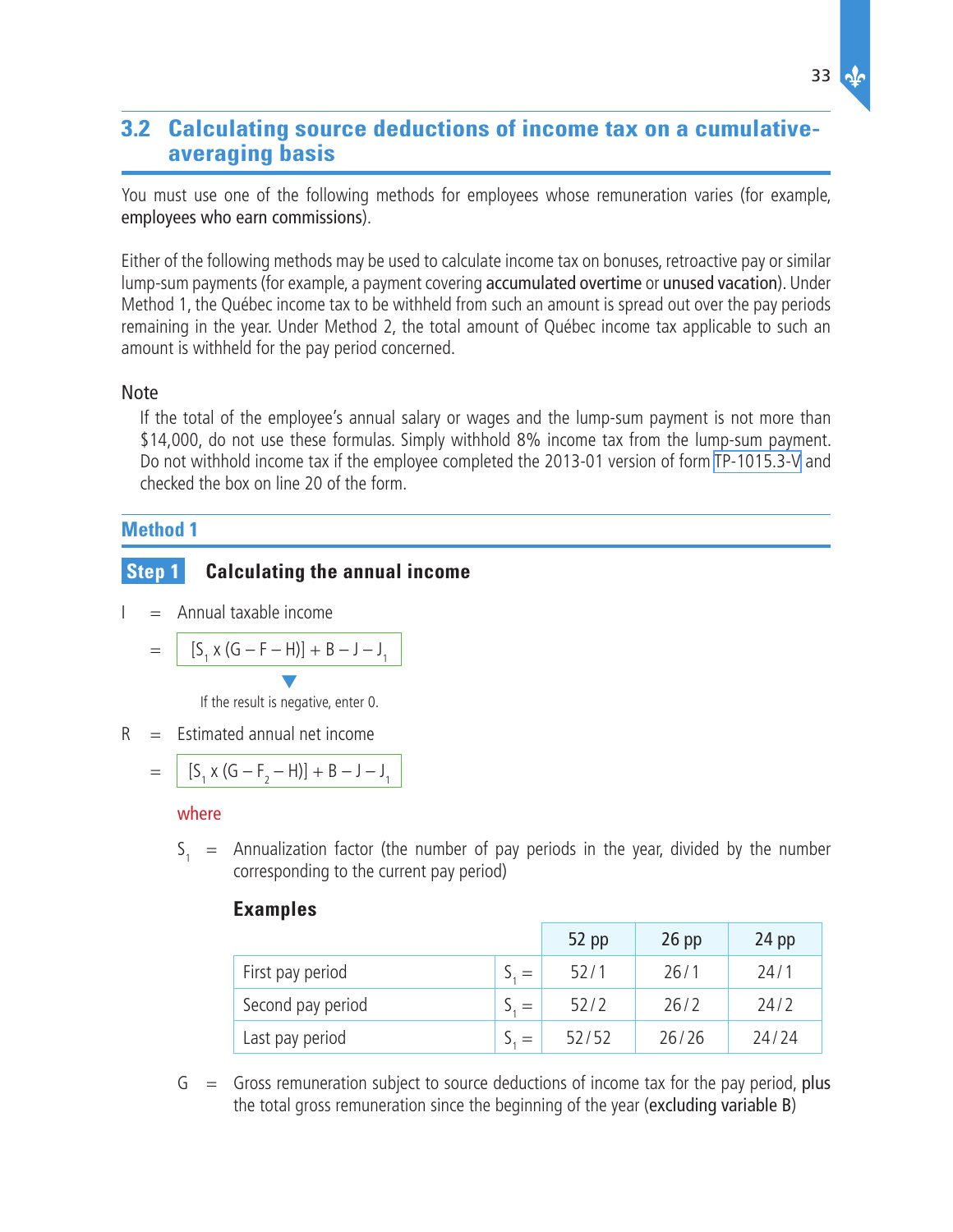- $F =$  Total of the following amounts taken into account since the beginning of the year (including the pay period):
	- amounts withheld as contributions to an RPP;
	- amounts withheld as contributions to an RRSP:
	- amounts withheld as contributions paid under a retirement compensation arrangement;
	- the deduction respecting the CIP, that is, 125% of the amount withheld from the employee's remuneration for the purchase of preferred shares qualifying under the CIP;
	- the travel deduction for residents of designated remote areas;
	- the security option deduction;
	- the portion of the remuneration that gives entitlement to one of the following deductions:
		- the deduction for employment income situated on a reserve or premises,
		- $-$  the deduction for employment income earned on a vessel,
		- $-$  the deduction for IFC employees,
		- $-$  the deduction for foreign specialists,
		- $-$  the deduction for foreign researchers,
		- $-$  the deduction for foreign researchers on a post-doctoral internship,
		- $-$  the deduction for foreign experts,
		- $-$  the deduction for foreign professors,
		- $-$  the deduction for foreign producers or foreign individuals holding a key position in a foreign production filmed in Québec,
		- $-$  the deduction for foreign farm workers,
		- $-$  the Canadian Forces personnel and police deduction.
- $F<sub>2</sub>$  = Total of the following amounts that you have taken into account since the beginning of the year (including the pay period):
	- amounts withheld as contributions to an RPP;
	- amounts withheld as contributions to an RRSP;
	- amounts withheld as contributions paid under a retirement compensation agreement;
	- the travel deduction for residents of designated remote areas.
- $H =$  Deduction for employment income
	- $=$  (0.06 x D), maximum of \$1,100 / S<sub>1</sub>

#### where

- $D =$  Gross salary or wages subject to source deductions of income tax for the pay period, plus the total gross salary or wages since the beginning of the year (including variable B)
- $S_1$  = Annualization factor (the number of pay periods in the year, divided by the number corresponding to the current pay period)
- $B =$  Bonuses, retroactive pay or similar lump-sum payments paid during the pay period, plus those paid since the beginning of the year
- $J =$  Deductions indicated on line 19 of form [TP-1015.3-V](http://www.revenu.gouv.qc.ca/en/sepf/formulaires/tp/tp-1015_3.aspx)
- $J_1$  = Annual deductions that we authorized after the individual completed form [TP-1016-V](http://www.revenu.gouv.qc.ca/en/sepf/formulaires/tp/tp-1016.aspx)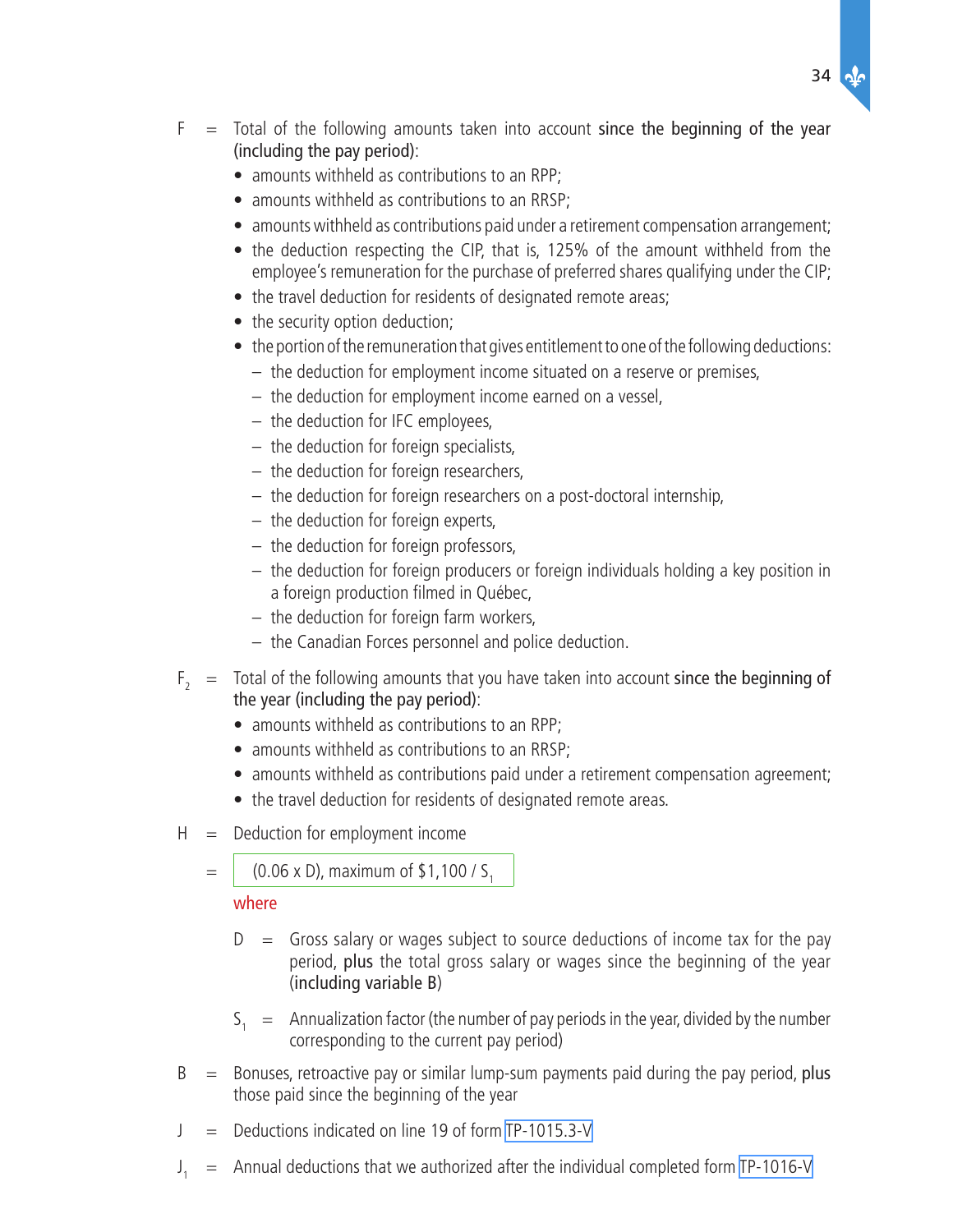# **Step 2 Calculating the income tax for the year**

 $Y =$  Income tax for the year

$$
= (Tx I) - K - K1 - (0.20 x E) - (0.15 x S1 x Q) - (0.25 x S1 x Q1) + Z
$$

#### where

 $T =$  Income tax rate applicable to the bracket of annual taxable income

| Annual taxable income (I) |                          |                                 |              |  |
|---------------------------|--------------------------|---------------------------------|--------------|--|
| More than                 | Equal to or less<br>than | <b>Income</b><br>tax rate $(T)$ | Constant (K) |  |
| \$0                       | \$41,095                 | 16%                             | \$0          |  |
| \$41,095                  | \$82,190                 | 20%                             | \$1,644      |  |
| \$82,190                  | \$100,000                | 24%                             | \$4,931      |  |
| \$100,000                 |                          | 25.75%                          | \$6,681      |  |

- $I =$  Annual taxable income
- $K =$  Constant applicable for the adjustment of the income tax rate on the basis of the annual taxable income
- $K_1$  = Non-refundable tax credits that we authorized for the year after the individual completed form [TP-1016-V](http://www.revenu.gouv.qc.ca/en/sepf/formulaires/tp/tp-1016.aspx) (for example, the tax credit for charitable donations)
- $E =$  Value of personal tax credits indicated on form [TP-1015.3-V](http://www.revenu.gouv.qc.ca/en/sepf/formulaires/tp/tp-1015_3.aspx)

 $= |E_1 + E_2|$ 

If the result obtained is not a multiple of 5, round it off to the nearest multiple of 5. If the result is halfway between two multiples of 5, round it off to the higher multiple.

#### where

- $E_1$  = Indexed value of personal tax credits, which corresponds to one of the following amounts:
	- the indexed value of variable E for 2012 multiplied by 1.0248;
	- the amount from line 7 of form TP-1015.3-V, for individuals who completed the 2013-01 version of the form;
	- \$11,195 (the basic amount for 2013), for employees who began employment in 2013 and who did not complete form TP-1015.3-V, or for new beneficiaries who did not complete the form.

#### Note

The indexed value of variable E for 2012 corresponds to the value of variable E for 2011, multiplied by the indexation factor for 2012.

 $E<sub>2</sub>$  = Non-indexed value of the personal tax credits, which corresponds to the amount from line 9 of form TP-1015.3-V, for individuals who completed the 2013-01 version of the form.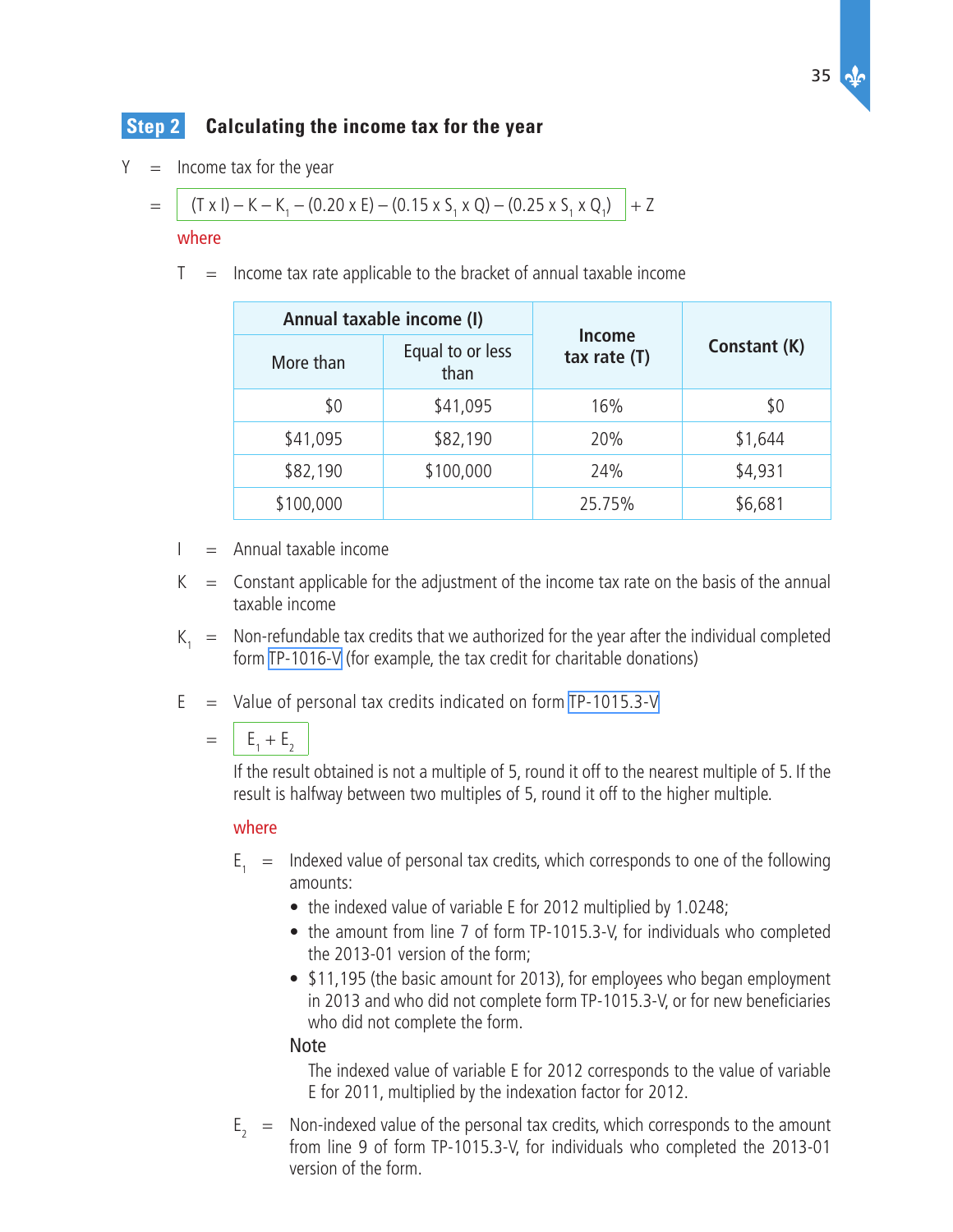

There may be a limit on the deductions and personal tax credits an individual can claim on form TP‑1015.3-V if the individual is not resident in Canada in 2013, or if he or she becomes resident in Canada during the year. For more information, consult section 13.13.4 of guide [TP-1015.G-V](http://www.revenu.gouv.qc.ca/en/sepf/formulaires/tp/tp-1015_g.aspx).

- $S_1$  = Annualization factor (the number of pay periods in the year, divided by the number corresponding to the current pay period)
- $Q =$  Amount withheld for the pay period for the purchase of class A shares in the Fonds de solidarité des travailleurs du Québec (FTQ) plus the amount withheld for this purpose since the beginning of the year
- $Q_1 = A$ mount withheld for the pay period for the purchase of class A or class B shares in Fondaction, the Fonds de développement de la Confédération des syndicats nationaux pour la coopération et l'emploi, plus the amount withheld for this purpose since the beginning of the year

#### Note

The total of the amounts withheld for the year after adding the value of variables Q and  $Q_1$  must not exceed \$5,000. For the pay period in which the annual maximum is reached, the value of variables Q and  $\mathsf{Q}_{1}$  must be zero.

 $Z =$  Health contribution based on estimated annual net income

| Estimated annual net income (R) |                       | <b>Health contribution (Z)</b>                                                         |
|---------------------------------|-----------------------|----------------------------------------------------------------------------------------|
| More than                       | Equal to or less than |                                                                                        |
| \$0                             | \$18,000              | \$0                                                                                    |
| \$18,000                        | \$40,000              | <b>Whichever is less:</b><br>• $$100; or$<br>• $5\% \times (R - $18,000)$ .            |
| \$40,000                        | \$130,000             | <b>Whichever is less:</b><br>• $$200; or$<br>• $$100 + [5\% \times (R - $40,000)].$    |
| \$130,000                       |                       | <b>Whichever is less:</b><br>• $$1,000;$ or<br>• $$200 + [4\% \times (R - $130,000)].$ |

#### Note

The health contribution withheld for the year must not exceed the maximum annual amount. As soon as the maximum annual amount is reached, you must cease to withhold the contribution.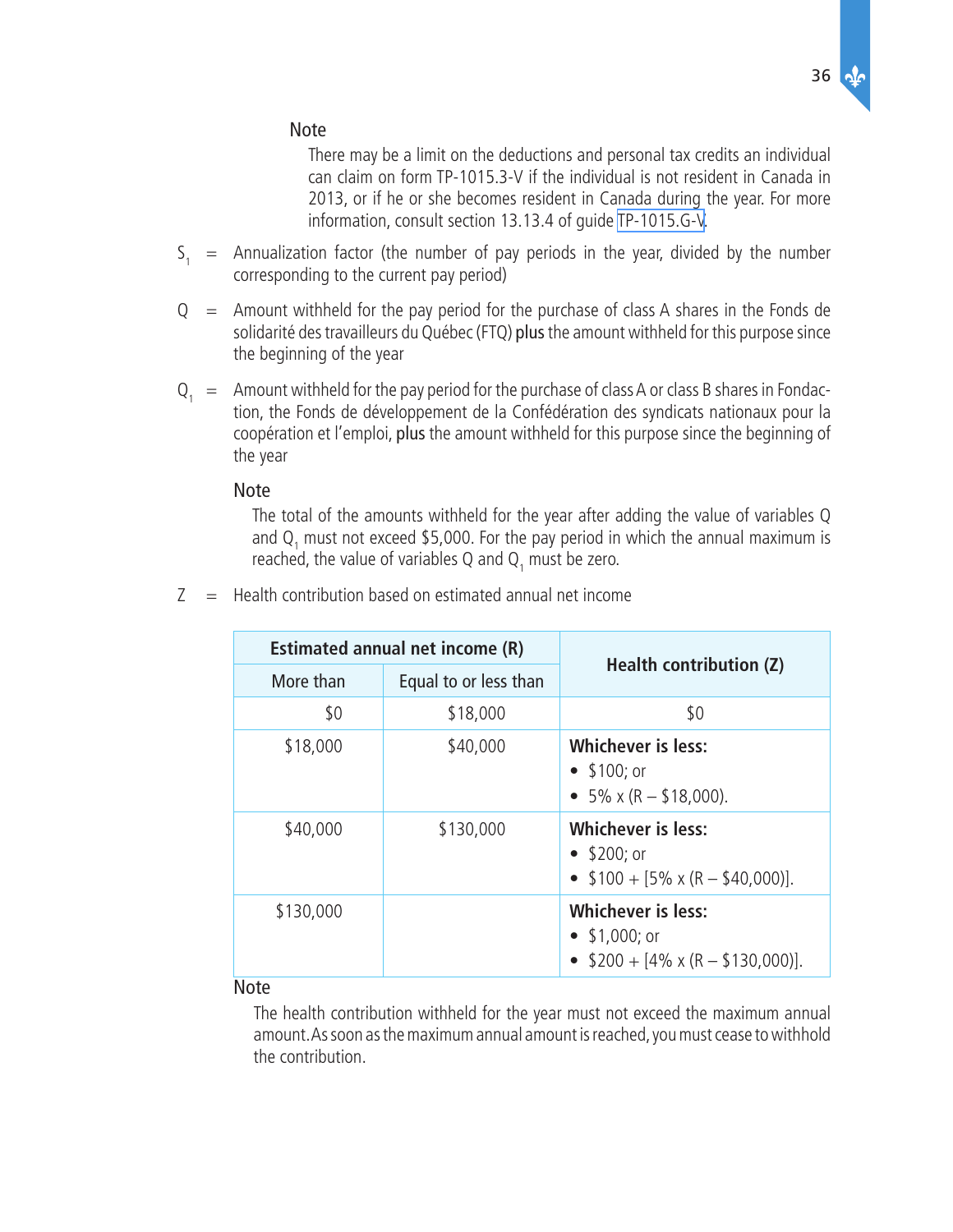# **Step 3 Calculating the income tax to be withheld for the pay period**

 $A =$  Income tax to be withheld for the pay period

$$
= \frac{[(Y / S_1) - M]}{Y}
$$

negative, enter 0.

#### where

- $Y =$  Income tax for the year
- $S_1$  = Annualization factor (the number of pay periods in the year, divided by the number corresponding to the current pay period)
- $M =$  Cumulative income tax withheld to the last pay period (excluding variable L)
- $L =$  Additional source deduction of income tax requested by the individual on form [TP-1017-V,](http://www.revenu.gouv.qc.ca/en/sepf/formulaires/tp/tp-1017.aspx) source deduction of income tax requested by a fisher on form [TP-1015.N-V](http://www.revenu.gouv.qc.ca/en/sepf/formulaires/tp/tp-1015_n.aspx), or amount indicated on line 11 of form [TP-1015.3-V,](http://www.revenu.gouv.qc.ca/en/sepf/formulaires/tp/tp-1015_3.aspx) for the pay period

### **Method 2**

If you use Method 2, you must first determine the Québec income tax to be withheld from a bonus, retroactive pay or similar lump-sum payment that you paid during the pay period (variable  $A_3$ ), and then determine the Québec income tax to be withheld from the other remuneration paid during the pay period (variable A). You proceed this way because the amount determined for variable  $A_3$  will affect the amount determined for variable A.

# **Step 1 Calculating the annual income**

I Annual taxable income, plus the remuneration included in variable  $B_3$ 

$$
= [S_1 \times (G - F - H_1)] + B_3 - J - J_1
$$

 $\int_{A}$ Annual taxable income, plus the remuneration included in variable  $B<sub>4</sub>$ 

$$
= | [S_1 \times (G - F - H_2)] + B_4 - J - J_1
$$

 $R_3$  = Estimated annual net income (take into account variable  $B_3$ )

$$
= \left[ [S_1 \times (G - F_2 - H_1)] + B_3 - J - J_1 \right]
$$

 $R_4$  = Estimated annual net income (take into account variable  $B_4$ )

$$
= \left[ \frac{[S_1 \times (G - F_2 - H_2)] + B_4 - J - J_1}{I_1} \right]
$$

where

 $S_1$  = Annualization factor (the number of pay periods in the year, divided by the number corresponding to the current pay period)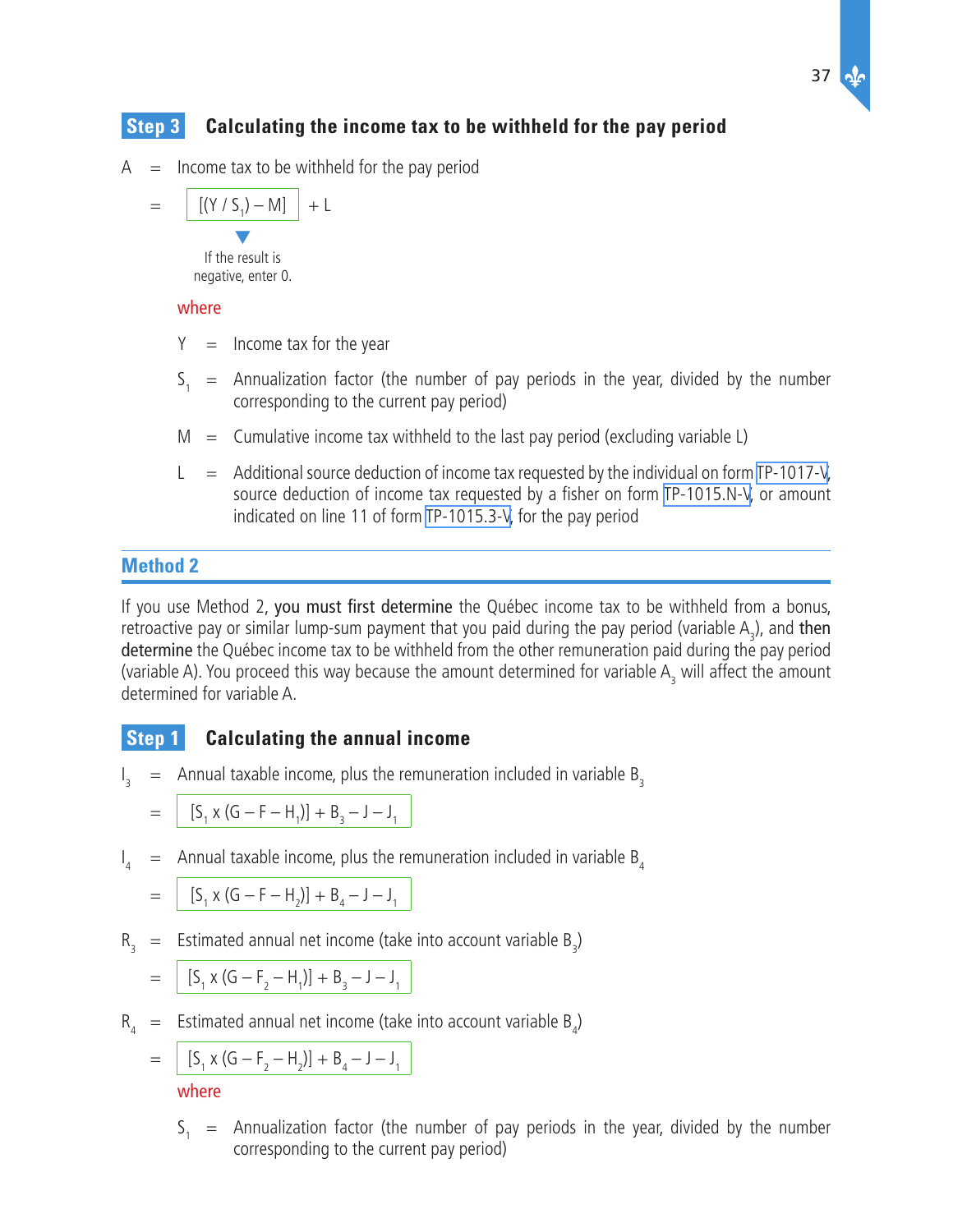# **Examples**

|                   | $52$ pp | $26$ pp | $24$ pp |
|-------------------|---------|---------|---------|
| First pay period  | 52/1    | 26/1    | 24/1    |
| Second pay period | 52/2    | 26/2    | 24/2    |
| Last pay period   | 52/52   | 26/26   | 24/24   |

- $G =$  Gross remuneration subject to source deductions of income tax for the pay period, plus the total gross remuneration since the beginning of the year (excluding variable B)
- $F =$  Total of the following amounts taken into account since the beginning of the year (including the pay period):
	- amounts withheld as contributions to an RPP;
	- amounts withheld as contributions to an RRSP;
	- amounts withheld as contributions paid under a retirement compensation arrangement;
	- the deduction respecting the CIP, that is, 125% of the amount withheld from the employee's remuneration for the purchase of preferred shares qualifying under the CIP;
	- the travel deduction for residents of designated remote areas;
	- the security option deduction;
	- the portion of the remuneration that gives entitlement to one of the following deductions:
		- $-$  the deduction for employment income situated on a reserve or premises,
		- $-$  the deduction for employment income earned on a vessel,
		- $-$  the deduction for IFC employees,
		- $-$  the deduction for foreign specialists,
		- $-$  the deduction for foreign researchers,
		- $-$  the deduction for foreign researchers on a post-doctoral internship,
		- $-$  the deduction for foreign experts,
		- $-$  the deduction for foreign professors,
		- $-$  the deduction for foreign producers or foreign individuals holding a key position in a foreign production filmed in Québec,
		- $-$  the deduction for foreign farm workers,
		- $-$  the Canadian Forces personnel and police deduction.
- $F<sub>2</sub>$  = Total of the following amounts that you have taken into account since the beginning of the year (including the pay period):
	- amounts withheld as contributions to an RPP:
	- amounts withheld as contributions to an RRSP;
	- amounts withheld as contributions paid under a retirement compensation agreement;
	- the travel deduction for residents of designated remote areas.
- $H_1$  = Deduction for employment income from the gross salary or wages and the remuneration included in variable  $B_3$ 
	- $=$  | [0.06 x (D<sub>1</sub> + B<sub>3</sub>)], maximum of \$1,100 / S<sub>1</sub>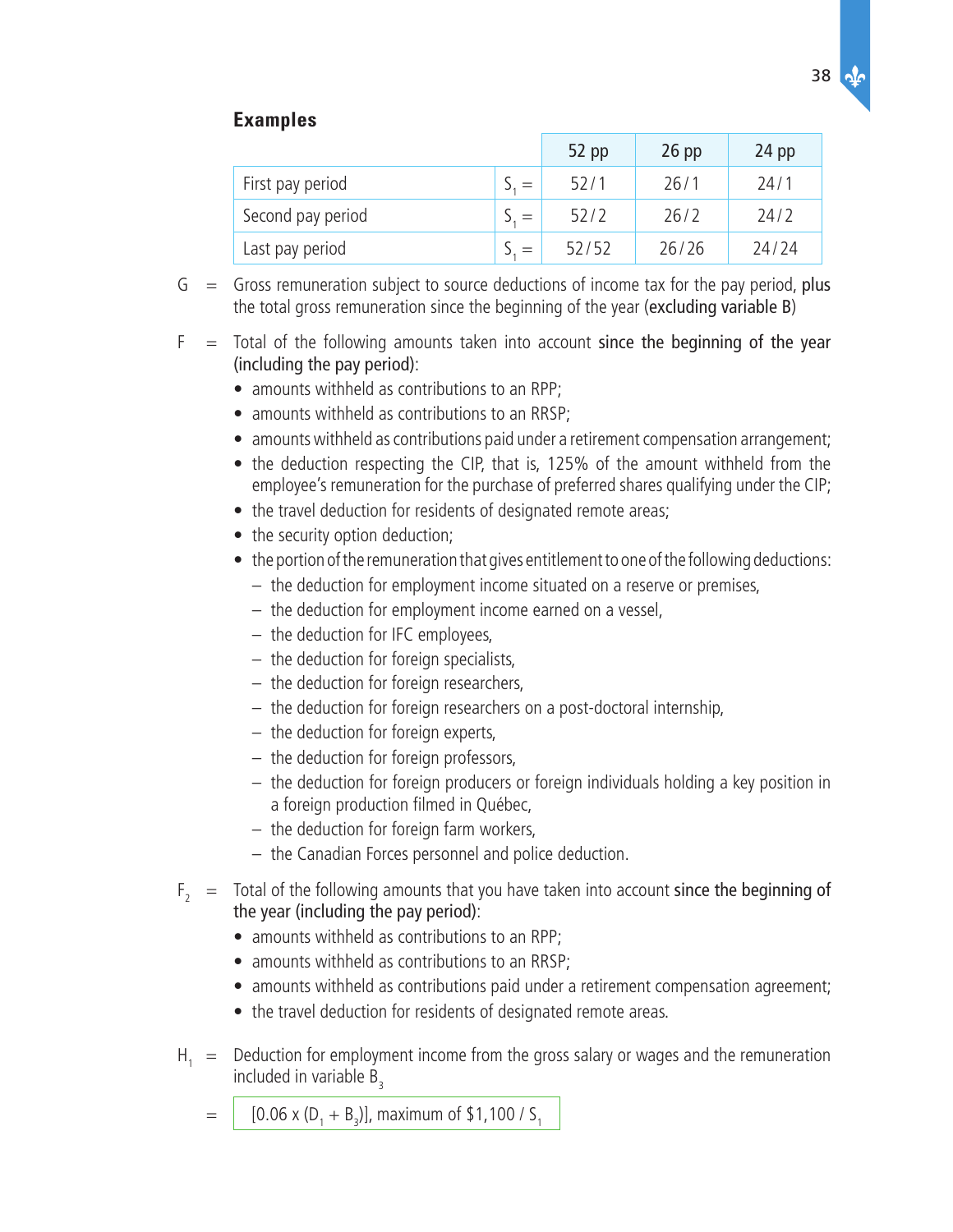#### where

- $D_1 =$  Gross salary or wages to the date the bonus, retroactive pay or similar lump-sum payment was paid, excluding variable  $B_3$
- $B_3 =$  Variable  $B_4$  below plus the bonuses, retroactive pay or similar lump-sum payments paid during the pay period
- $S_1$  = Annualization factor (the number of pay periods in the year, divided by the number corresponding to the current pay period)
- $H<sub>2</sub>$  = Deduction for employment income from the gross salary or wages and the remuneration included in variable  $B_{4}$

$$
= [0.06 \times (D_1 + B_4)], \text{ maximum of $1,100 / S_1$}
$$

#### where

- $D_1 =$  Gross salary or wages, to the date the bonus, retroactive pay or similar lump-sum payment was paid, excluding variable  $B_{\mu}$
- $B_{4}$  = Bonuses, retroactive pay or similar lump-sum payments paid since the beginning of the year (other than those paid during the pay period)
- $S_1$  = Annualization factor (the number of pay periods in the year, divided by the number corresponding to the current pay period)
- $J =$  Deductions indicated on line 19 of form [TP-1015.3-V](http://www.revenu.gouv.qc.ca/en/sepf/formulaires/tp/tp-1015_3.aspx)
- $\int_{A}$  $=$  Annual deductions that we authorized after the individual completed form [TP-1016-V](http://www.revenu.gouv.qc.ca/en/sepf/formulaires/tp/tp-1016.aspx)

# **Step 2 Calculating the income tax for the year**

 $Y_3$  = Income tax for the year on the remuneration included in variable  $B_3$ 

$$
= (Tx I_3) - K - K_1 - (0.20 x E) - (0.15 x S_1 x Q) - (0.25 x S_1 x Q_1) + Z_3
$$

 $Y_{4}$  = Income tax for the year on the remuneration included in variable B<sub>4</sub>

$$
= \left[ (T \times I_4) - K - K_1 - (0.20 \times E) - (0.15 \times S_1 \times Q) - (0.25 \times S_1 \times Q_1) \right] + Z_4
$$

where

 $T =$  Income tax rate applicable to the bracket of annual taxable income

| Annual taxable income (I) |                          |                                 |              |
|---------------------------|--------------------------|---------------------------------|--------------|
| More than                 | Equal to or less<br>than | <b>Income</b><br>tax rate $(T)$ | Constant (K) |
| \$0                       | \$41,095                 | 16%                             | \$0          |
| \$41,095                  | \$82,190                 | 20%                             | \$1,644      |
| \$82,190                  | \$100,000                | 24%                             | \$4,931      |
| \$100,000                 |                          | 25.75%                          | \$6,681      |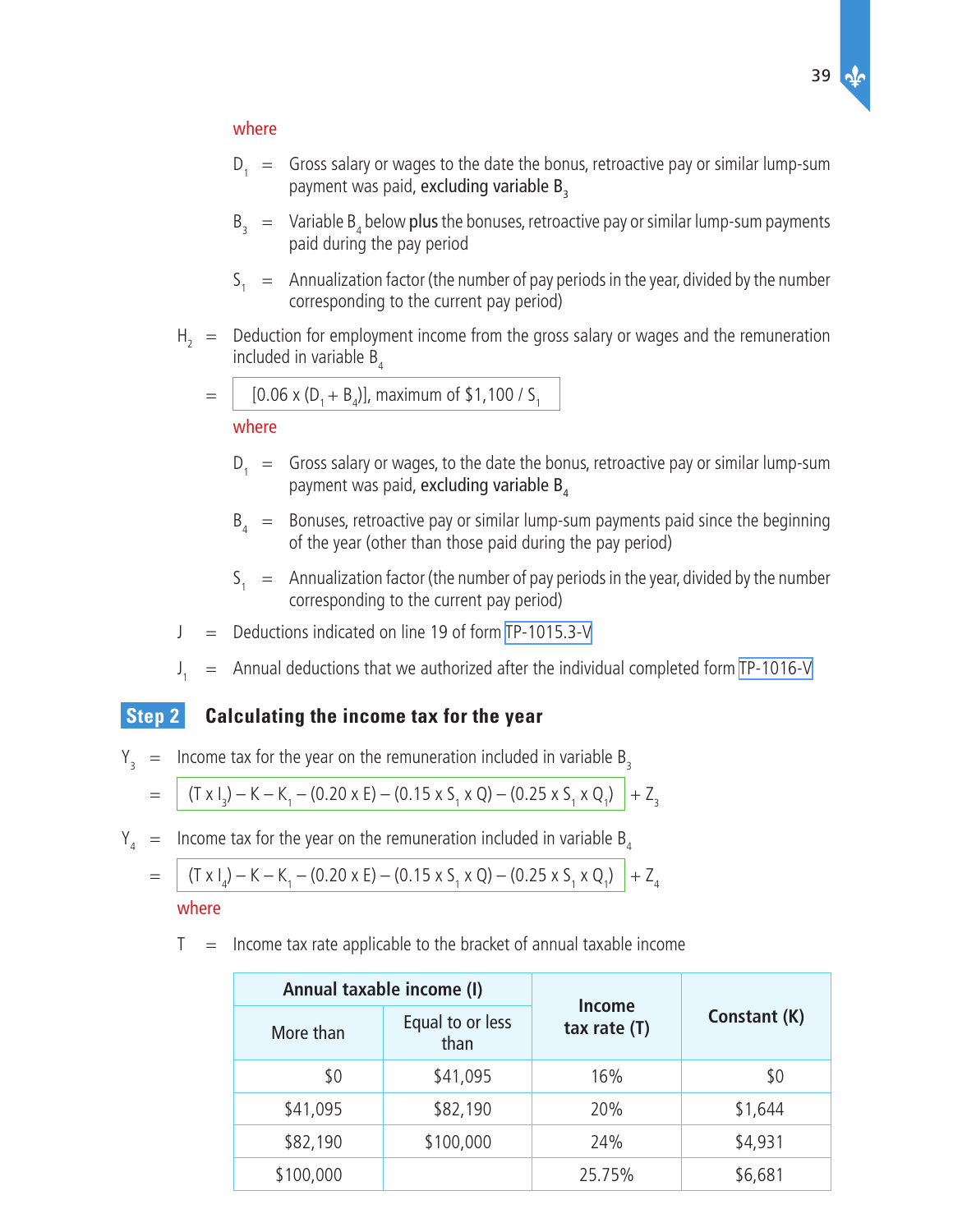- $\vert$  $=$  Annual taxable income, plus the remuneration included in variable B<sub>3</sub>
- $\int_{A}$  $=$  Annual taxable income, plus the remuneration included in variable  $B<sub>4</sub>$
- $K =$  Constant applicable for the adjustment of the income tax rate on the basis of the annual taxable income
- $K_1$  = Non-refundable tax credits that we authorized for the year after the individual completed form [TP-1016-V](http://www.revenu.gouv.qc.ca/en/sepf/formulaires/tp/tp-1016.aspx) (for example, the tax credit for charitable donations).
- $E =$  Value of personal tax credits indicated on form [TP-1015.3-V](http://www.revenu.gouv.qc.ca/en/sepf/formulaires/tp/tp-1015_3.aspx)

$$
= \boxed{\mathsf{E}_1 + \mathsf{E}_2}
$$

If the result obtained is not a multiple of 5, round it off to the nearest multiple of 5. If the result is halfway between two multiples of 5, round it off to the higher multiple.

#### where

- $E_1$  = Indexed value of personal tax credits, which corresponds to one of the following amounts:
	- the indexed value of variable E for 2012 multiplied by 1.0248;
	- the amount from line 7 of form TP-1015.3-V, for individuals who completed the 2013-01 version of the form;
	- \$11,195 (the basic amount for 2013), for employees who began employment in 2013 and who did not complete form TP-1015.3-V, or for new beneficiaries who did not complete the form.

#### Note

The indexed value of variable E for 2012 corresponds to the value of variable E for 2011, multiplied by the indexation factor for 2012.

 $E<sub>2</sub>$  = Non-indexed value of the personal tax credits, which corresponds to the amount from line 9 of form TP-1015.3-V, for individuals who completed the 2013-01 version of the form.

#### Note

There may be a limit on the deductions and personal tax credits an individual can claim on form TP‑1015.3-V if the individual is not resident in Canada in 2013, or if he or she becomes resident in Canada during the year. For more information, consult section 13.13.4 of guide [TP-1015.G-V](http://www.revenu.gouv.qc.ca/en/sepf/formulaires/tp/tp-1015_g.aspx).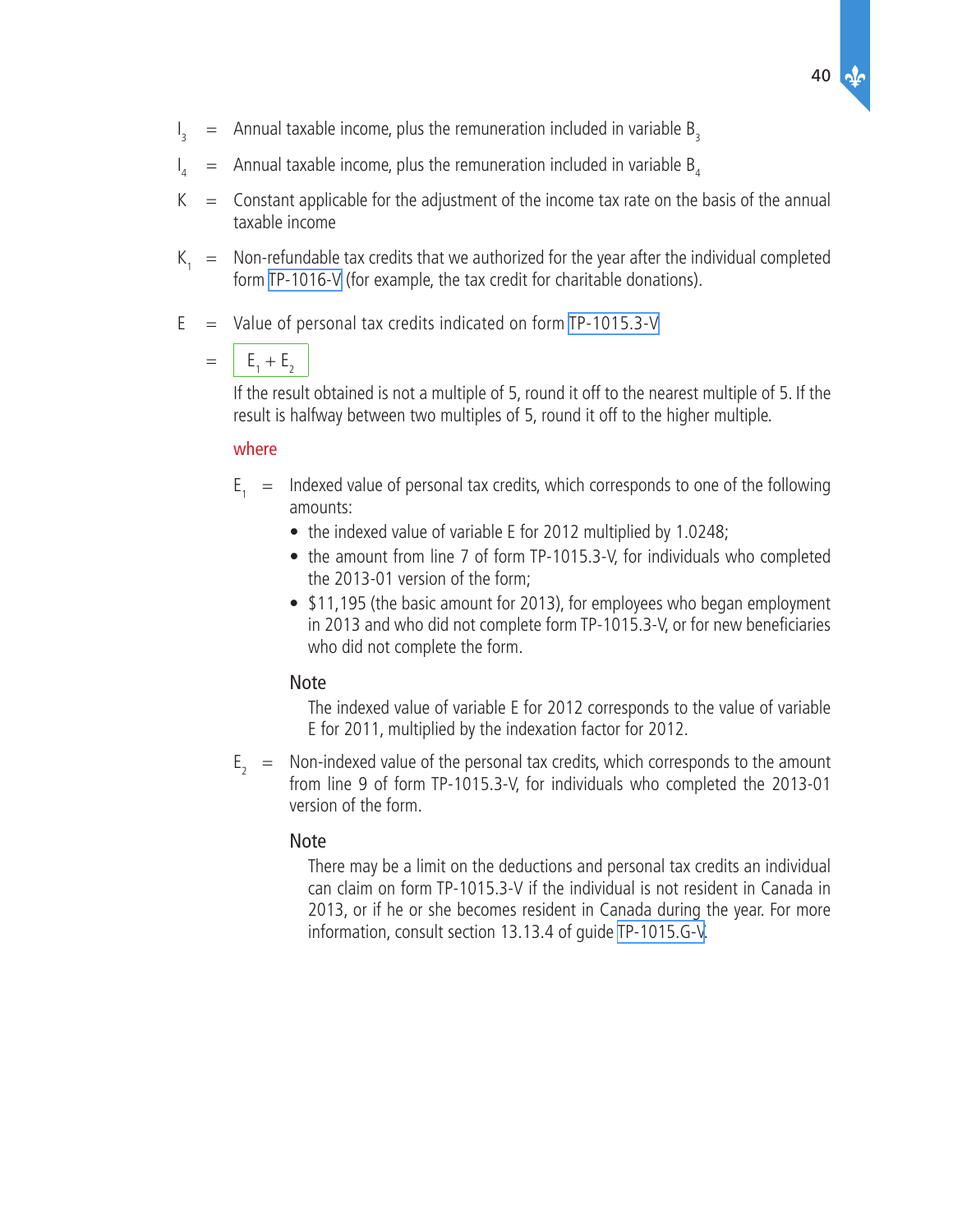$\Delta c$ 

- $S_1$  = Annualization factor (the number of pay periods in the year, divided by the number corresponding to the current pay period)
- $Q =$  Amount withheld for the pay period for the purchase of class A shares in the Fonds de solidarité des travailleurs du Québec (FTQ), plus the amount withheld for this purpose since the beginning of the year
- $Q_1$  = Amount withheld for the pay period for the purchase of class A or class B shares in Fondaction, the Fonds de développement de la Confédération des syndicats nationaux pour la coopération et l'emploi, plus the amount withheld for this purpose since the beginning of the year

#### Note

The total of the amounts withheld for the year after adding the value of variables Q and  $Q_1$  must not exceed \$5,000. For the pay period in which the annual maximum is reached, the value of variables Q and  $\mathsf{Q}_{_1}$  must be zero.

 $Z_3$  = Health contribution for the year on the remunerations included in variable B<sub>3</sub>

| Estimated annual net income $(R_1 + B_2)$ |                       |                                                                                               |
|-------------------------------------------|-----------------------|-----------------------------------------------------------------------------------------------|
| More than                                 | Equal to or less than | Health contribution $(Z_2)$                                                                   |
| \$0                                       | \$18,000              | \$0                                                                                           |
| \$18,000                                  | \$40,000              | <b>Whichever is less:</b><br>• 100;<br>• 5% x $[(R_3 + B_3) - $18,000]$ .                     |
| \$40,000                                  | \$130,000             | <b>Whichever is less:</b><br>• $$200;$<br>• $$100 + [5\% \times ((R_3 + B_3) - $40,000)].$    |
| \$130,000                                 |                       | <b>Whichever is less:</b><br>• $$1,000;$<br>• $$200 + [4\% \times ((R_3 + B_3) - $130,000)].$ |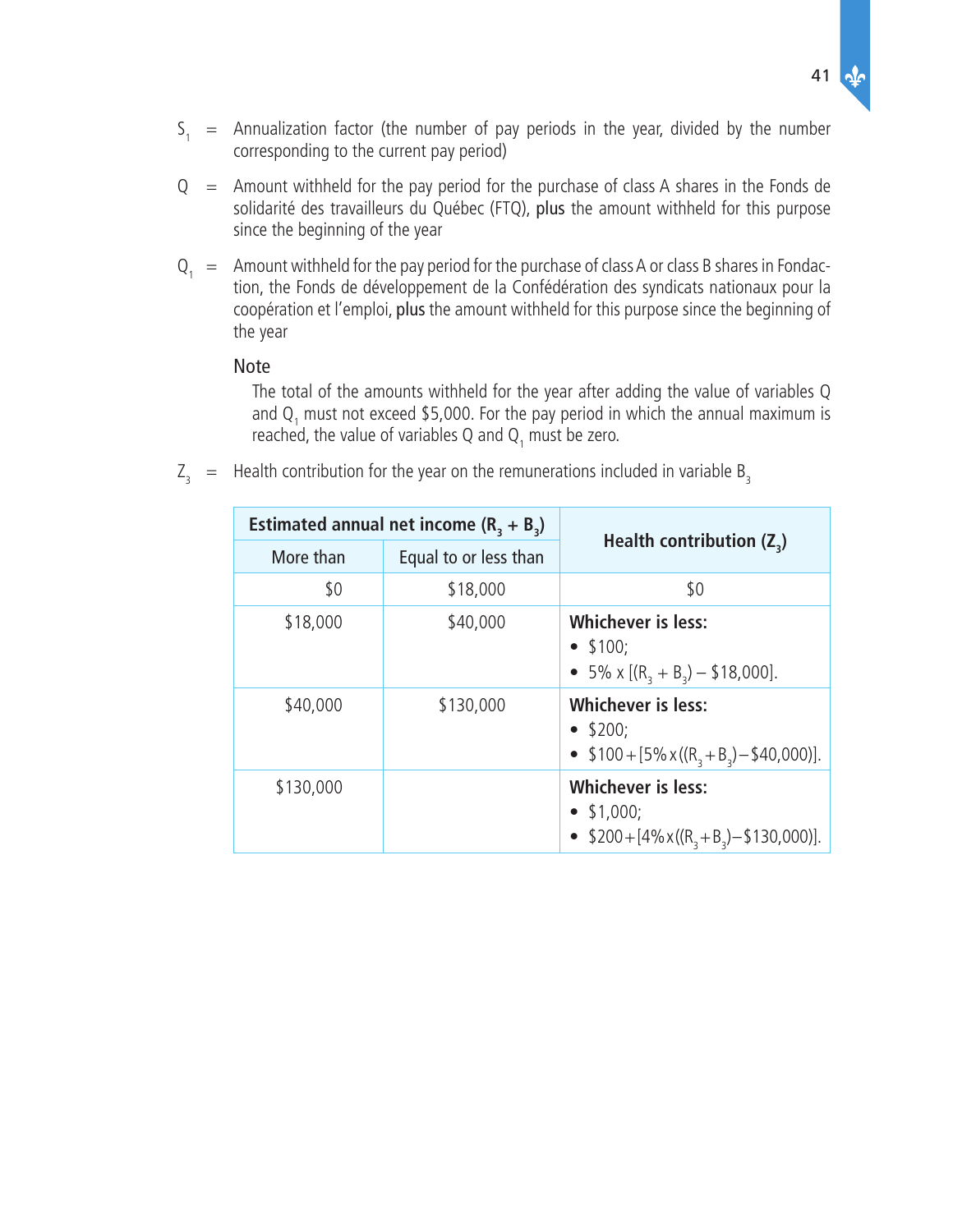| Estimated annual net income $(R_A + B_A)$ |                       |                                                                                                   |
|-------------------------------------------|-----------------------|---------------------------------------------------------------------------------------------------|
| More than                                 | Equal to or less than | Health contribution $(Z_{\lambda})$                                                               |
| \$0                                       | \$18,000              | \$0                                                                                               |
| \$18,000                                  | \$40,000              | <b>Whichever is less:</b><br>$•$ \$100;<br>• 5% x $[(R_A + B_A) - $18,000]$ .                     |
| \$40,000                                  | \$130,000             | <b>Whichever is less:</b><br>$\bullet$ \$200;<br>• $$100 + [5\% \times ((R_A + B_A) - $40,000)].$ |
| \$130,000                                 |                       | <b>Whichever is less:</b><br>• $$1,000;$<br>• $$200+[4\%x((RA+BA)-$130,000)].$                    |

 $Z_4$  = Health contribution for the year on the remunerations included in variable B<sub>4</sub>

Note

The health contribution withheld for the year must not exceed the maximum annual amount. As soon as the maximum annual amount is reached, you must cease to withhold the contribution.

# **Step 3 Calculating the income tax to be withheld for the pay period**

 $A<sub>A</sub>$  = Income tax to be withheld for the pay period

$$
= \frac{A + A_3}{\text{where}}
$$

 $A =$  Income tax to be withheld from the remuneration for the pay period. Do not include bonuses, retroactive pay or similar lump-sum payments paid during the pay period.

$$
= \boxed{[(Y - M_1) / S_1] - M} + L
$$
  
If the result is negative,  
enter 0.

#### where

- $Y =$  Income tax for the year
- $M_1$  = Cumulative income tax withheld from bonuses, retroactive pay or similar lumpsum payments paid since the beginning of the year, including variable  $A_3$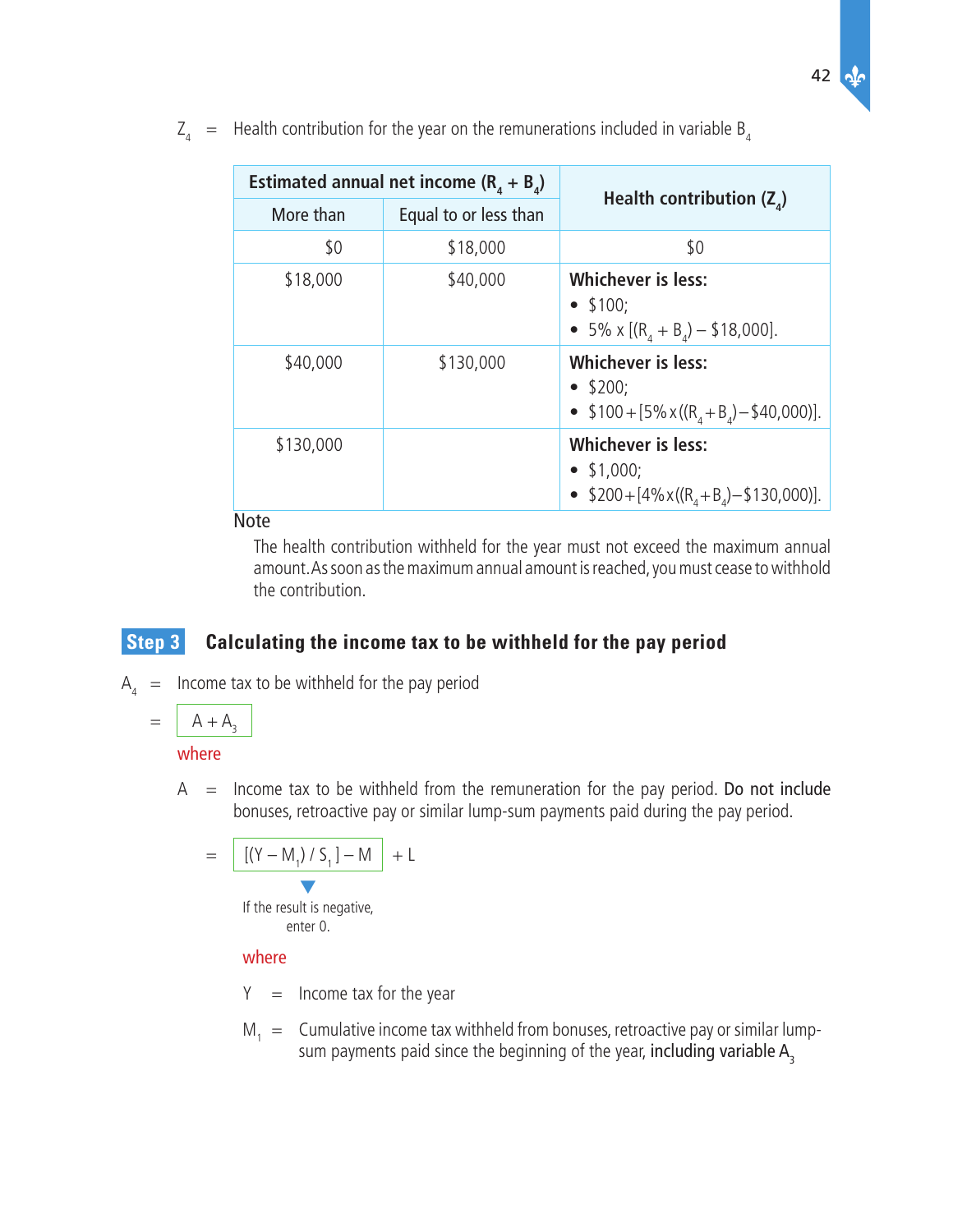- $S_1$  = Annualization factor (the number of pay periods in the year, divided by the number corresponding to the current pay period)
- $M =$  Cumulative income tax withheld to the last pay period (excluding variables L and  $M_{1}^{\,2}$
- $L$  = Additional source deduction of income tax requested by the individual on form TP-1017-V, source deduction of income tax requested by a fisher on form TP-1015.N-V, or amount indicated on line 11 of form TP-1015.3-V, for the pay period
- $A_3$  = Income tax to be withheld from a bonus, retroactive pay or similar lump-sum payment paid during the pay period

$$
= \frac{Y_3 - Y_4}{\text{where}}
$$

$$
Y_3
$$
 = Income tax for the year on the remuneration included in variable B<sub>3</sub>

 $Y_4$  = Income tax for the year on the remuneration included in variable B<sub>4</sub>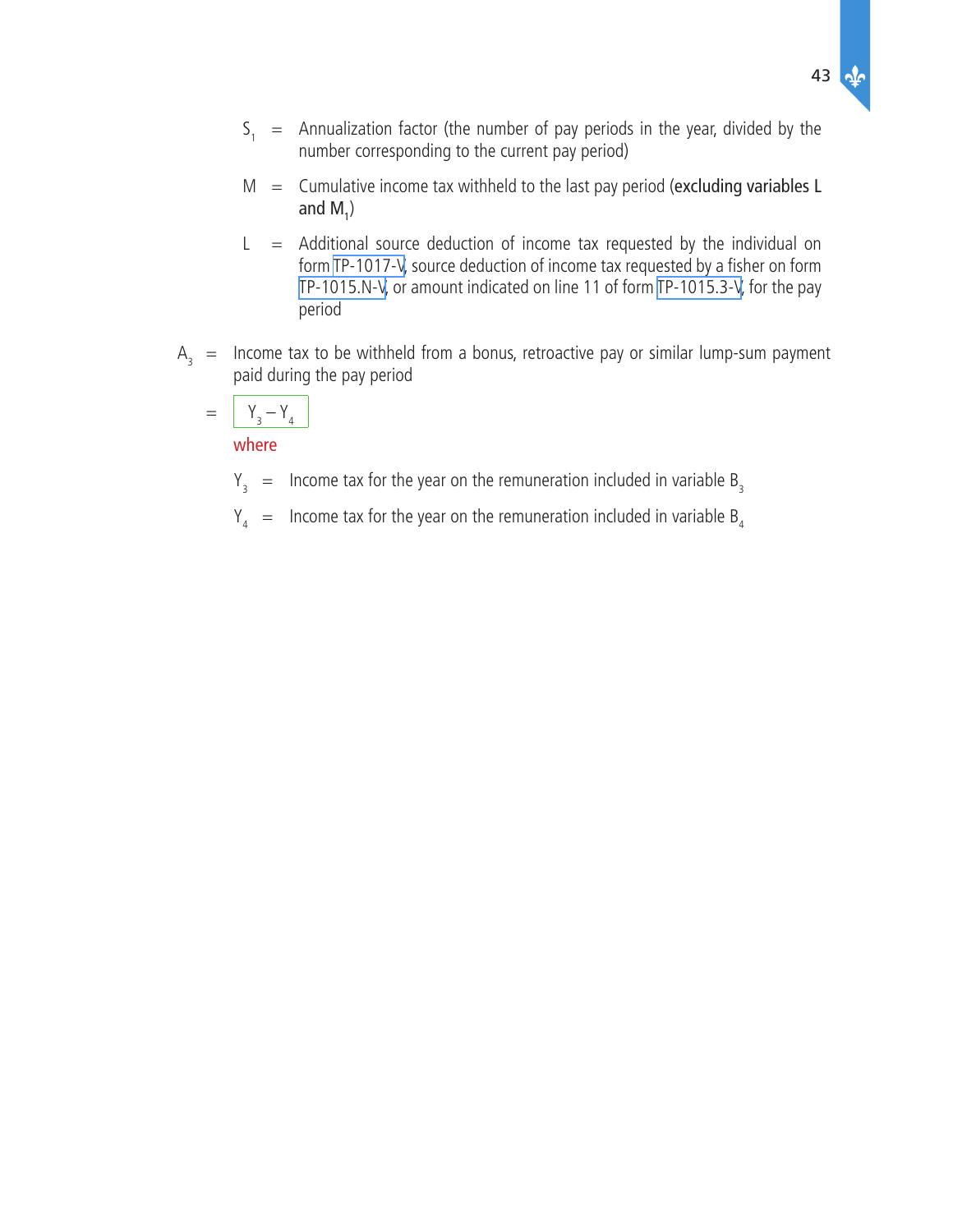# <span id="page-43-0"></span>4 Formula to calculate QPP **CONTRIBUTIONS**

# **4.1 Employee contribution**

The following formula is used to calculate the employee contribution to the QPP only for an employee whose employment is continuous and whose pay periods are regular.

For each pay period, you must withhold the employee's contribution to the QPP from his or her contributory earnings until the total of the amounts withheld reaches the employee's maximum annual contribution. Contributory earnings in the formula correspond to  $S_3 - (V / P)$ .

# **Calculating the employee contribution**

- $C =$  Employee's QPP contribution to be withheld for the pay period
	- $=$  0.0510 x [S<sub>3</sub> (V / P)], to a maximum of M A<sub>5</sub>

#### Note

If variable C is an amount containing a fraction of a cent, do not take into account a fraction of less than \$0.005 (one-half cent). A fraction of \$0.005 or more is considered \$0.01 (one cent).

If variable C is greater than 0 but less than \$0.01, you must withhold \$0.01 as a contribution even if the fraction is less than \$0.005 (one-half cent). For example, if variable C is equal to \$0.001 (one-tenth cent), you must withhold \$0.01.

If the result obtained in calculating the pay period exemption  $(V / P)$  contains three or more decimal places, keep only the first two decimal places and do not round off.

Example:  $V / P = $3,500 / 52 = $67.3077 = $67.30$ 

#### where

- $S_3$  = Employee's gross pensionable salary or wages under the QPP for the pay period
- $V =$  Basic exemption for the year under the QPP (\$3,500)
- $P =$  Number of pay periods in the year
- $M =$  Employee's maximum annual QPP contribution (\$2,427.60)
- $A_{5}$  = Employee's QPP contributions withheld since the beginning of the year

#### Note

When a bonus, overtime pay or retroactive pay is paid separately from the employee's basic salary or wages, and the pay period exemption (V / P) has already been taken into account, the withholding is 5.10% of the amount paid, to a maximum of M  $-A_{5}$ .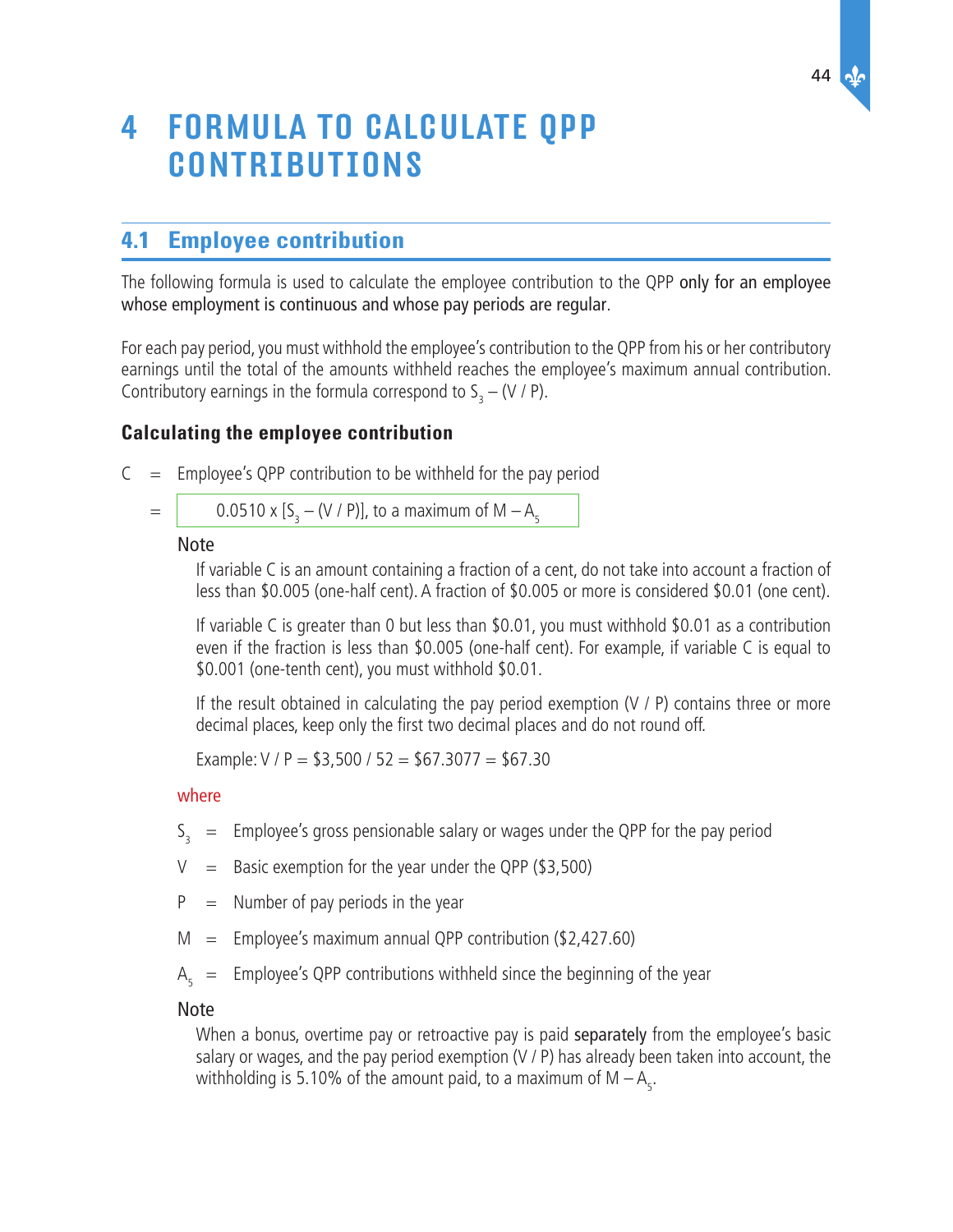# <span id="page-44-0"></span>**4.2 Employer contribution**

There is no formula to calculate the employer contribution. You simply pay a contribution that is equal to the total amount of the contributions you **withheld** from the employees' pensionable salary or wages (as calculated using the formula in section 4.1).

 $\Delta$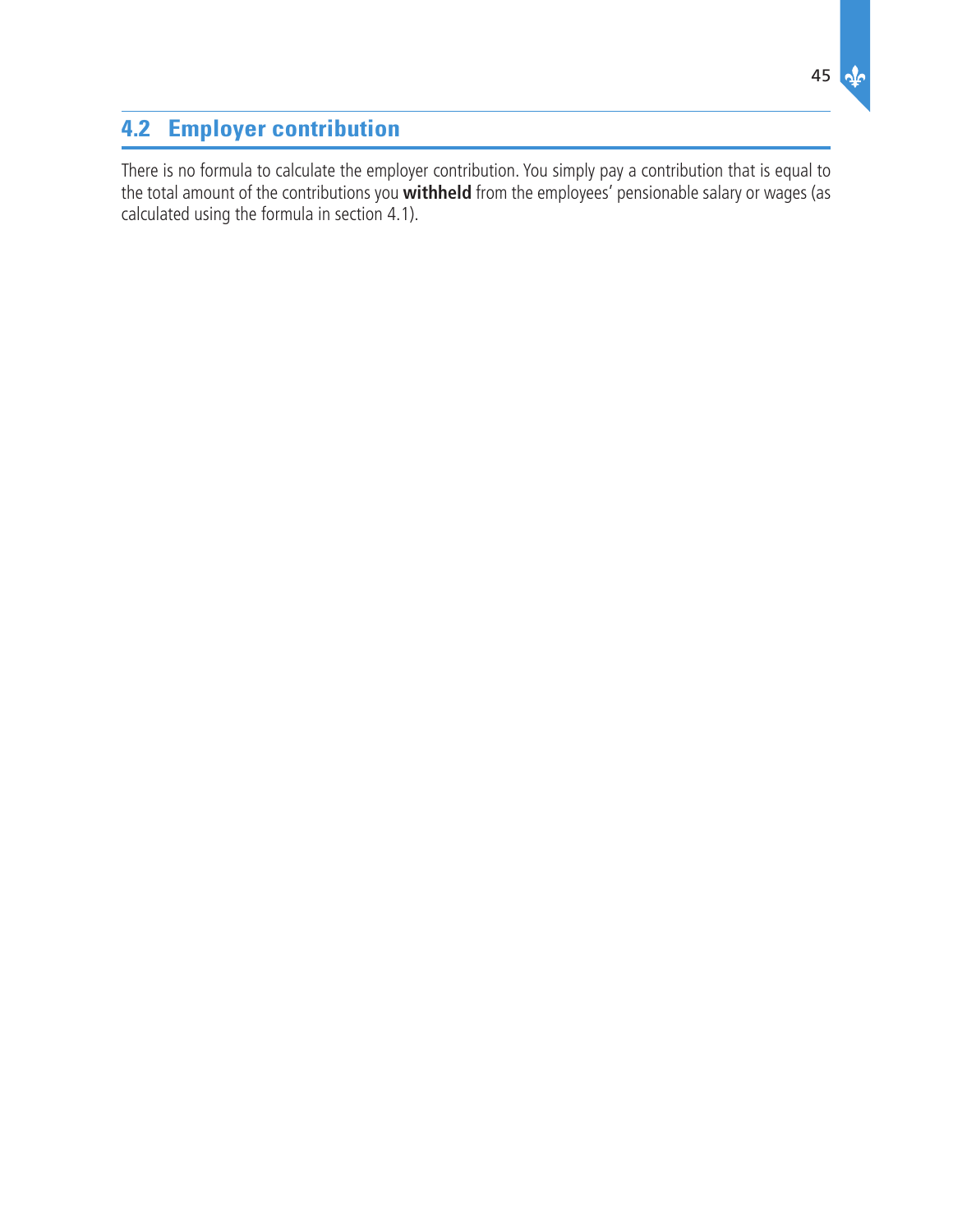# <span id="page-45-0"></span>5 Formulas to calculate QPIP premiums

# **5.1 Employee premium**

Use the formula below to calculate the employee QPIP premium.

For each pay period, you must withhold an employee's QPIP premium from his or her gross eligible salary or wages under the QPIP until the total amount reaches the employee's maximum annual premium.

# **Calculating the employee Premium**

 $Ap = Employee's QPIP premium to be withheld for the pay period$ 

= (0.00559 x S<sup>4</sup> ), to a maximum of N – A<sup>6</sup>

Note

If variable Ap is an amount containing a fraction of a cent, do not take into account a fraction of less than \$0.005 (one-half cent). A fraction of \$0.005 or more is considered \$0.01 (one cent).

If variable Ap is greater than 0 but less than \$0.01, you must withhold \$0.01 as a premium even if the fraction is less than \$0.005 (one-half cent). For example, if variable Ap is equal to \$0.001 (one-tenth cent), you must withhold \$0.01.

#### where

- $S_4$  = Employee's gross eligible salary or wages under the QPIP for the pay period
- $N =$  Employee's maximum annual QPIP premium (\$377.33)
- $A_6$  = Employee's QPIP premiums withheld since the beginning of the year

# **5.2 Employer premium (with respect to an employee)**

Use the formula below to calculate the employer QPIP premium.

For each pay period, you must calculate the employer's QPIP premium for each employee on the basis of the employee's gross eligible salary or wages under the QPIP until the total amount reaches the employer's maximum annual premium for that employee. Once the employee's maximum annual premium is reached, the employer's maximum annual premium is also reached.

# **Calculating the employer premium (with respect to an employee)**

 $Ap_1 =$  Employer's QPIP premium for the pay period with respect to the employee

 $=$   $\begin{bmatrix} 0.00782 \times S_{4} \end{bmatrix}$ , to a maximum of  $N_{1} - A_{7}$ 

46  $\Delta$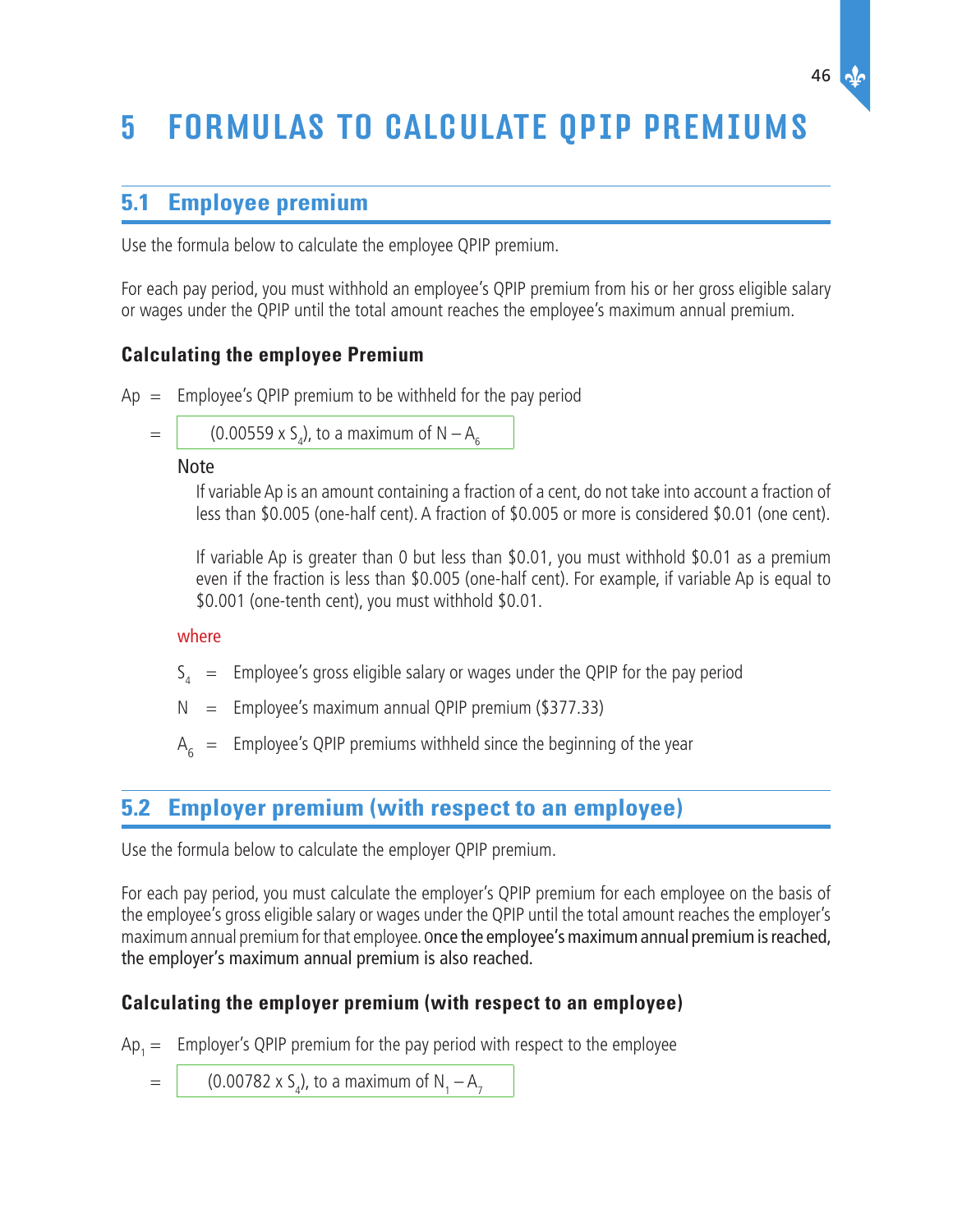

#### Note

If variable  $Ap_1$  is an amount containing a fraction of a cent, do not take into account a fraction of less than \$0.005 (one-half cent). A fraction of \$0.005 or more is considered \$0.01 (one cent).

#### where

- $S_4$  = Employee's gross eligible salary or wages under the QPIP for the pay period
- $N_1 =$  Employer's maximum annual QPIP premium with respect to each employee (\$527.85)
- ${\sf A}_7 \;\; = \;\;$  Employer's QPIP premiums calculated for previous pay periods with respect to the employee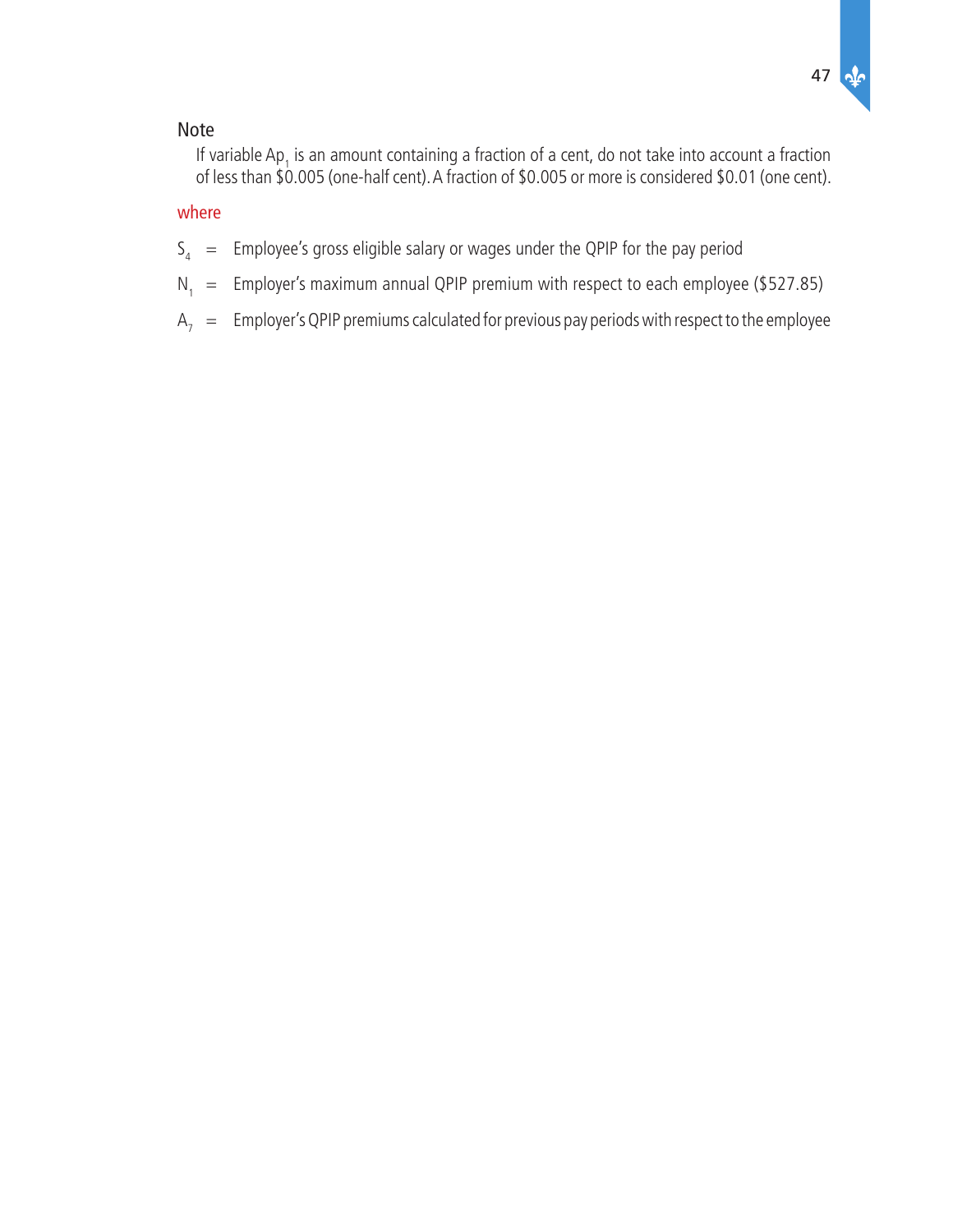# <span id="page-47-0"></span>6 Formula to calculate the employer contribution to the health services **FUND**

Use the formula below to calculate the employer contribution to the health services fund.

# **Calculating the employer contribution to the health services fund**

 $D_2$  = Employer's contribution to the health services fund for the pay period

 $=$  W x S<sub>2</sub> where

 $W =$  Contribution rate based on total payroll

$$
= \boxed{2.31 + (0.39 \times S)}
$$

### where

 $S = 1$ , if the total payroll is  $\leq$  \$1,000,000

S = 5, if the total payroll is  $\ge$  \$5,000,000

 $S = \frac{\text{total payoff}}{\text{total payoff}}$ , if the total payroll is between \$1,000,000 and \$5,000,000 \$1,000,000

# Note

The contribution rate must be rounded off to the second decimal place. When the number in the third decimal place is 5 or more, round off the number in the second decimal place to the next highest number.

$$
S_2
$$
 = Total salaries or wages paid for the pay period respectively which you are required to pay a contribution to the health services fund

**If you are a new employer**, your total payroll for the first two consecutive calendar years corresponds to the salaries or wages paid from the beginning of the calendar year to the end of the period covered by the remittance of the contribution to the health services fund. The rate must therefore be adjusted for each remittance period, on the basis of the cumulative total payroll for the preceding periods.

**If you are not a new employer**, your total payroll is generally equal to your total payroll for the preceding year.

For more information, see section 8.4.2 of guide [TP-1015.G-V](http://www.revenu.gouv.qc.ca/en/sepf/formulaires/tp/tp-1015_g.aspx).